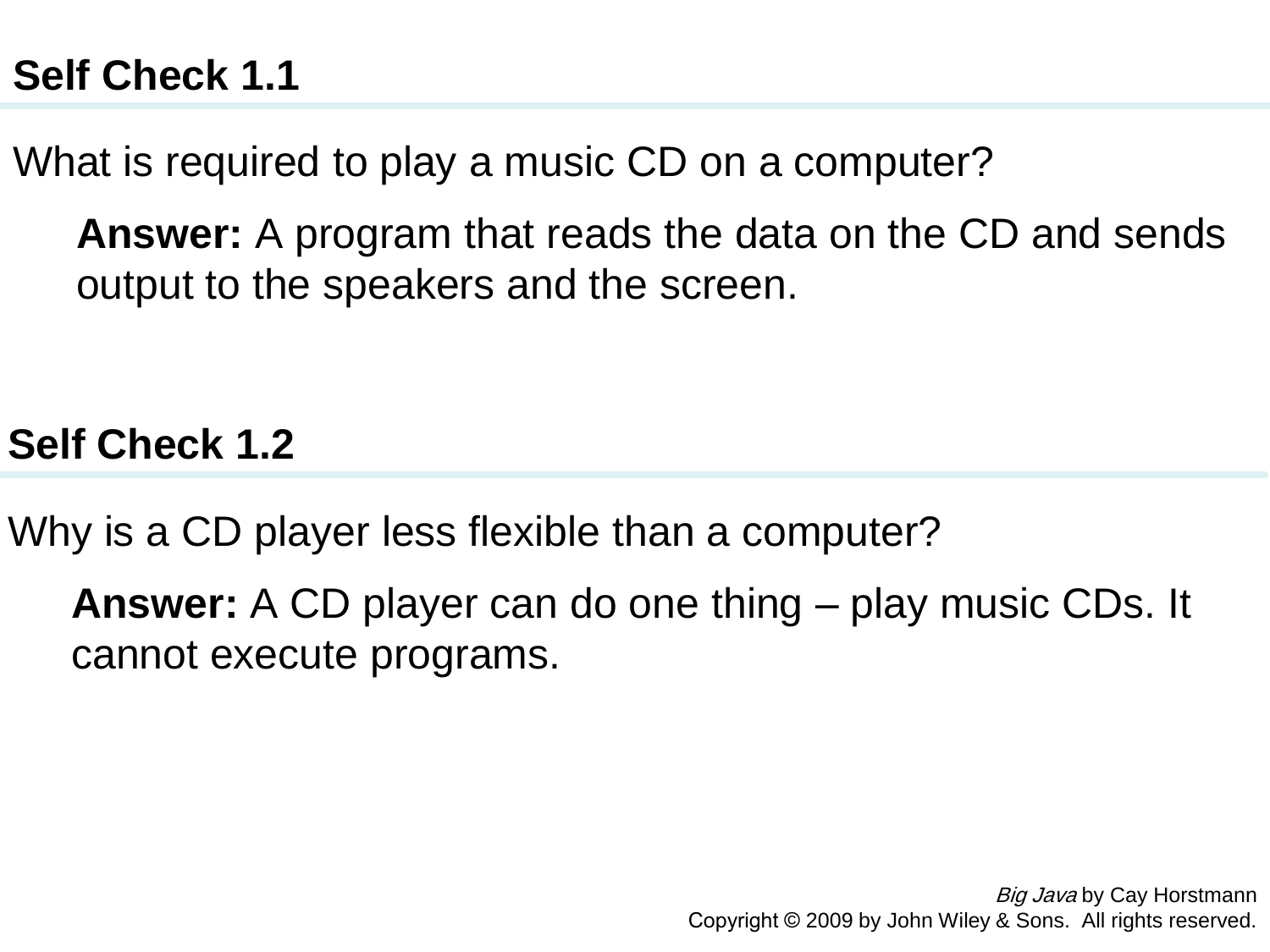Can a computer program develop the initiative to execute tasks in a better way than its programmers envisioned?

**Answer:** No – the program simply executes the instruction sequences that the programmers have prepared in advance.

#### **Self Check 1.4**

Where is a program stored when it is not currently running?

**Answer:** In secondary storage, typically a hard disk.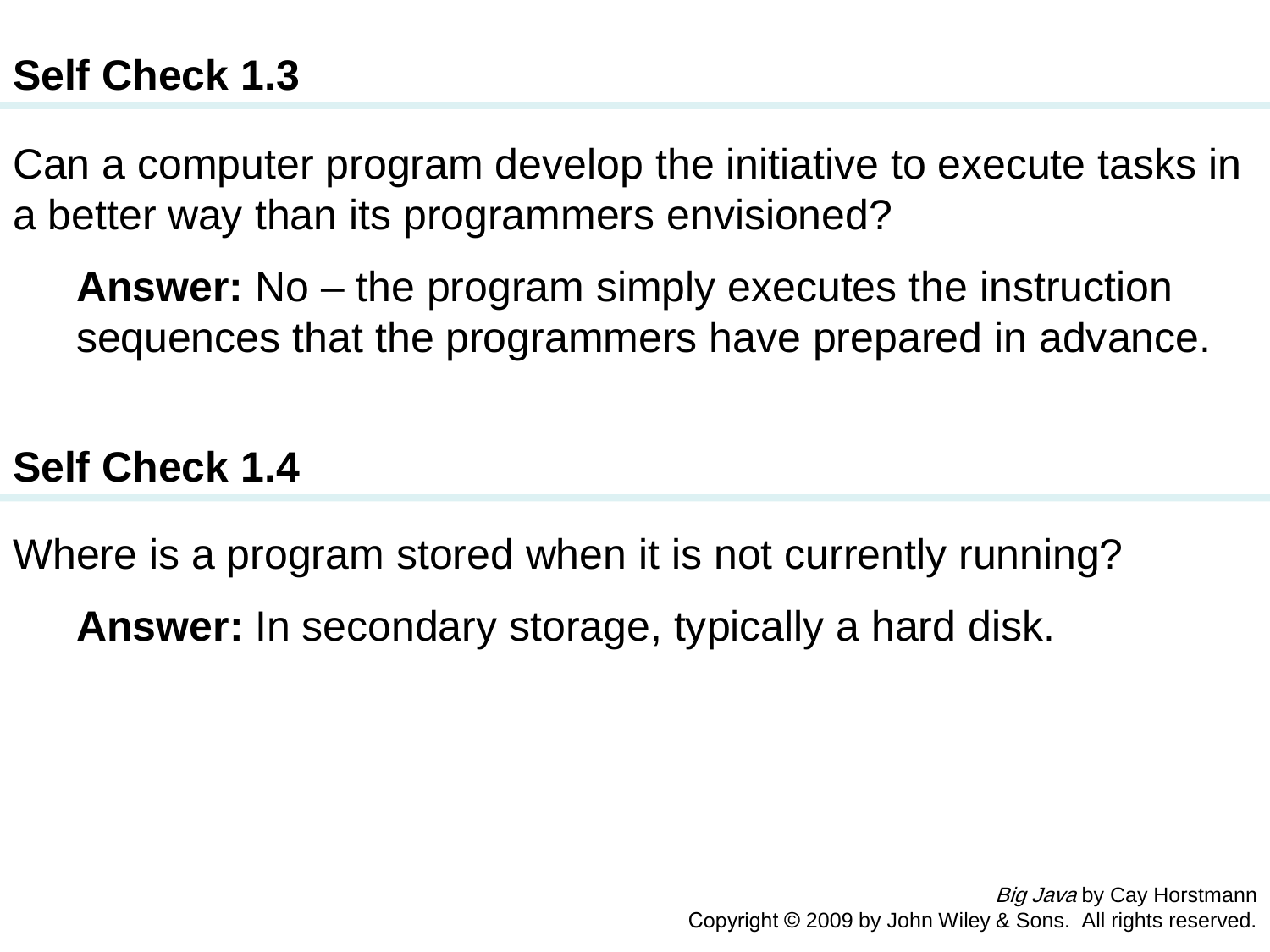Which part of the computer carries out arithmetic operations, such as addition and multiplication?

**Answer:** The central processing unit.

**Self Check 1.6**

What is the code for the Java virtual machine instruction "Load" the contents of memory location 100"?

**Answer:** 21 100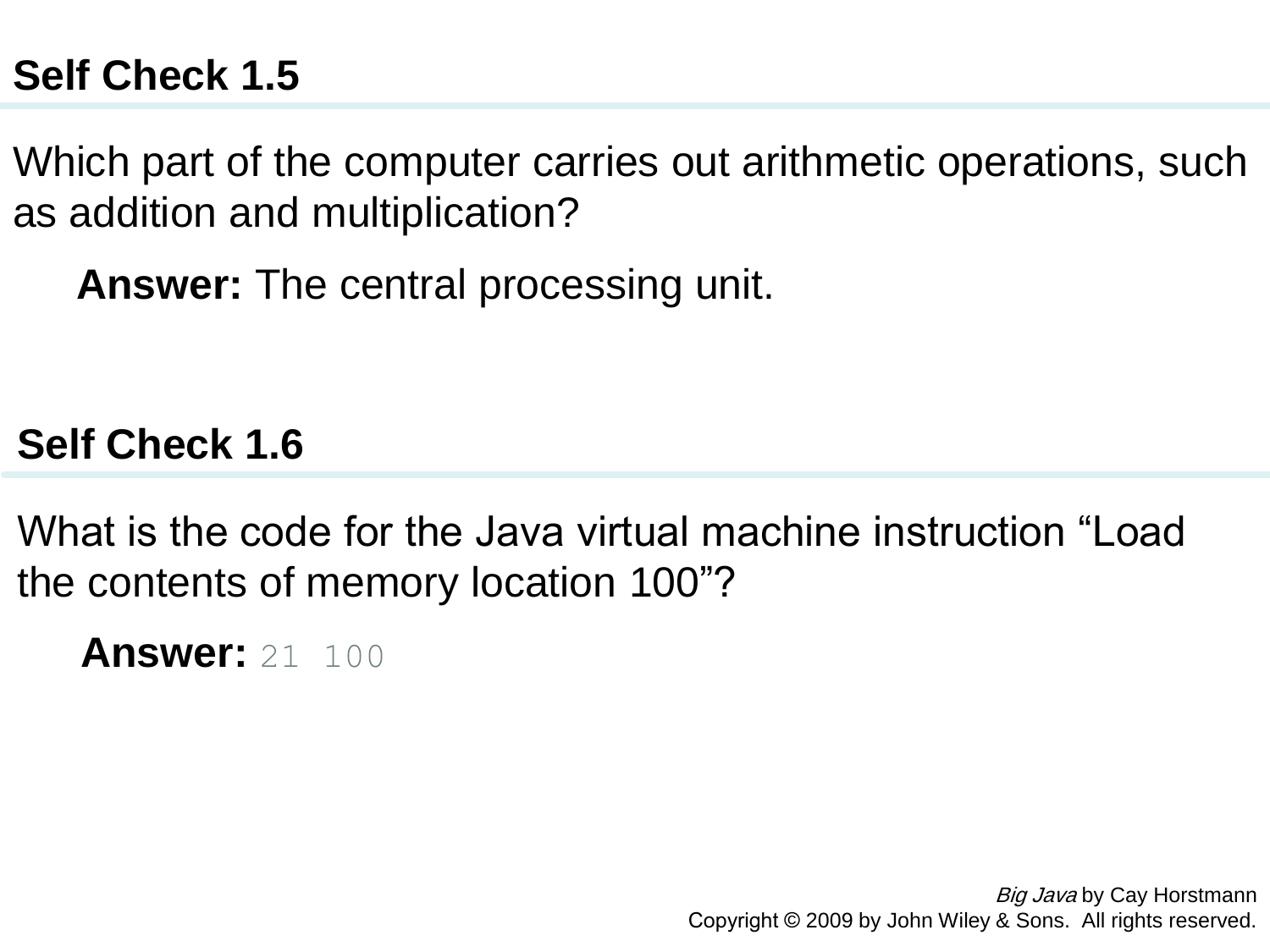Does a person who uses a computer for office work ever run a compiler?

**Answer:** No – a compiler is intended for programmers, to translate high-level programming instructions into machine code.

### **Self Check 1.8**

What are the two most important benefits of the Java language? **Answer:** Safety and portability.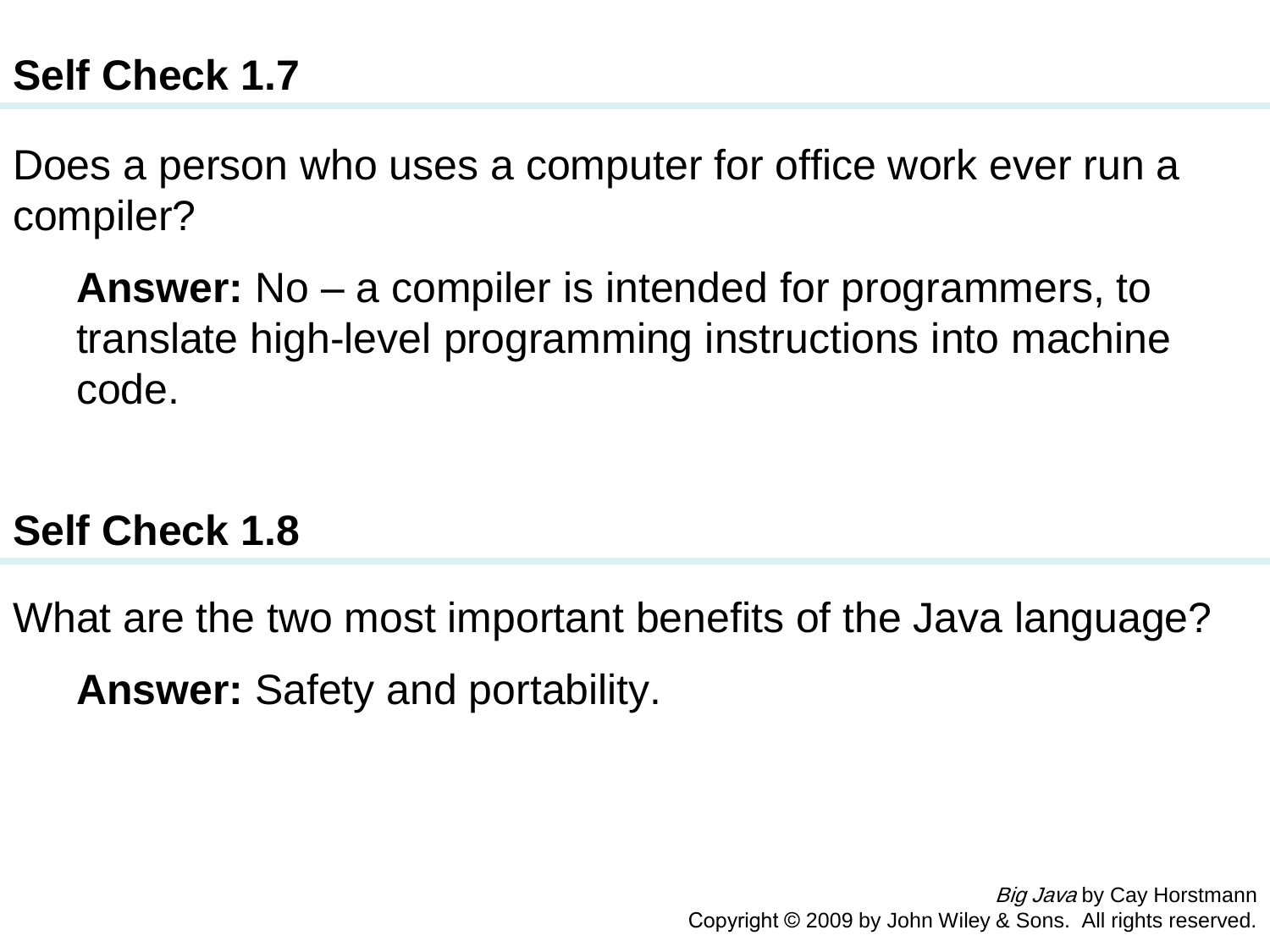How long does it take to learn the entire Java library?

**Answer:** No one person can learn the entire library – it is too large.

# **Self Check 1.10**

How would you modify the HelloPrinter program to print the words "Hello," and "World!" on two lines?

#### **Answer:**

System.out.println("Hello,"); System.out.println("World!");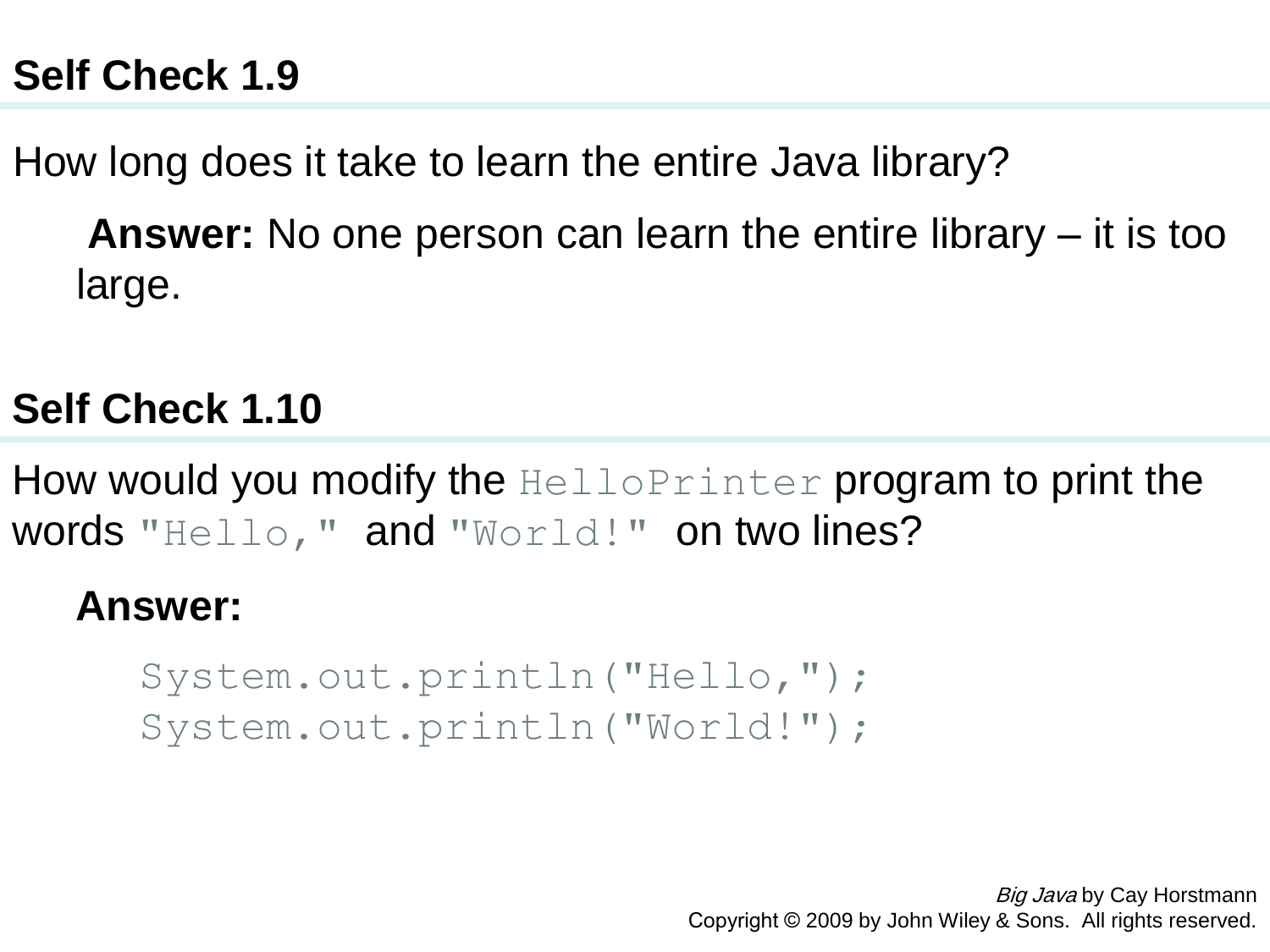Would the program continue to work if you omitted the line starting with  $//?$ 

**Answer:** Yes – the line starting with // is a comment, intended for human readers. The compiler ignores comments.

**Self Check 1.12**

What does the following set of statements print?

System.out.print("My lucky number is"); System.out.println $(3 + 4 + 5)$ ;

**Answer:** The printout is

My lucky number is12

It would be a good idea to add a space after the is.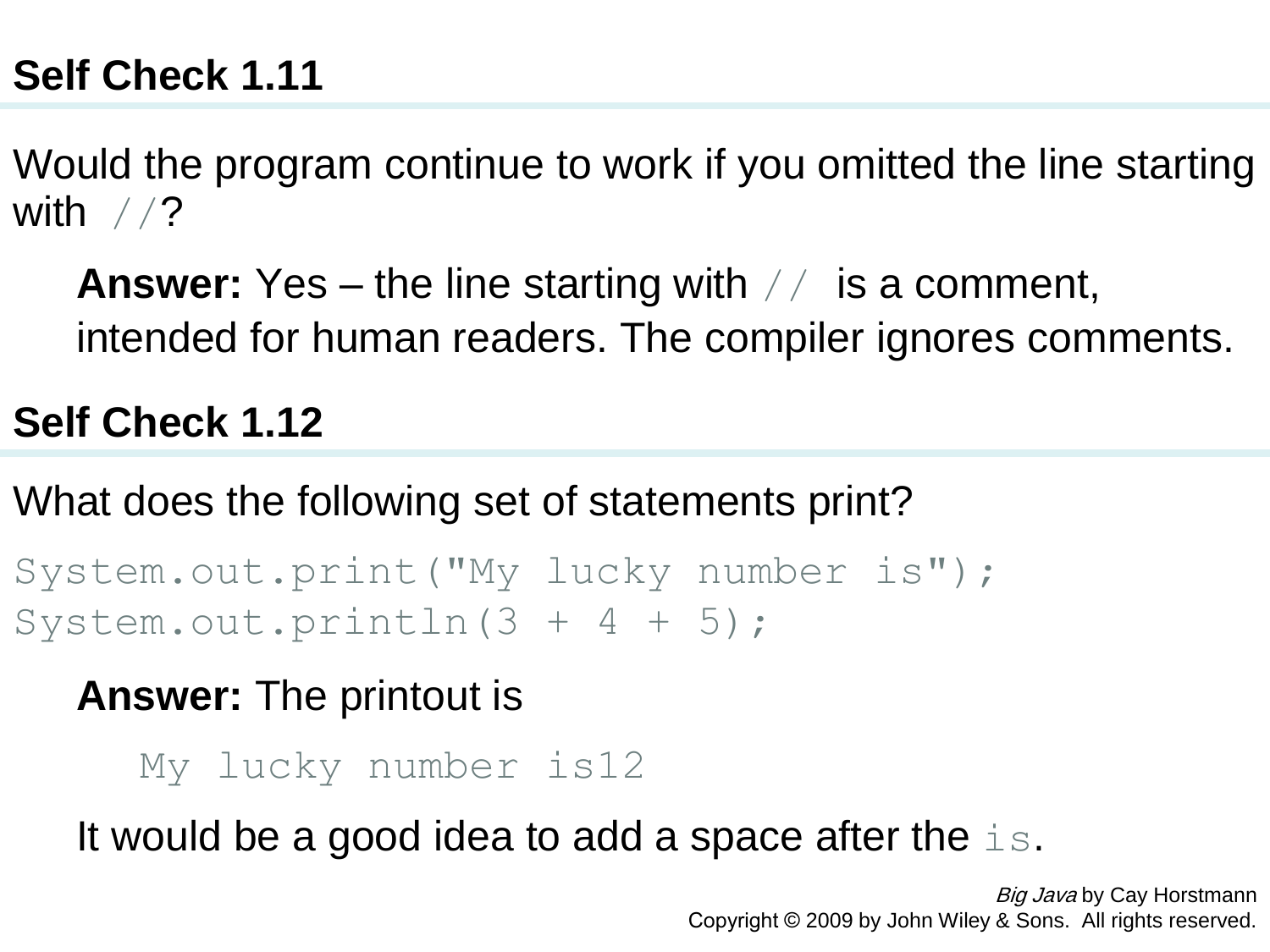Can you use a word processor for writing Java programs?

**Answer:** Yes, but you must remember to save your file as "plain text".

## **Self Check 1.14**

What do you expect to see when you load a class file into your text editor?

**Answer:** A sequence of random characters, some funny looking. Class files contain virtual machine instructions that are encoded as binary numbers.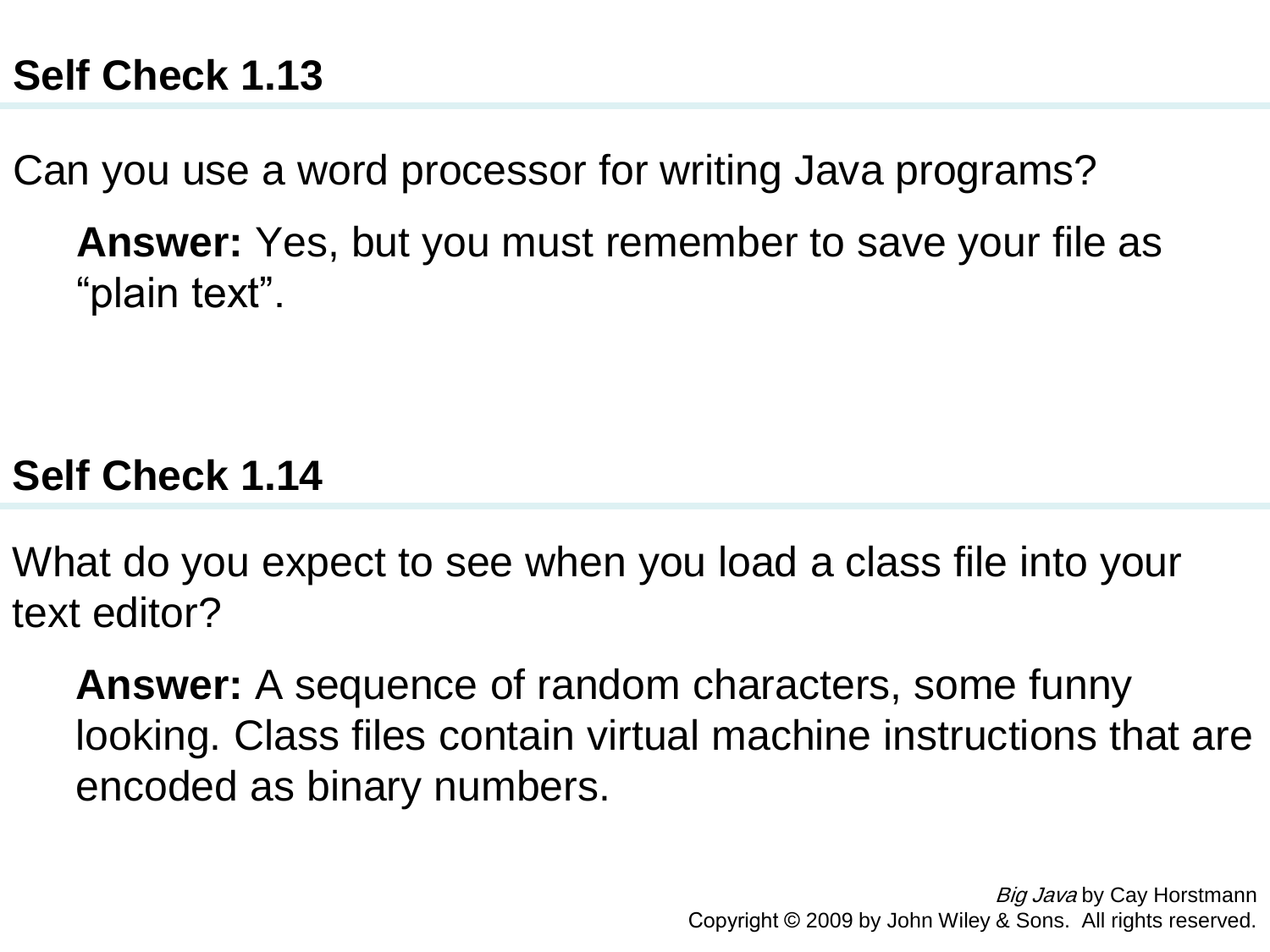Suppose you omit the // characters from the HelloPrinter.java program but not the remainder of the comment. Will you get a compile-time error or a run-time error?

**Answer:** A compile-time error. The compiler will not know what to do with the word Display.

### **Self Check 1.16**

When you used your computer, you may have experienced a program that "crashed" (quit spontaneously) or "hung" (failed to respond to your input). Is that behavior a compile-time error or a run-time error?

**Answer:** It is a run-time error. After all, the program had been compiled in order for you to run it.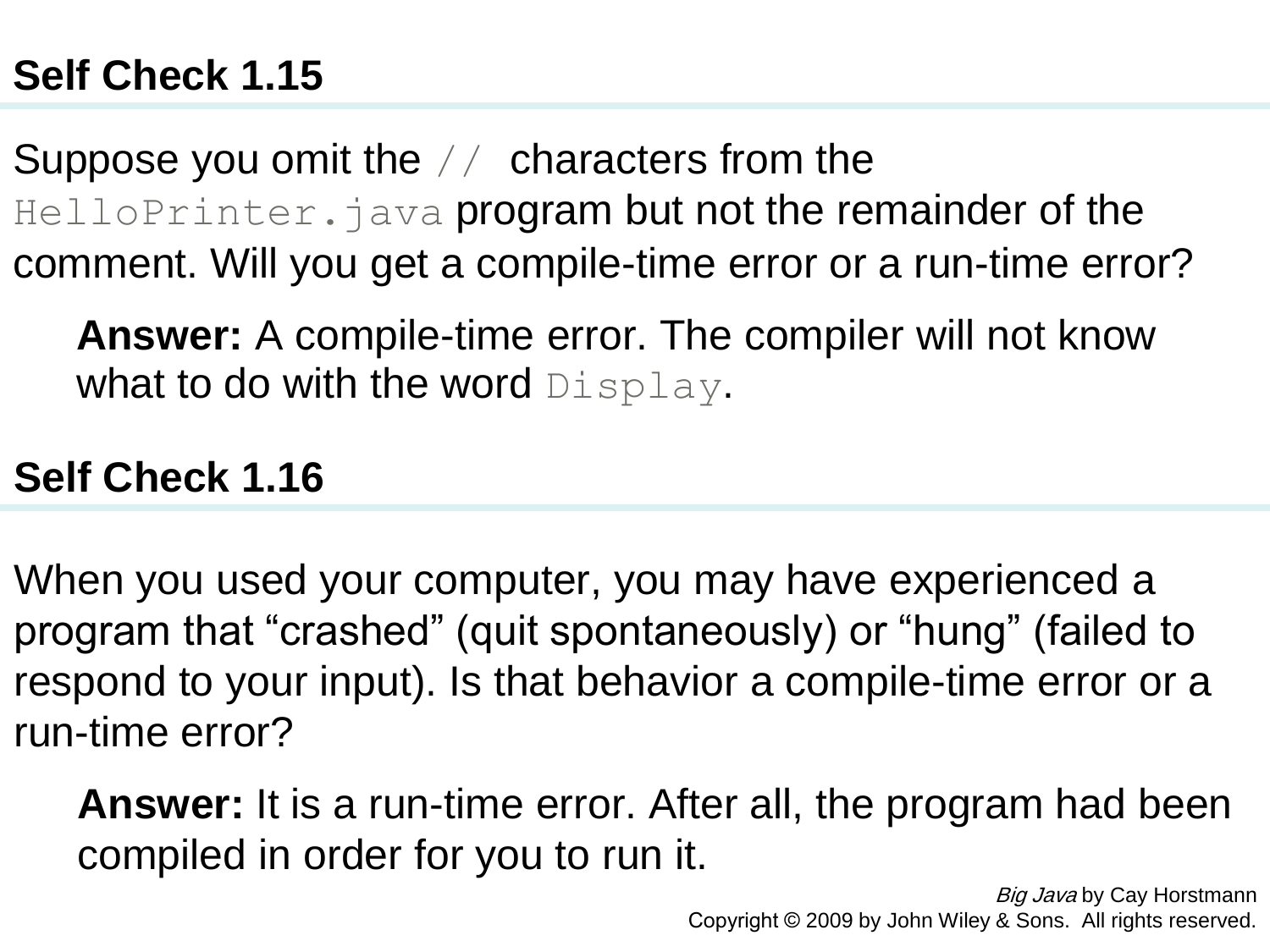Why can't you test a program for run-time errors when it has compiler errors?

**Answer:** When a program has compiler errors, no class file is produced, and there is nothing to run.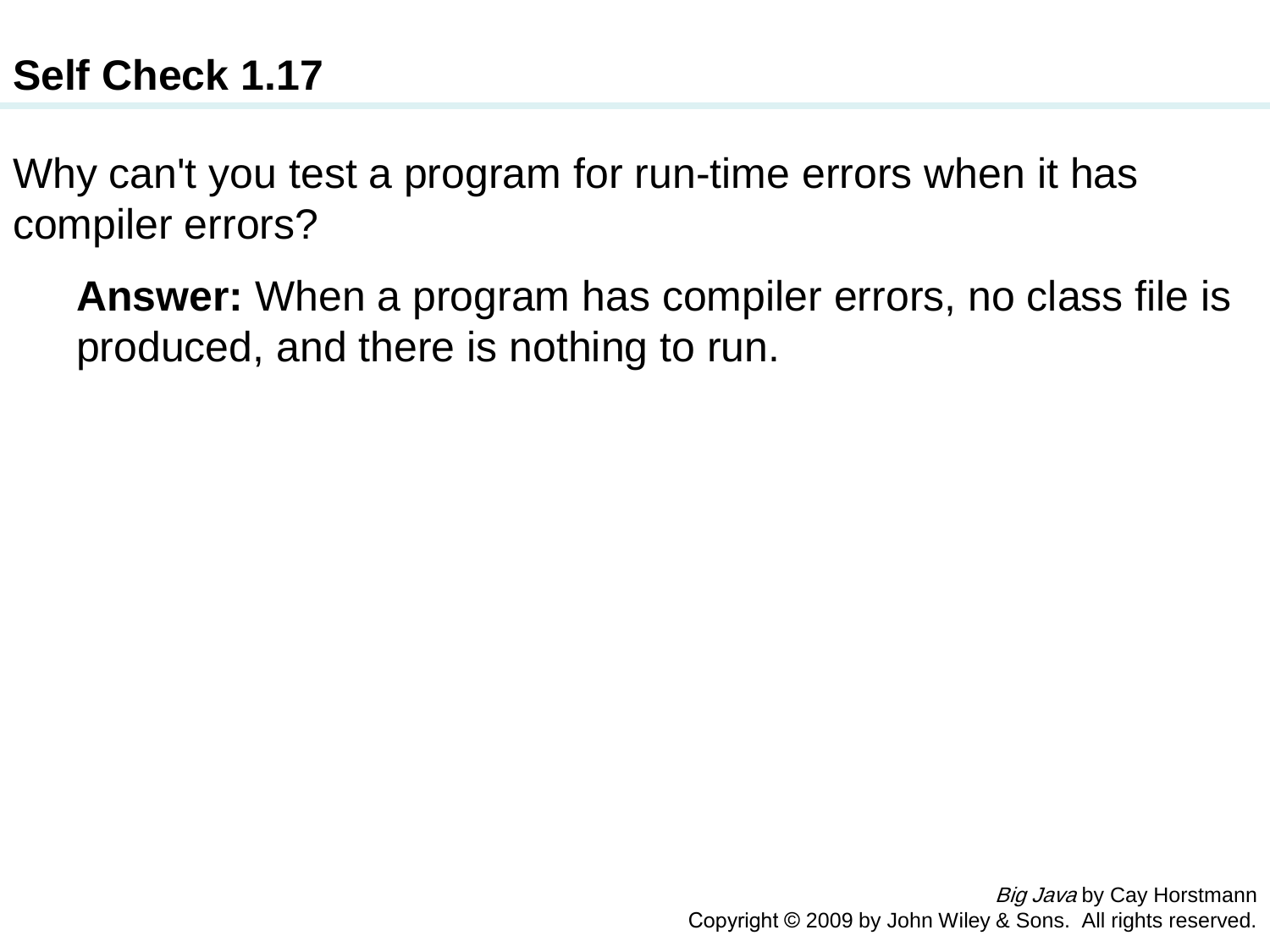Investment Problem: You put \$10,000 into a bank account that earns 5 percent interest per year. How many years does it take for the account balance to be double the original?

Algorithm:

Start with a year value of 0 and a balance of \$10,000.

Repeat the following steps while the balance is less than \$20,000.

Add 1 to the year value.

Multiply the balance value by 1.05 (a 5 percent increase).

Suppose the interest rate was 20 percent. How long would it take for the investment to double?

### **Answer:** 4 years:

- 0 10,000
- 1 12,000
- 2 14,400
- 3 17,280
- 4 20,736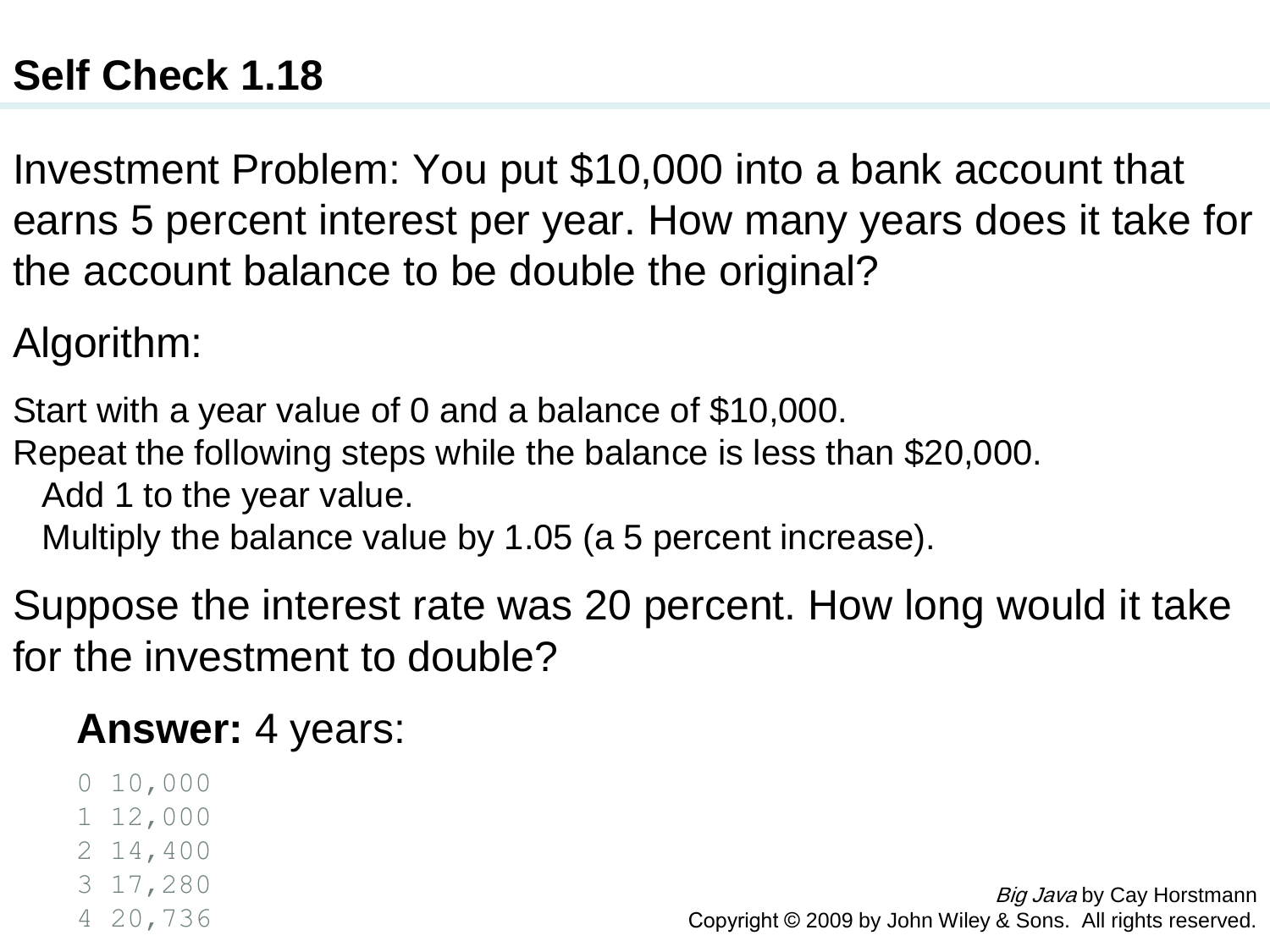Suppose your cell phone carrier charges you \$29.95 for up to 300 minutes of calls, and \$0.45 for each additional minute, plus 12.5 percent taxes and fees. Give an algorithm to compute the monthly charge for a given number of minutes.

## **Answer:**

Is the number of minutes at most 300? a.If so, the answer is  $$29.95 \times 1.125 = $33.70$ . b.If not,

- 1. Compute the difference: (number of minutes) 300.
- 2. Multiply that difference by 0.45.
- 3. Add \$29.95.
- 4. Multiply the total by 1.125. That is the answer.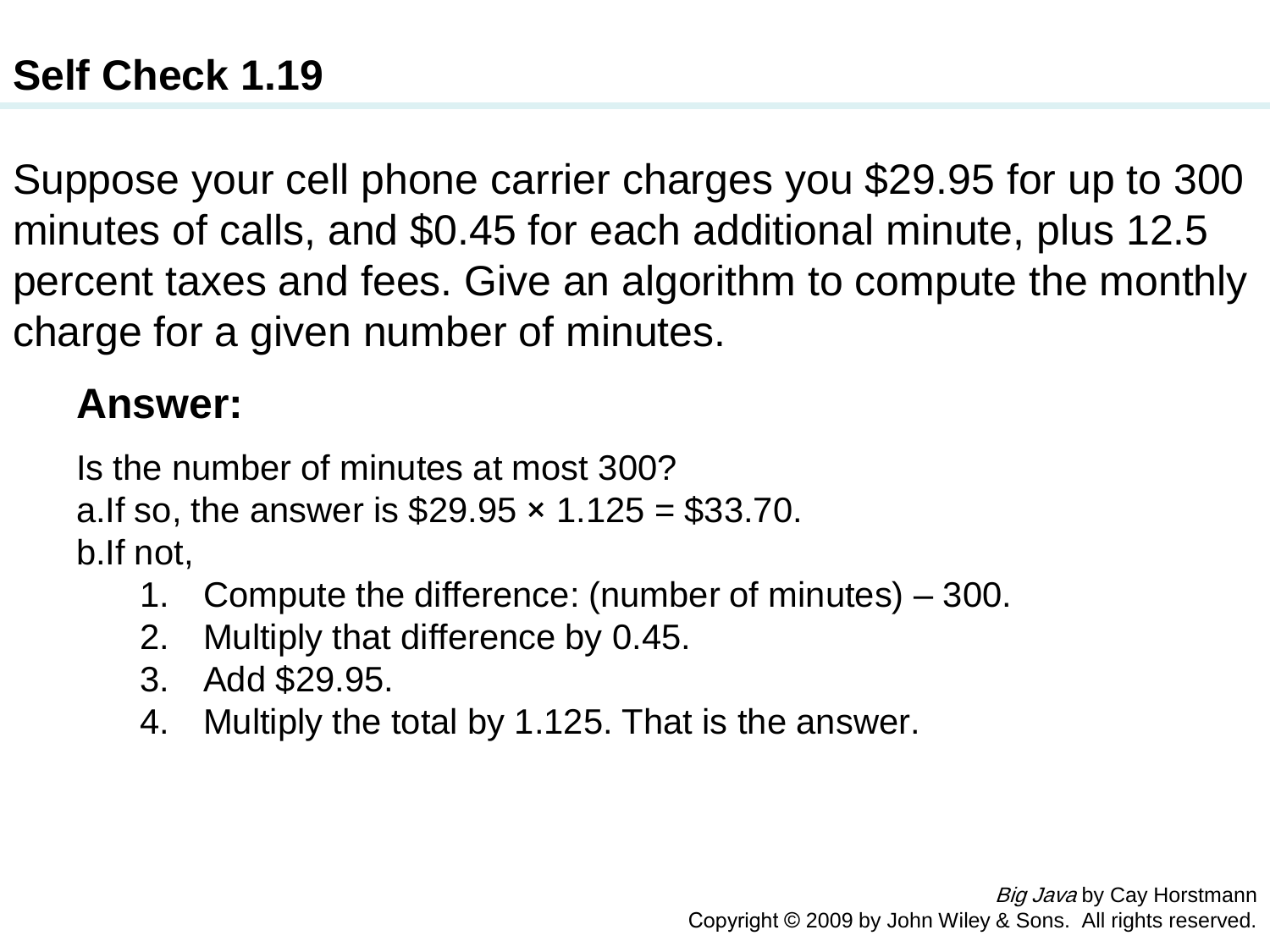What is the type of the values  $\circ$  and " $\circ$ "?

**Answer:** int and String.

**Self Check 2.2**

Which number type would you use for storing the area of a circle? **Answer:** double.

**Self Check 2.3**

Why is the expression  $13$ .  $printIn()$  an error?

**Answer:** An int is not an object, and you cannot call a method on it.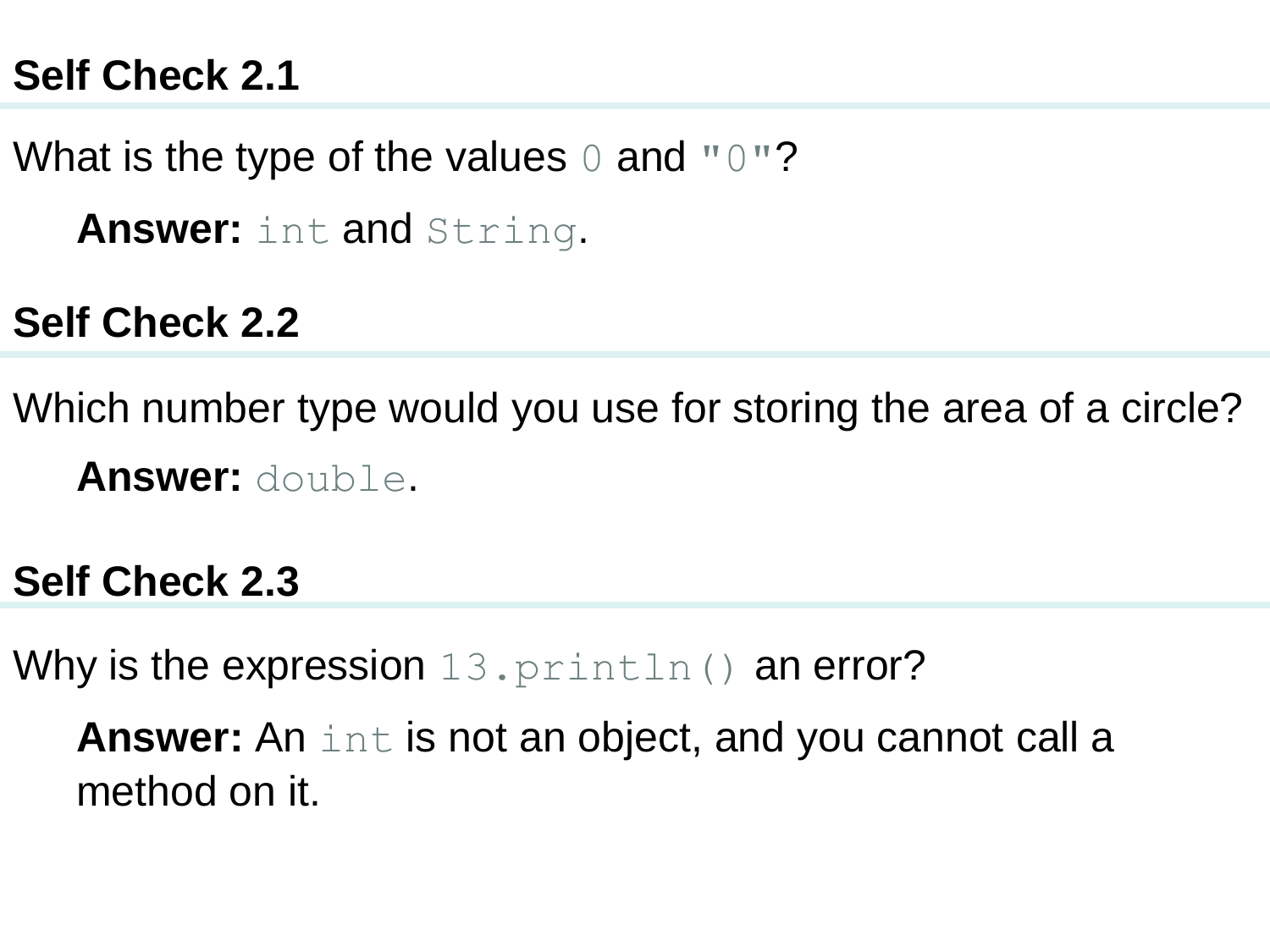Write an expression to compute the average of the values  $\times$  and y.

```
Answer: (x + y) * 0.5
```
### **Self Check 2.5**

Which of the following are legal identifiers?

```
Greeting1 
g 
void 
101dalmatians 
Hello, World 
<greeting>
```
**Answer:** Only the first two are legal identifiers.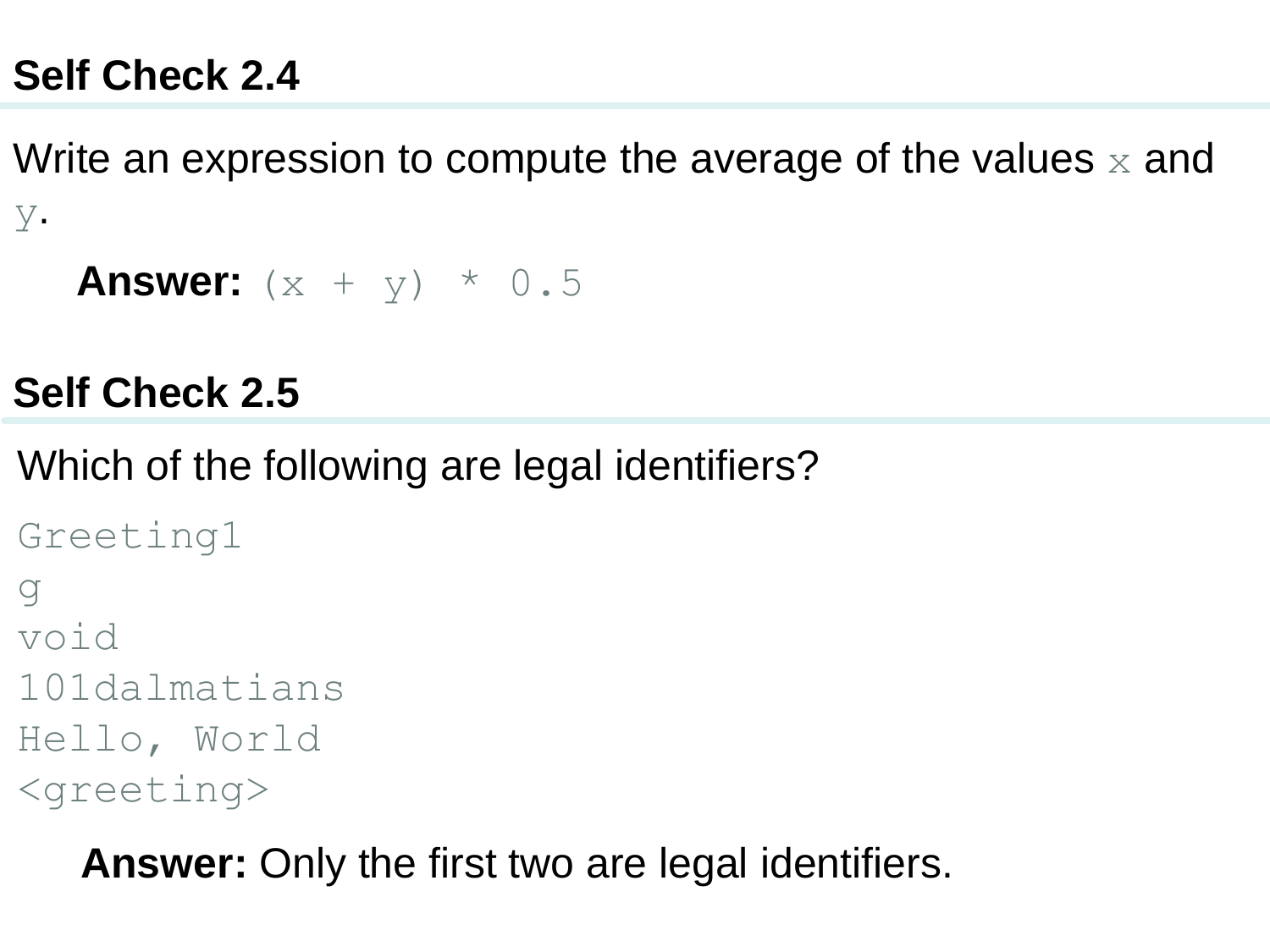Define a variable to hold your name. Use camel case in the variable name.

**Answer:**

String myName = "John  $Q$ . Public";

#### **Self Check 2.7**

Is  $12 = 12$  a valid expression in the Java language?

**Answer:** No, the left-hand side of the = operator must be a variable.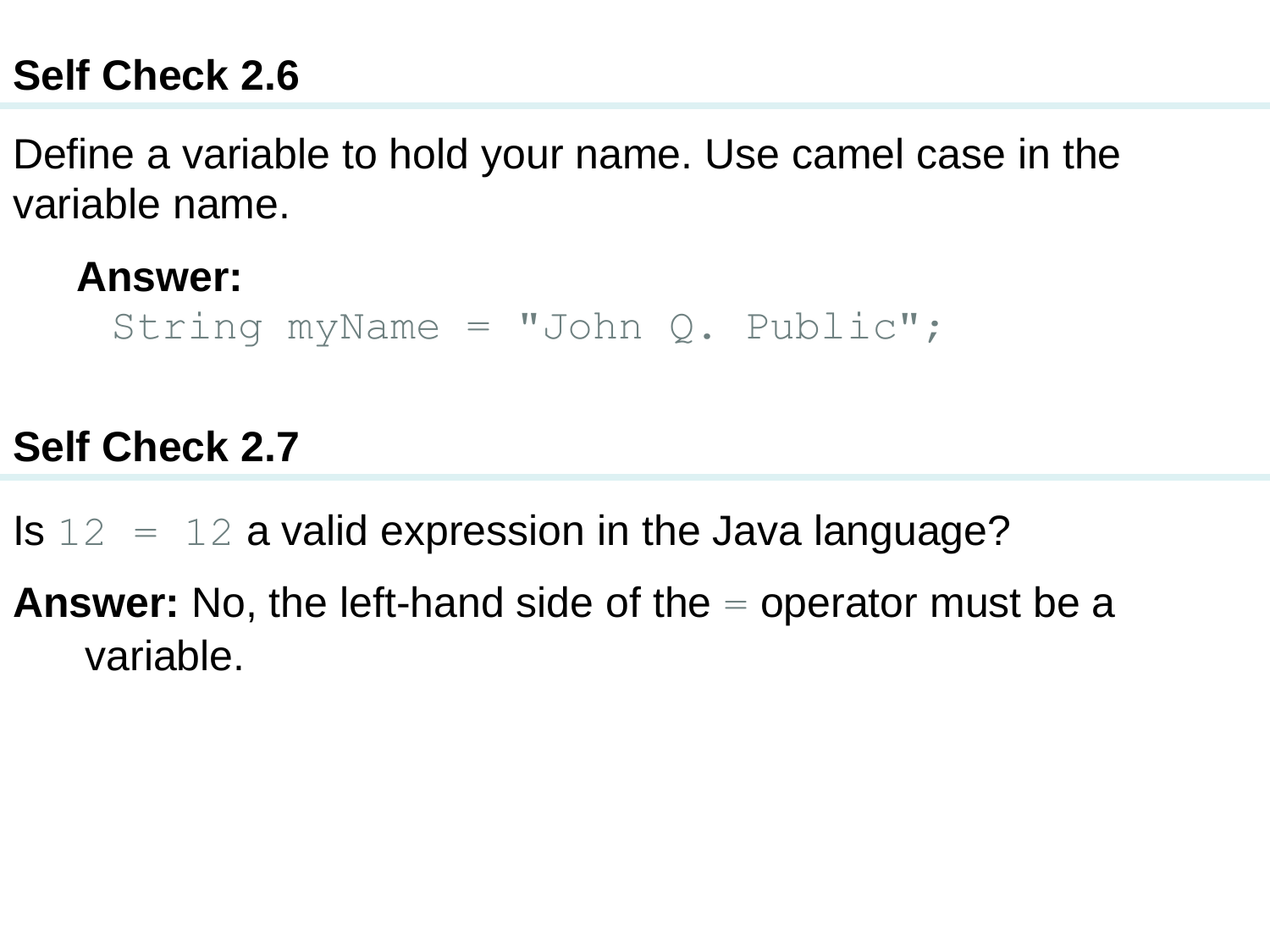How do you change the value of the greeting variable to "Hello, Nina!"?

#### **Answer:**

greeting = "Hello, Nina!";

Note that

String greeting = "Hello, Nina!";

is not the right answer – that statement defines a new variable.

#### **Self Check 2.9**

How can you compute the length of the string "Mississippi"? **Answer:** river.length() or "Mississippi".length()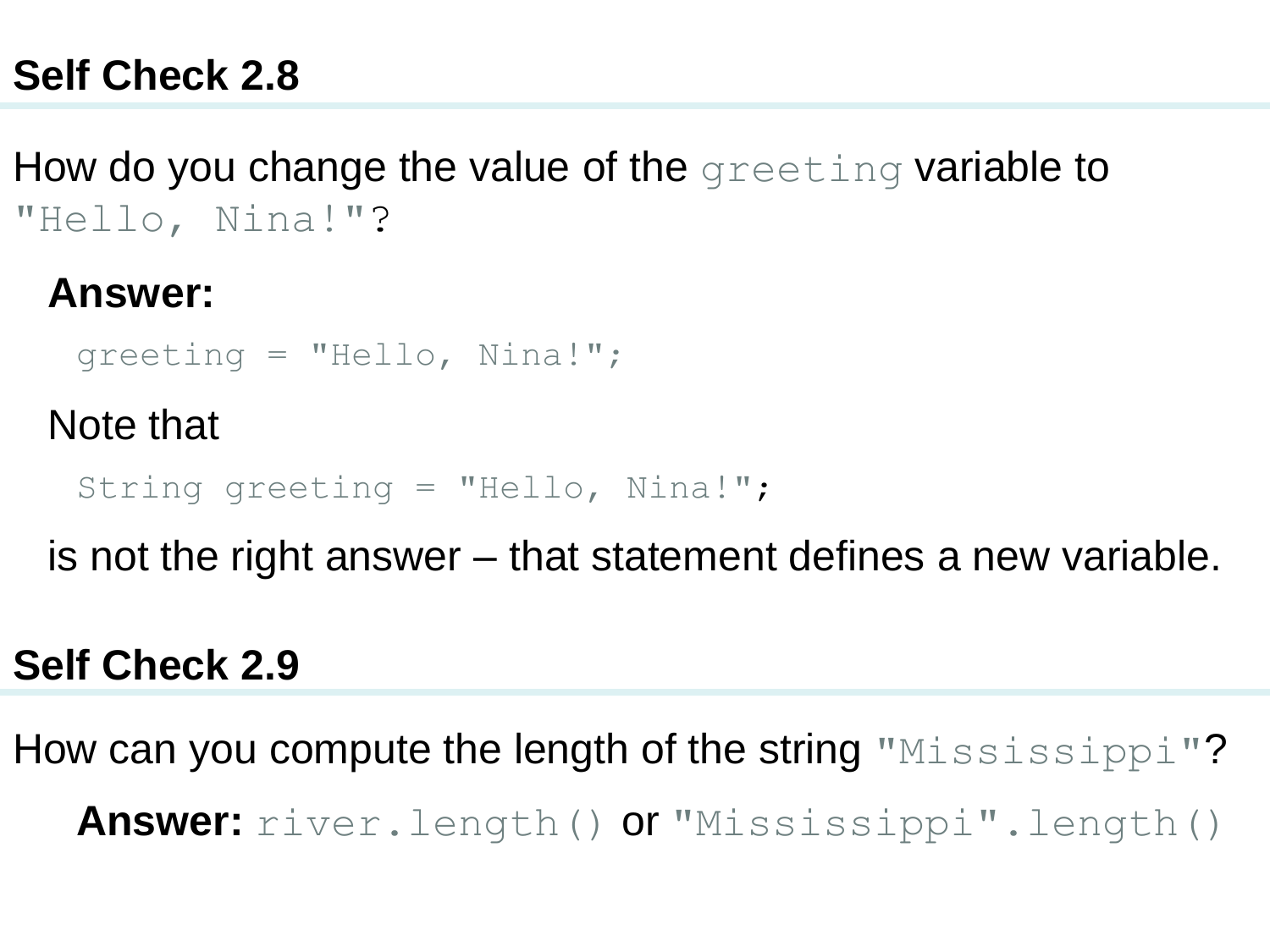How can you print out the uppercase version of "Hello, World!"?

#### **Answer:**

System.out.println(greeting.toUpperCase());

#### **Self Check 2.11**

Is it legal to call  $river.printIn()$ ? Why or why not?

**Answer:** It is not legal. The variable river has type String. The println method is not a method of the String class.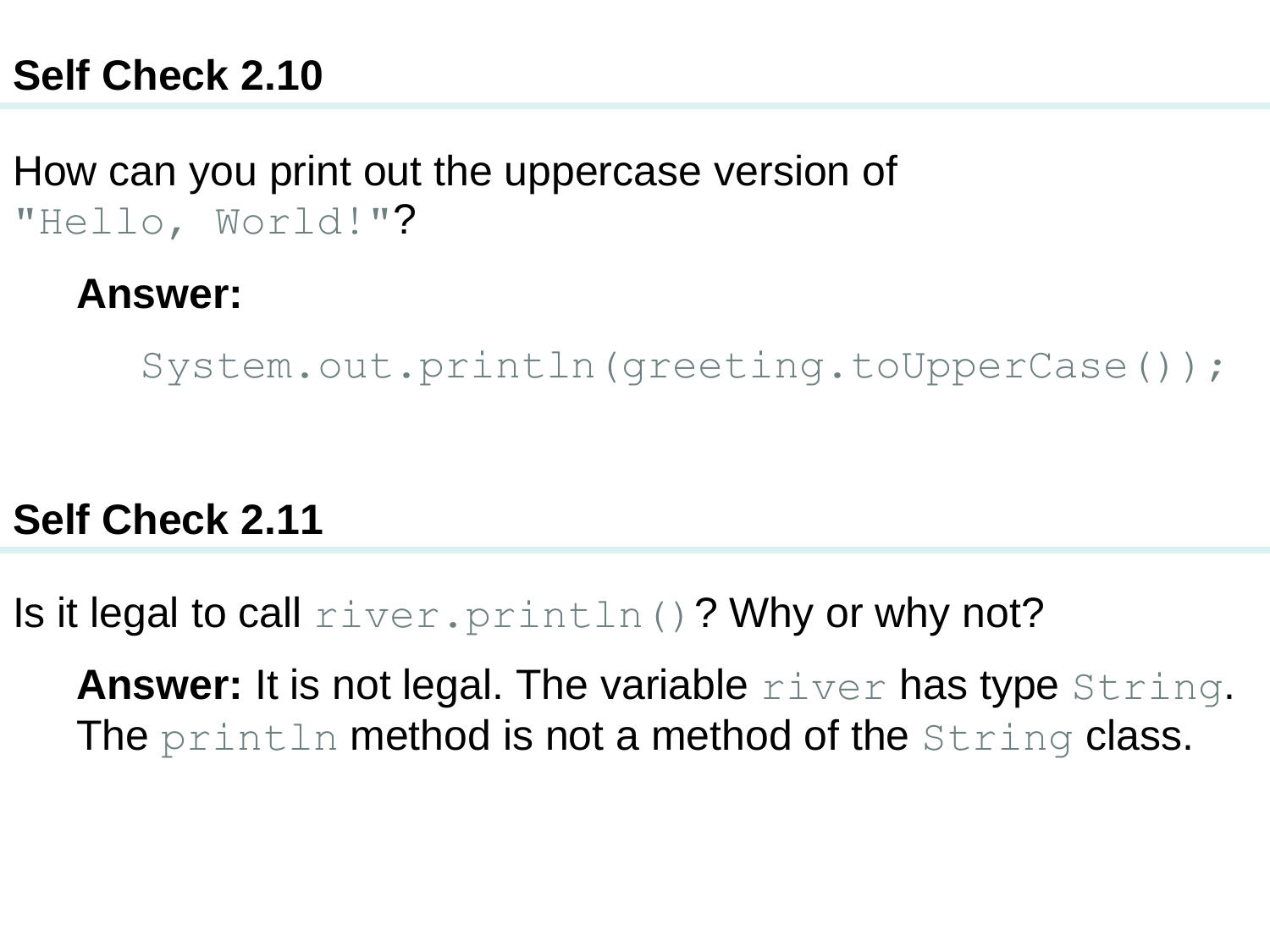What are the implicit parameters, explicit parameters, and return values in the method call  $river.length()$ ?

**Answer:** The implicit parameter is  $r \text{ is } r$ . There is no explicit parameter. The return value is 11.

## **Self Check 2.13**

What is the result of the call  $river.replace('pp'', "s")$ ?

 **Answer:** "Missississi".

### **Self Check 2.14**

What is the result of the call greeting.replace("World", "Dave").length()?

**Answer:** 12.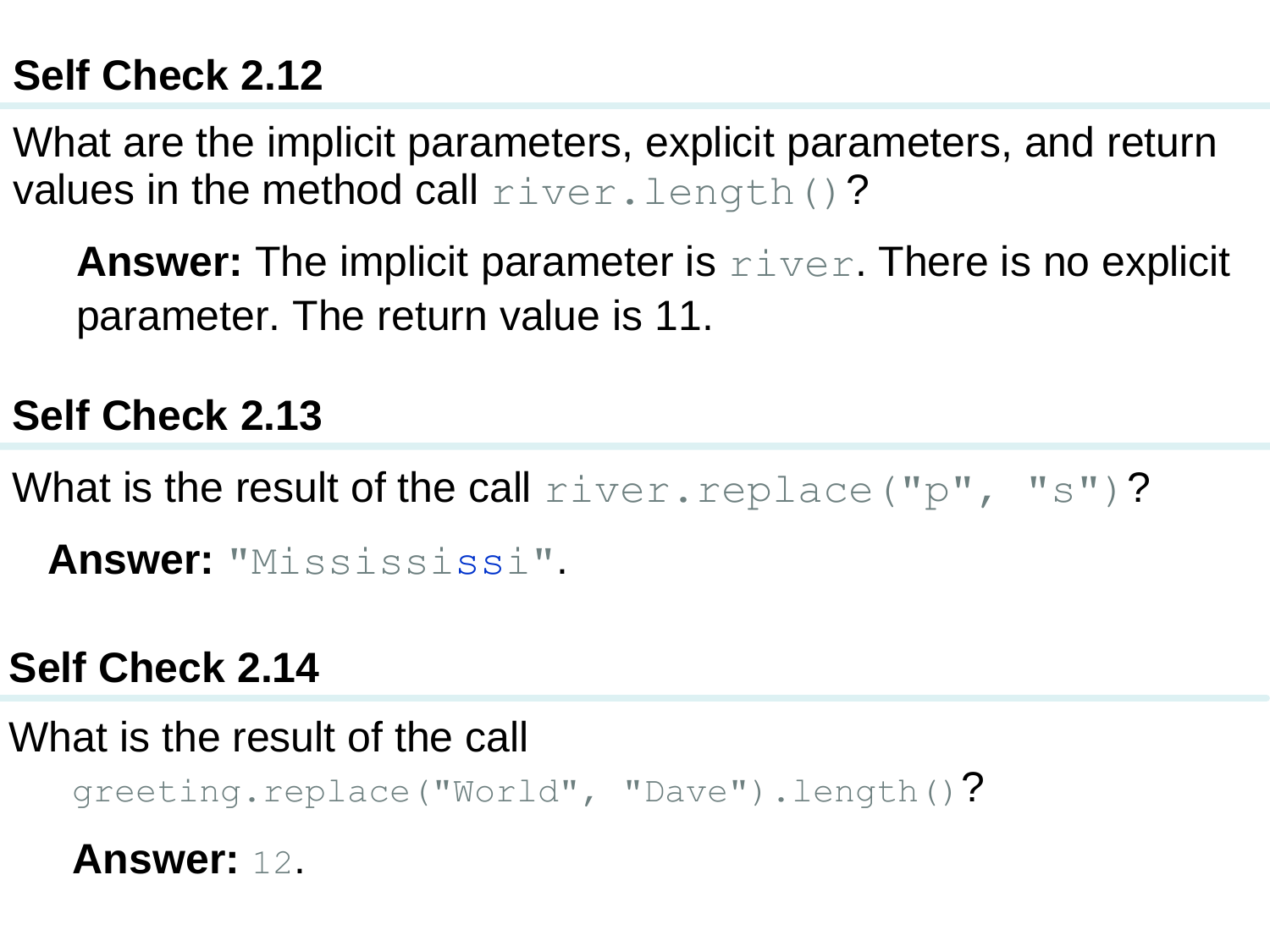How is the toUpperCase method defined in the String class?

**Answer**: As public String toUpperCase(), with no explicit parameter and return type String.

**Self Check 2.16**

How do you construct a square with center (100, 100) and side length 20?

**Answer:**

new Rectangle(90, 90, 20, 20)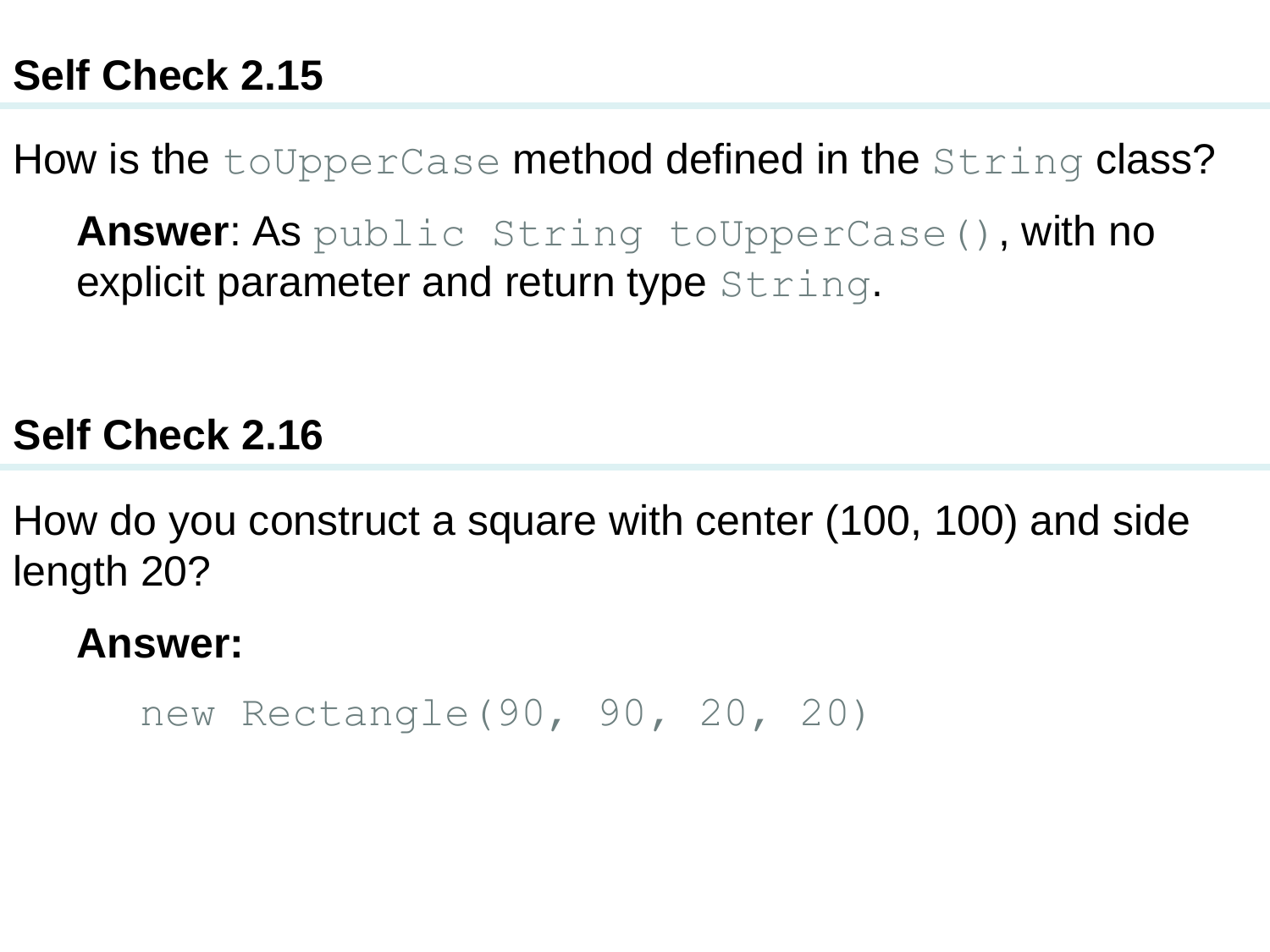The getWidth method returns the width of a Rectangle object. What does the following statement print?

System.out.println(new Rectangle().getWidth()); **Answer:**

0

### **Self Check 2.18**

Is the toUpperCase method of the String class an accessor or a mutator?

**Answer:** An accessor – it doesn't modify the original string but returns a new string with uppercase letters.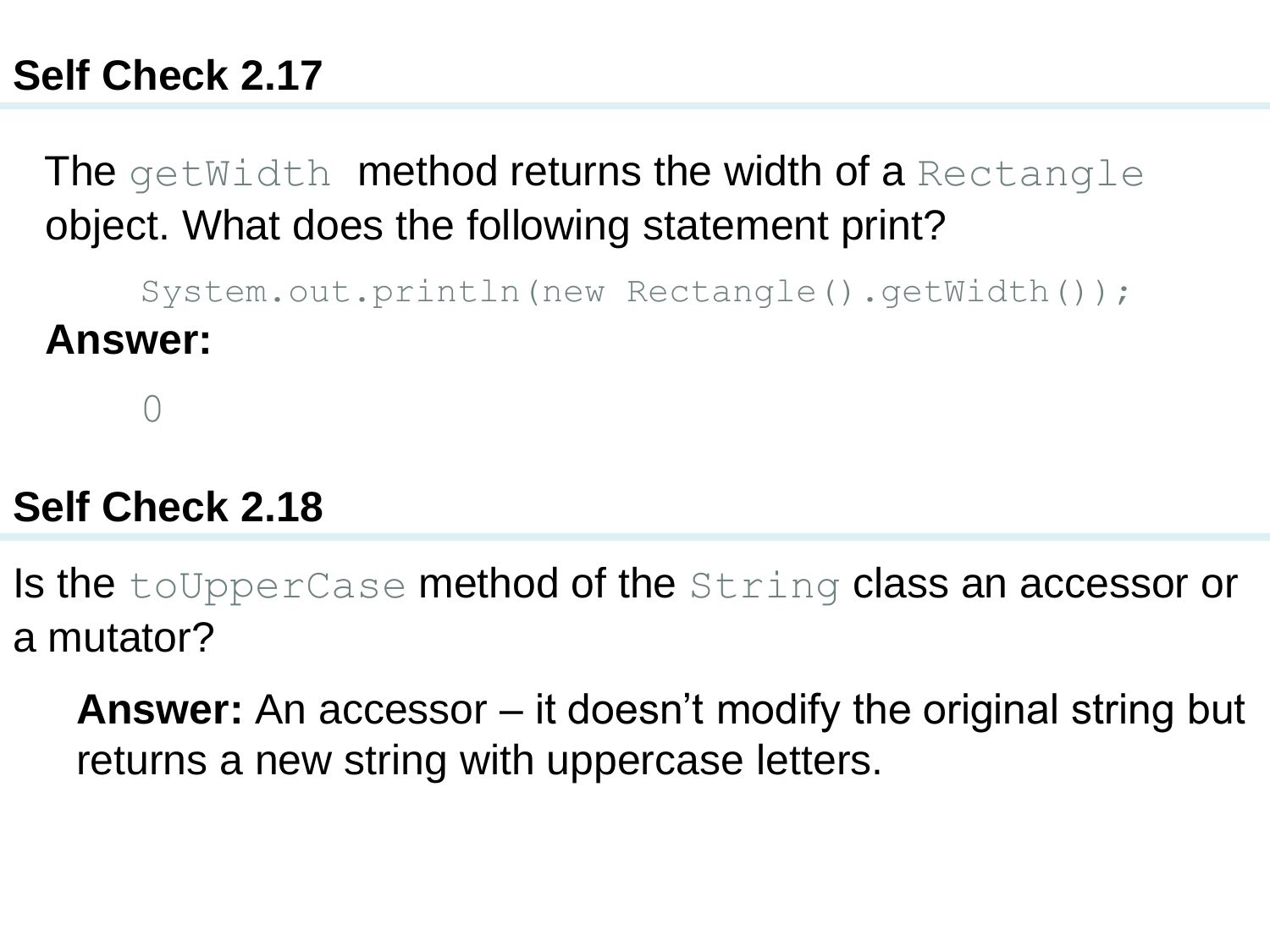Which call to  $\text{translate}$  is needed to move the box rectangle so that its top-left corner is the origin (0, 0)?

Answer: box.translate(-5, -10), provided the method is called immediately after storing the new rectangle into  $\log x$ .

#### **Self Check 2.20**

Look at the API documentation of the String class. Which method would you use to obtain the string "hello, world!" from the string "Hello, World!"?

**Answer:** toLowerCase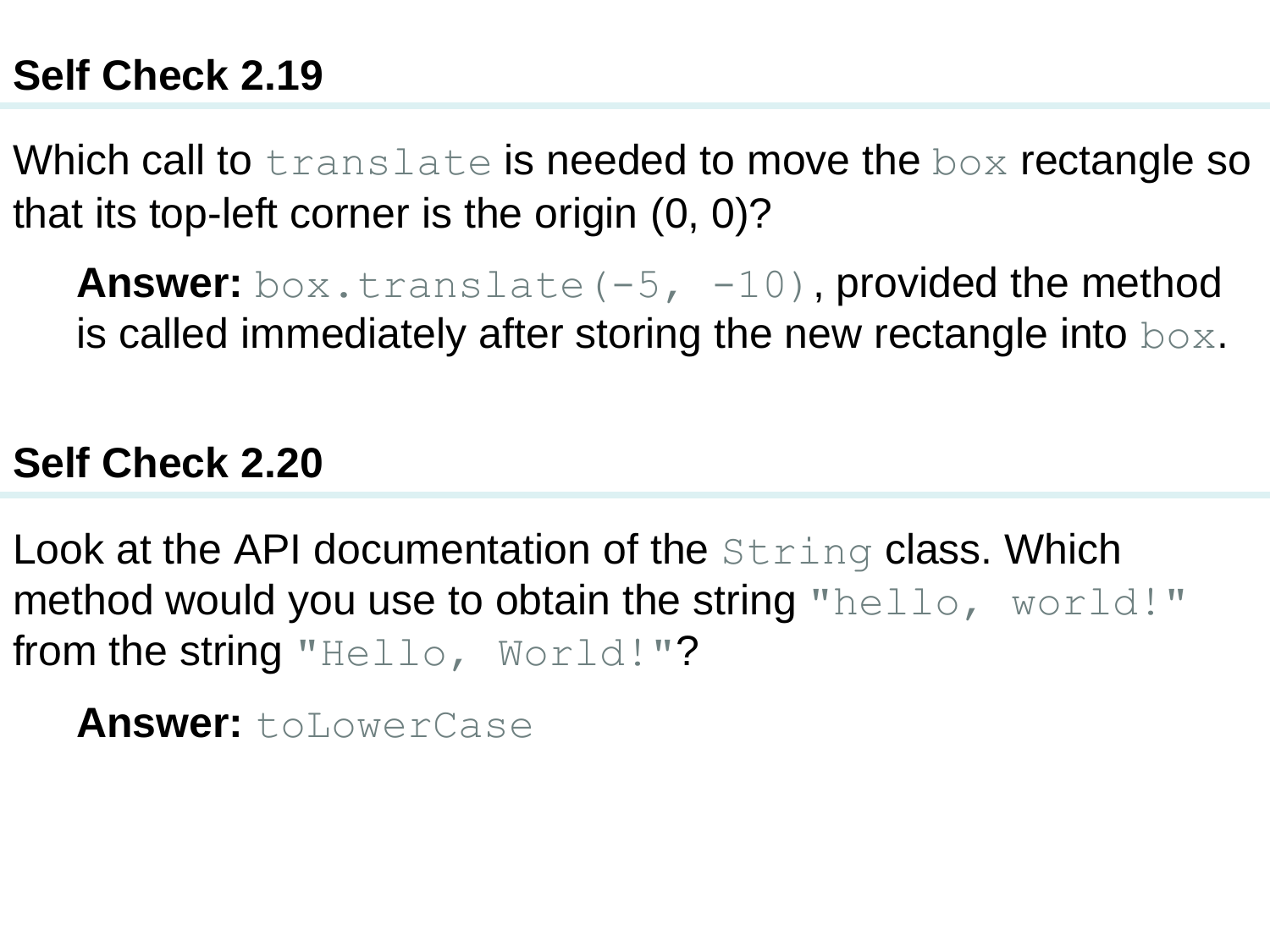In the API documentation of the  $String$  class, look at the description of the  $trim$  method. What is the result of applying trim to the string " Hello, Space ! "? (Note the spaces in the string.)

Answer: "Hello, Space !" – only the leading and trailing spaces are trimmed.

# **Self Check 2.22**

The Random class is defined in the java.util package. What do you need to do in order to use that class in your program?

**Answer:** Add the statement

import java.util.Random;

at the top of your program.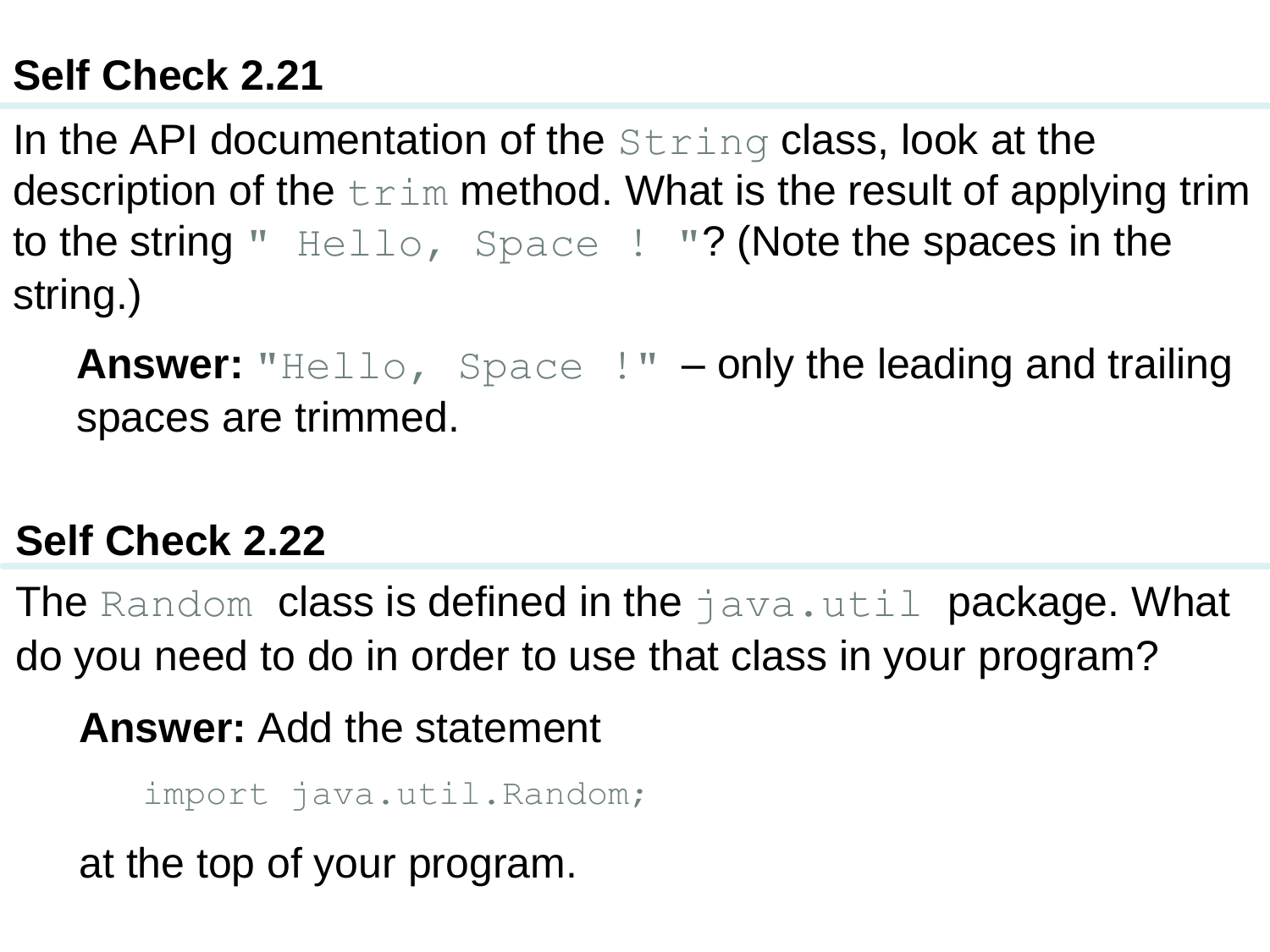**Suppose we had called** box.translate(25, 15) instead of box.translate(15, 25). What are the expected outputs?

#### **Answer:**

x: 30, y: 25

### **Self Check 2.24**

Why doesn't the MoveTester program print the width and height of the rectangle?

**Answer:** Because the translate method doesn't modify the shape of the rectangle.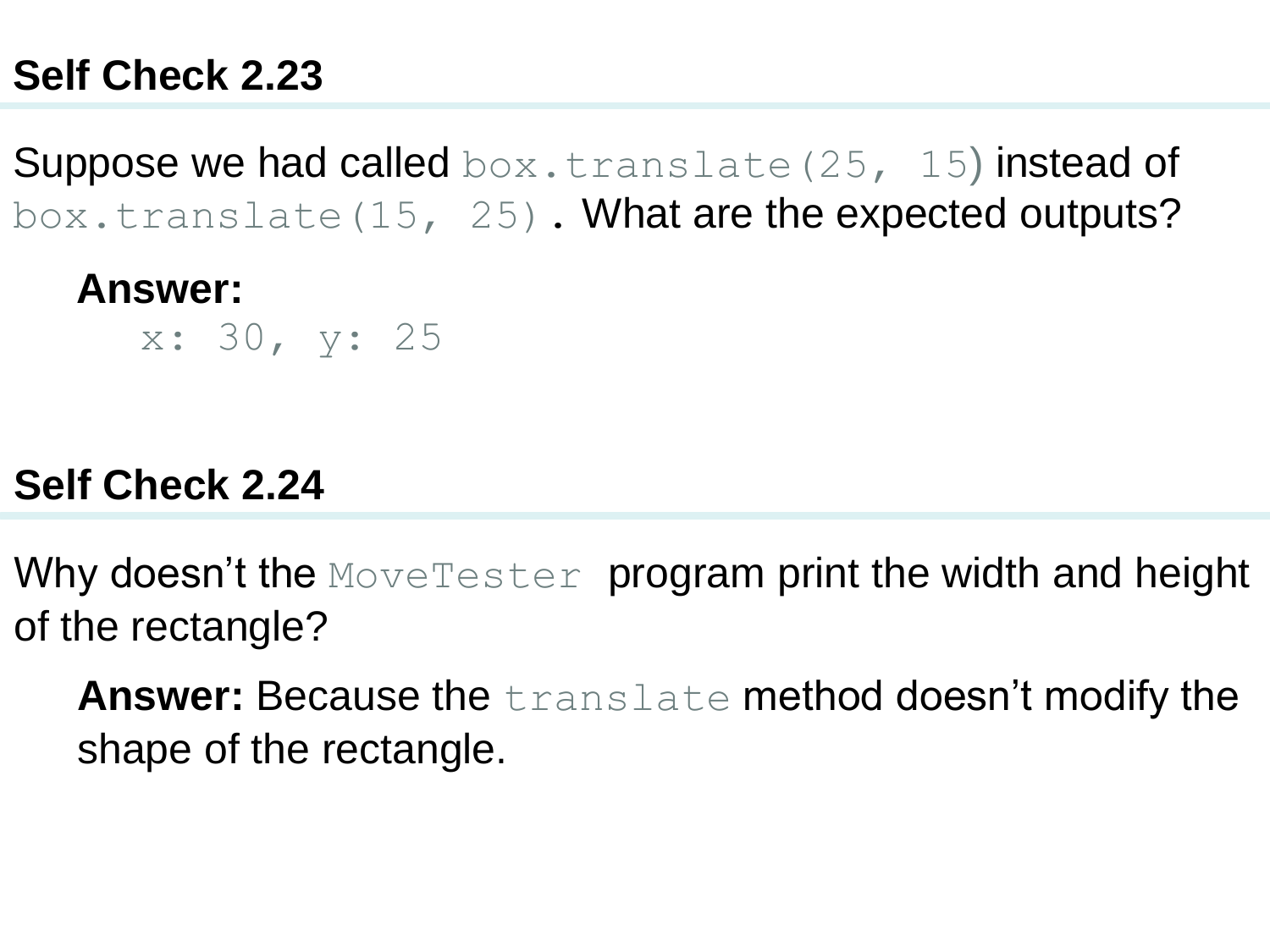What is the effect of the assignment greeting2 = greeting?

**Answer:** Now greeting and greeting2 both refer to the same String object.

### **Self Check 2.26**

After calling greeting2.toUpperCase(), what are the contents of greeting and greeting2?

**Answer:** Both variables still refer to the same string, and the string has not been modified. Recall that the toUpperCase method constructs a new string that contains uppercase characters, leaving the original string unchanged.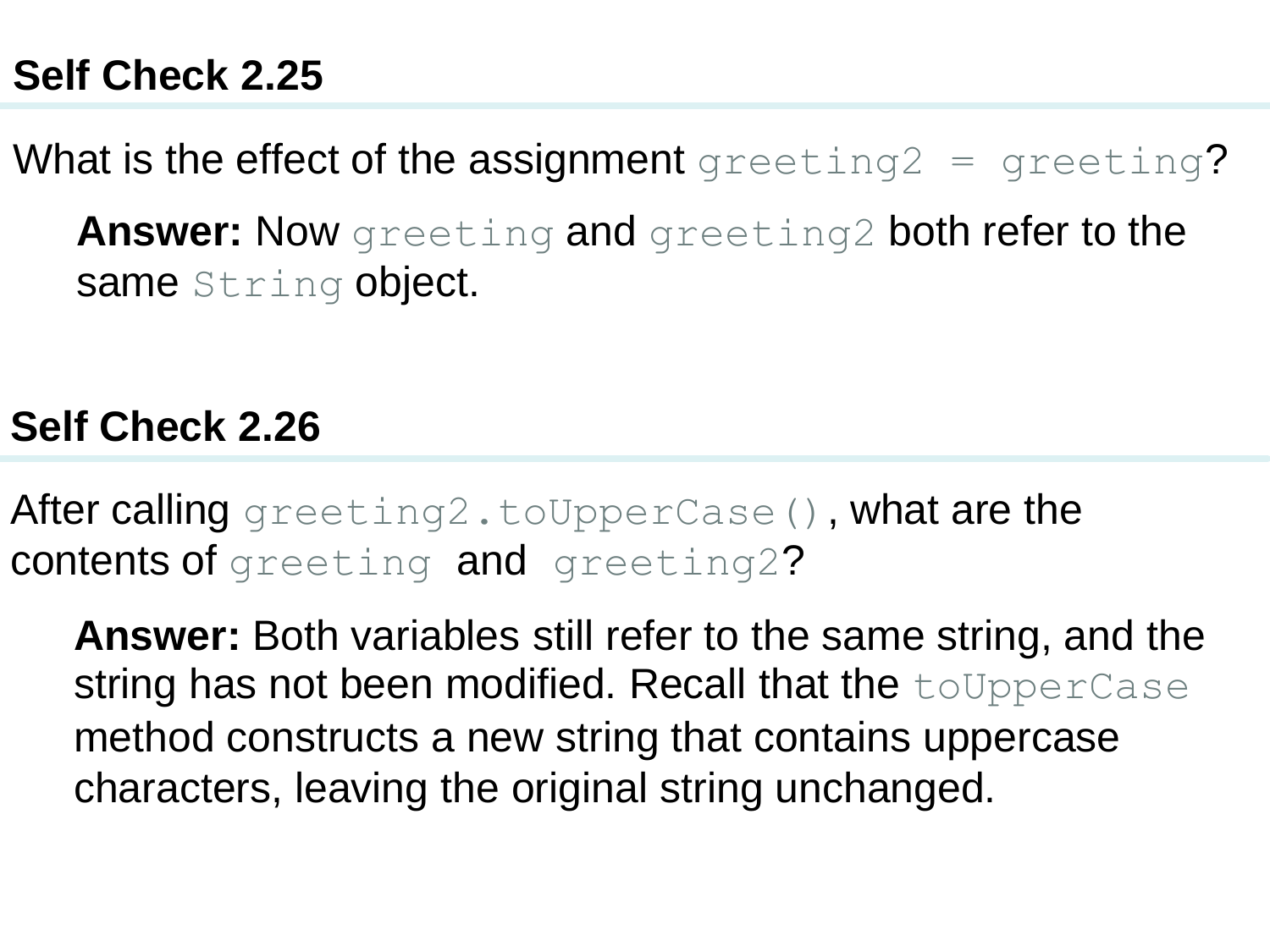How do you display a square frame with a title bar that reads "Hello, World!"?

**Answer:** Modify the EmptyFrameViewer program as follows:

```
frame.setSize(300, 300);
frame.setTitle("Hello, World!");
```
# **Self Check 2.28**

How can a program display two frames at once?

**Answer:** Construct two JFrame objects, set each of their sizes, and call setVisible (true) on each of them.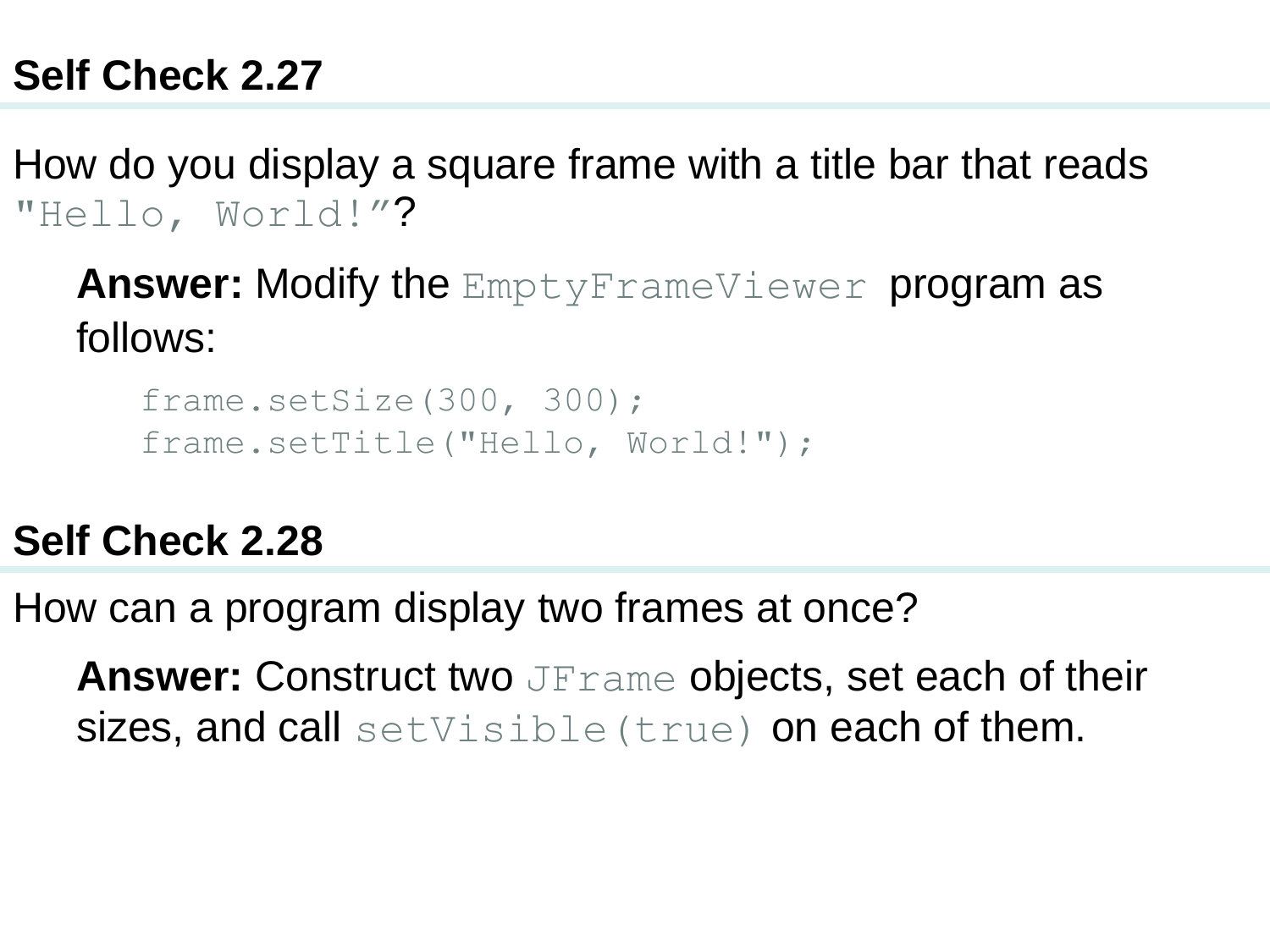How do you modify the program to draw two squares?

#### **Answer:**

Rectangle box = new Rectangle(5, 10, 20, 20);

## **Self Check 2.30**

How do you modify the program to draw one rectangle and one square?

**Answer:** Replace the call to box.translate(15, 25) with

box = new Rectangle(20, 35, 20, 20);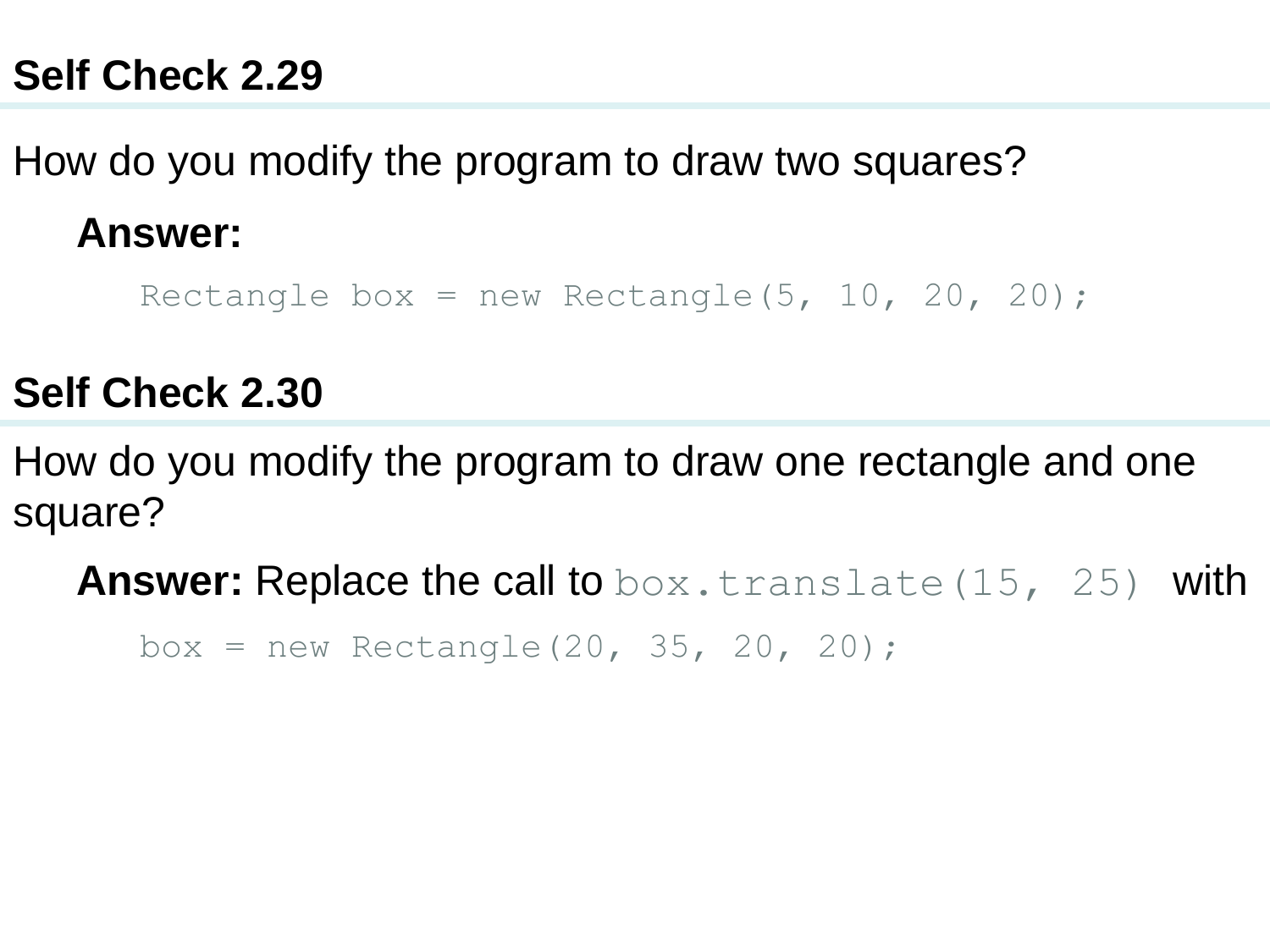What happens if you call q.draw(box) instead of g2.draw(box)?

**Answer:** The compiler complains that g doesn't have a draw method.

### **Self Check 2.32**

Give instructions to draw a circle with center (100, 100) and radius 25.

#### **Answer:**

g2.draw(new Ellipse2D.Double(75, 75, 50, 50));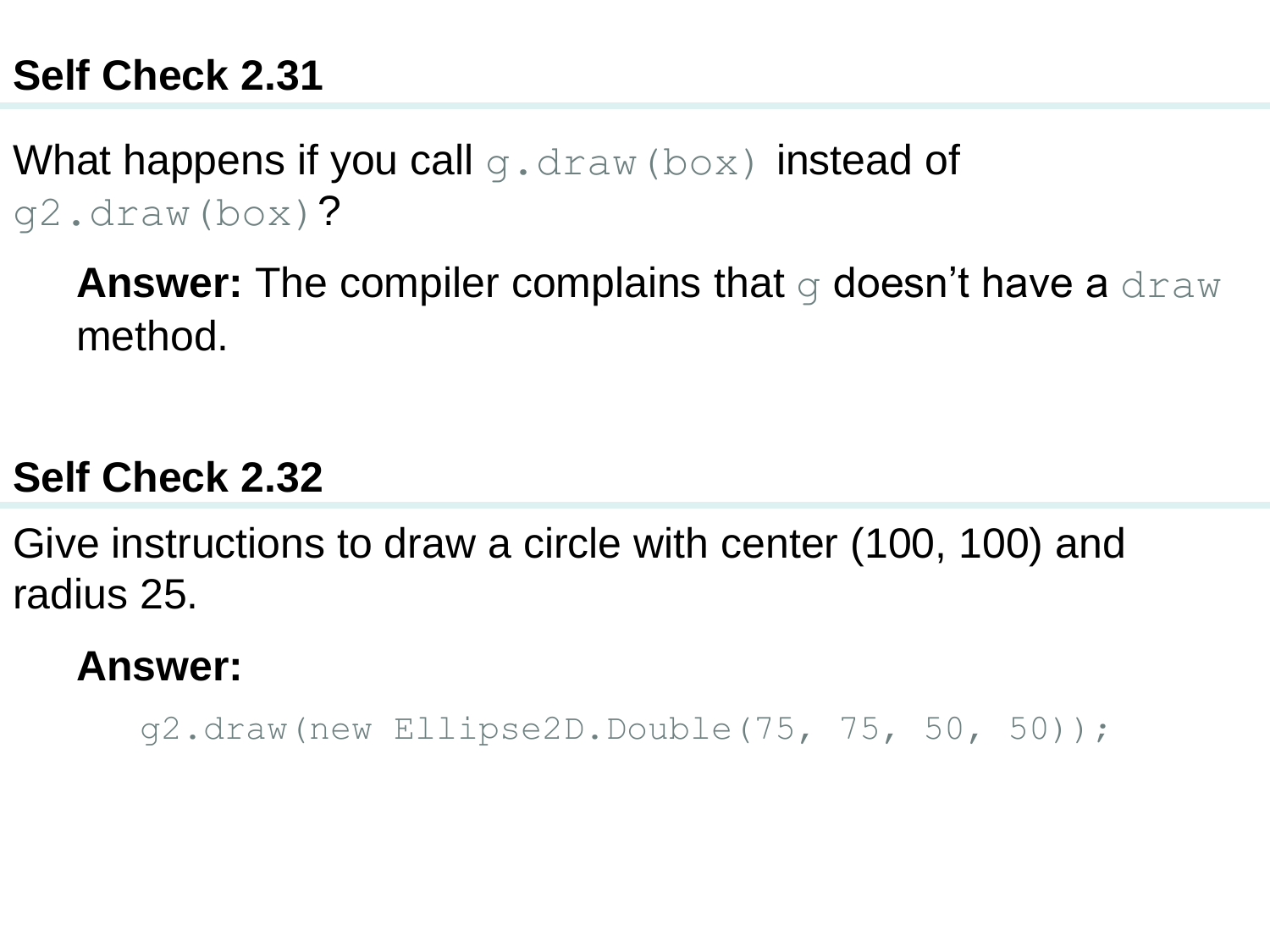Give instructions to draw a letter "V" by drawing two line segments.

#### **Answer:**

Line2D.Double seqment $1 = new Line2D.Double(0, 0, 10, 30);$ g2.draw(segment1); Line2D.Double segment $2 = new Line2D.Double(10, 30, 20, 0);$ g2.draw(segment2);

## **Self Check 2.34**

Give instructions to draw a string consisting of the letter "V".

### **Answer:**

g2.drawString("V", 0, 30);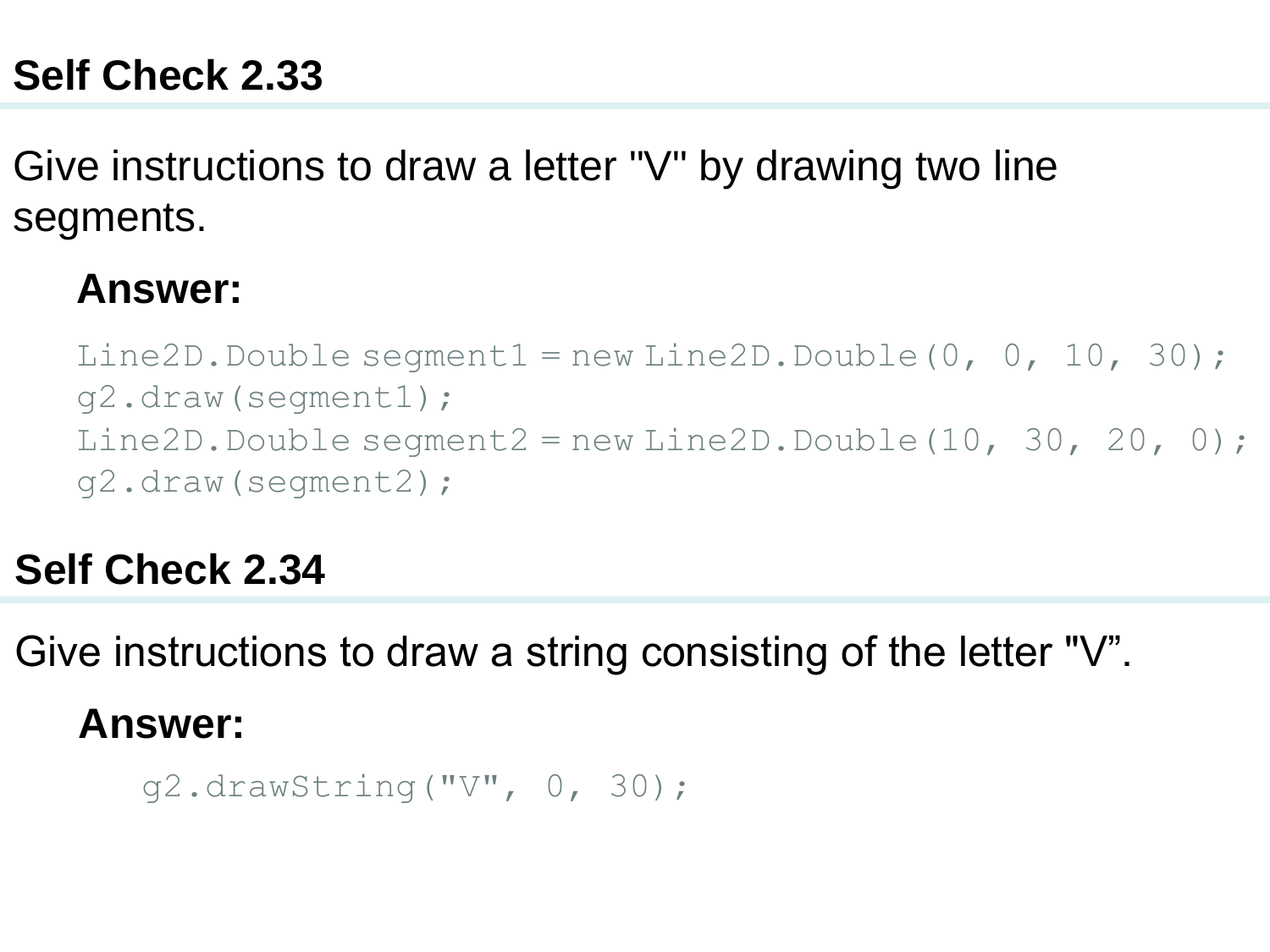What are the RGB color values of Color. BLUE? **Answer:** 0, 0, and 255

#### **Self Check 2.36**

How do you draw a yellow square on a red background?

**Answer:** First fill a big red square, then fill a small yellow square inside:

```
g2.setColor(Color.RED);
g2.fill(new Rectangle(0, 0, 200, 200));
g2.setColor(Color.YELLOW);
g2.fill(new Rectangle(50, 50, 100, 100));
```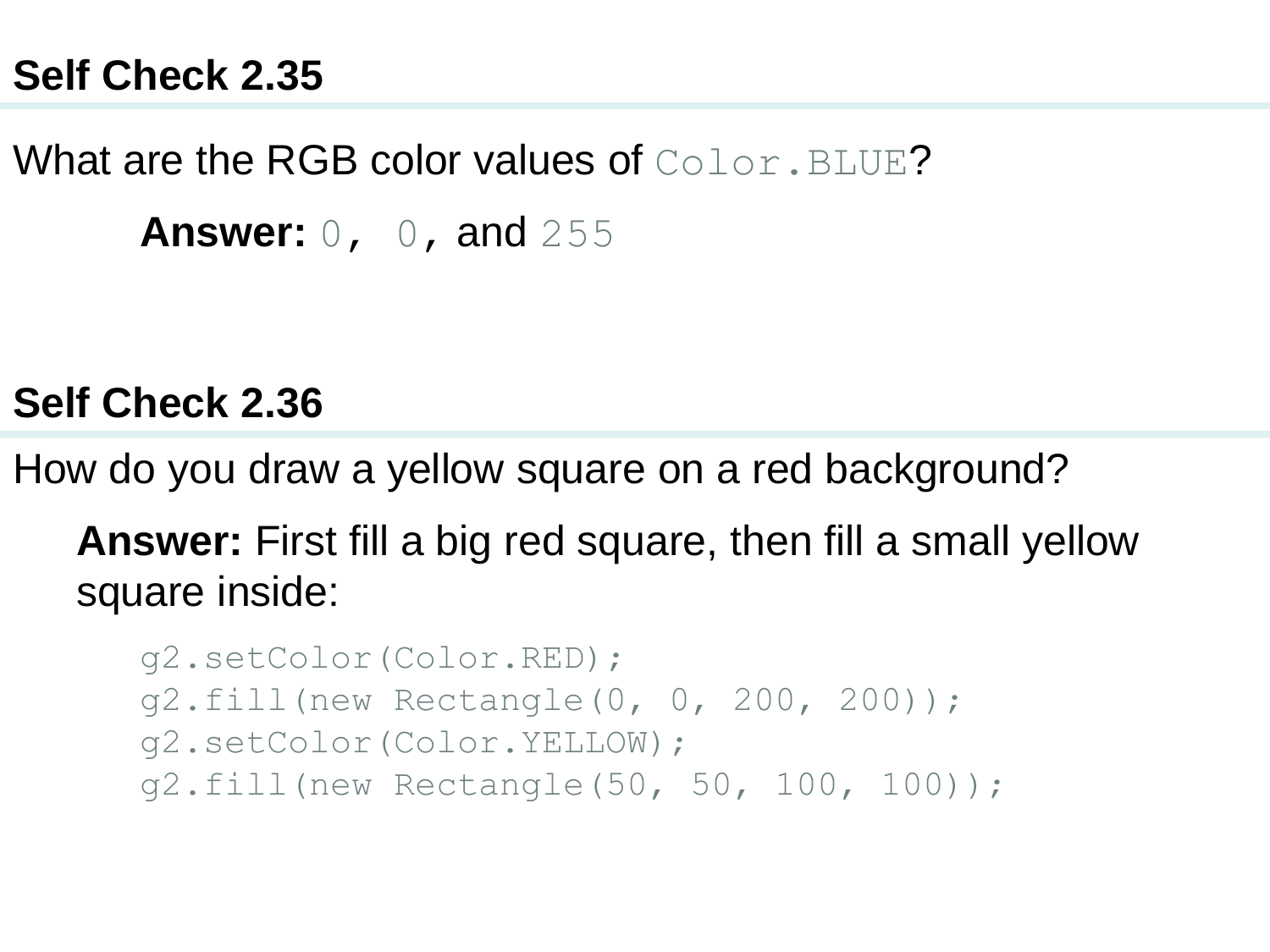**Supply the body of a method** public void reset() that resets the counter back to zero.

### **Answer:**

```
public void reset()
{
   value = 0;
}
```
## **Self Check 3.2**

Suppose you use a class Clock with private instance variables hours and minutes. How can you access these variables in your program?

 **Answer:** You can only access them by invoking the methods of the Clock class.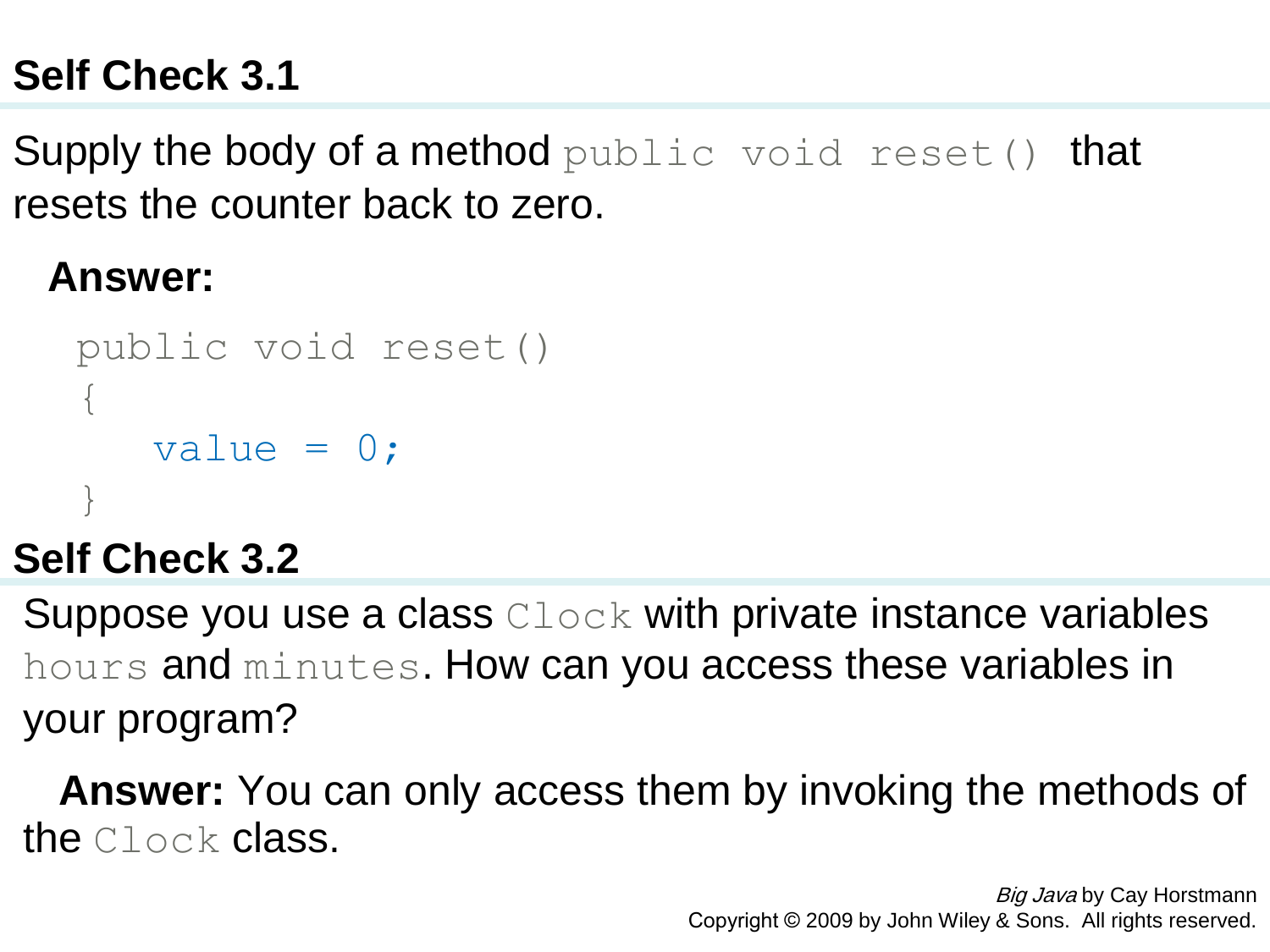Consider the Counter class. A counter's value starts at 0 and is advanced by the count method, so it should never be negative. Suppose you found a negative value variable during testing. Where would you look for the error?

**Answer:** In one of the methods of the Counter class.

### **Self Check 3.4**

In Chapters 1 and 2, you used System.out as a black box to cause output to appear on the screen. Who designed and implemented System.out?

 **Answer:** The programmers who designed and implemented the Java library.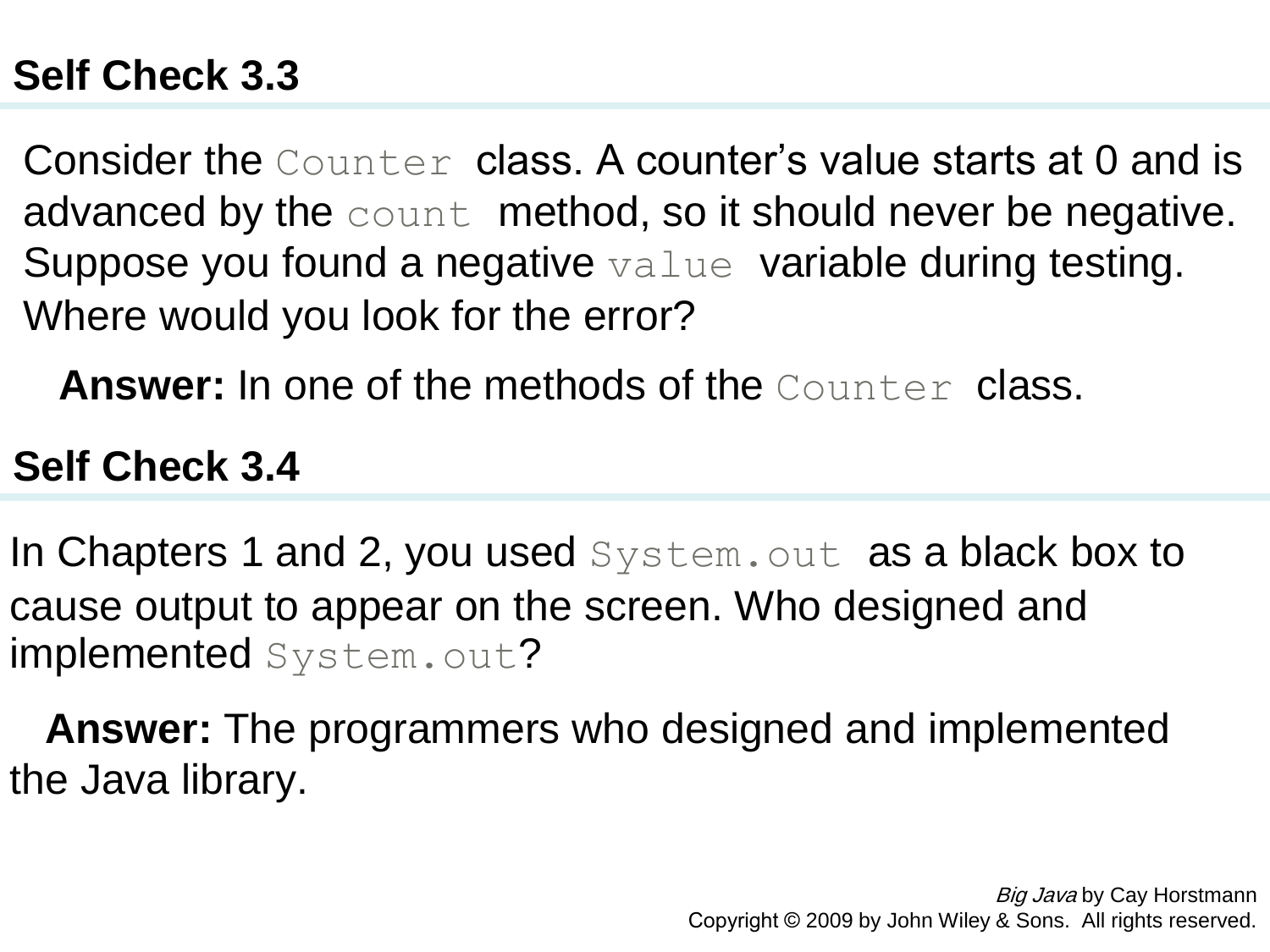Suppose you are working in a company that produces personal finance software. You are asked to design and implement a class for representing bank accounts. Who will be the users of your class?

 **Answer:** Other programmers who work on the personal finance application.

## **Self Check 3.6**

How can you use the methods of the public interface to *empty* the harrysChecking bank account?

#### **Answer:**

harrysChecking.withdraw(harrysChecking.getBalance())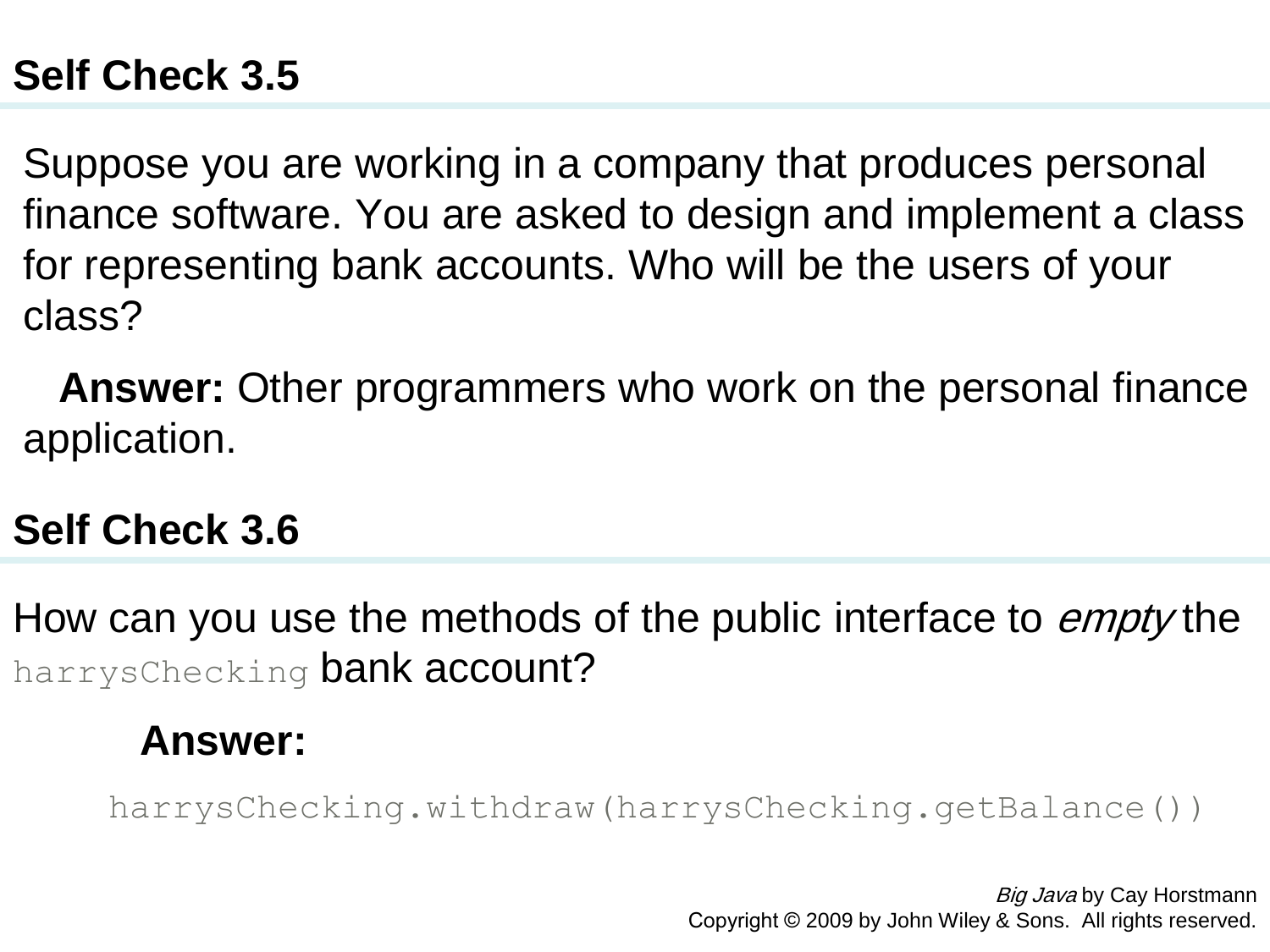## What is wrong with this sequence of statements?

BankAccount harrysChecking = new BankAccount(10000); System.out.println(harrysChecking.withdraw(500));

**Answer:** The withdraw method has return type void. It doesn't return a value. Use the getBalance method to obtain the balance after the withdrawal.

# **Self Check 3.8**

Suppose you want a more powerful bank account abstraction that keeps track of an *account number* in addition to the balance. How would you change the public interface to accommodate this enhancement?

**Answer:** Add an accountNumber parameter to the constructors, and add a getAccountNumber method. There is no need for a setAccountNumber method – the account number never changes after construction.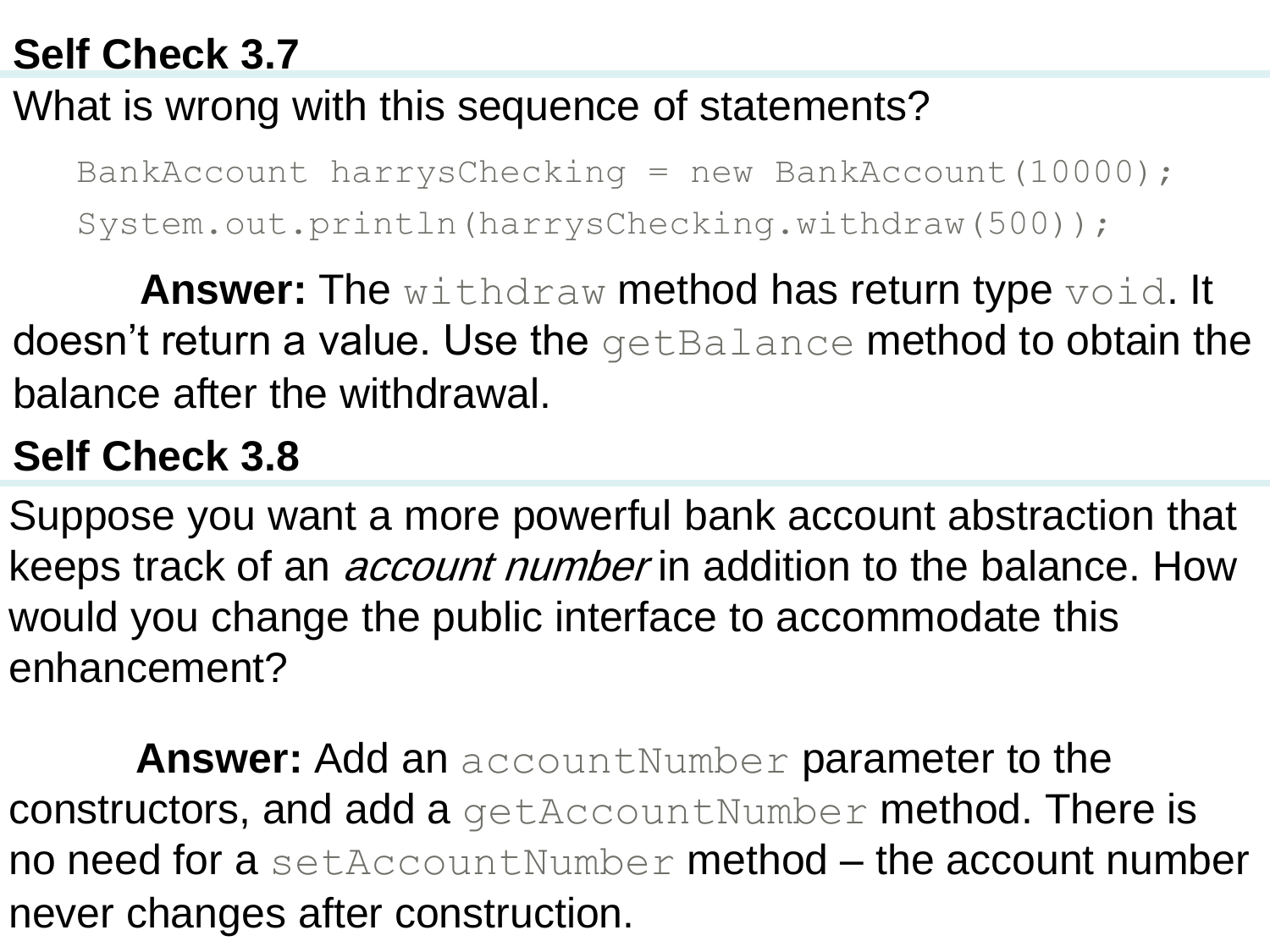Provide documentation comments for the Counter class of Section 3.1.

#### **Answer:**

```
Big Java by Cay Horstmann
/**
    This class models a tally counter.
\star /
public class Counter
\left\{ \right. private int value;
    /**
        Gets the current value of this counter.
        @return the current value
   \star /
    public int getValue()
\{ return value;
     }
                                                      Continued
```
Copyright © 2009 by John Wiley & Sons. All rights reserved.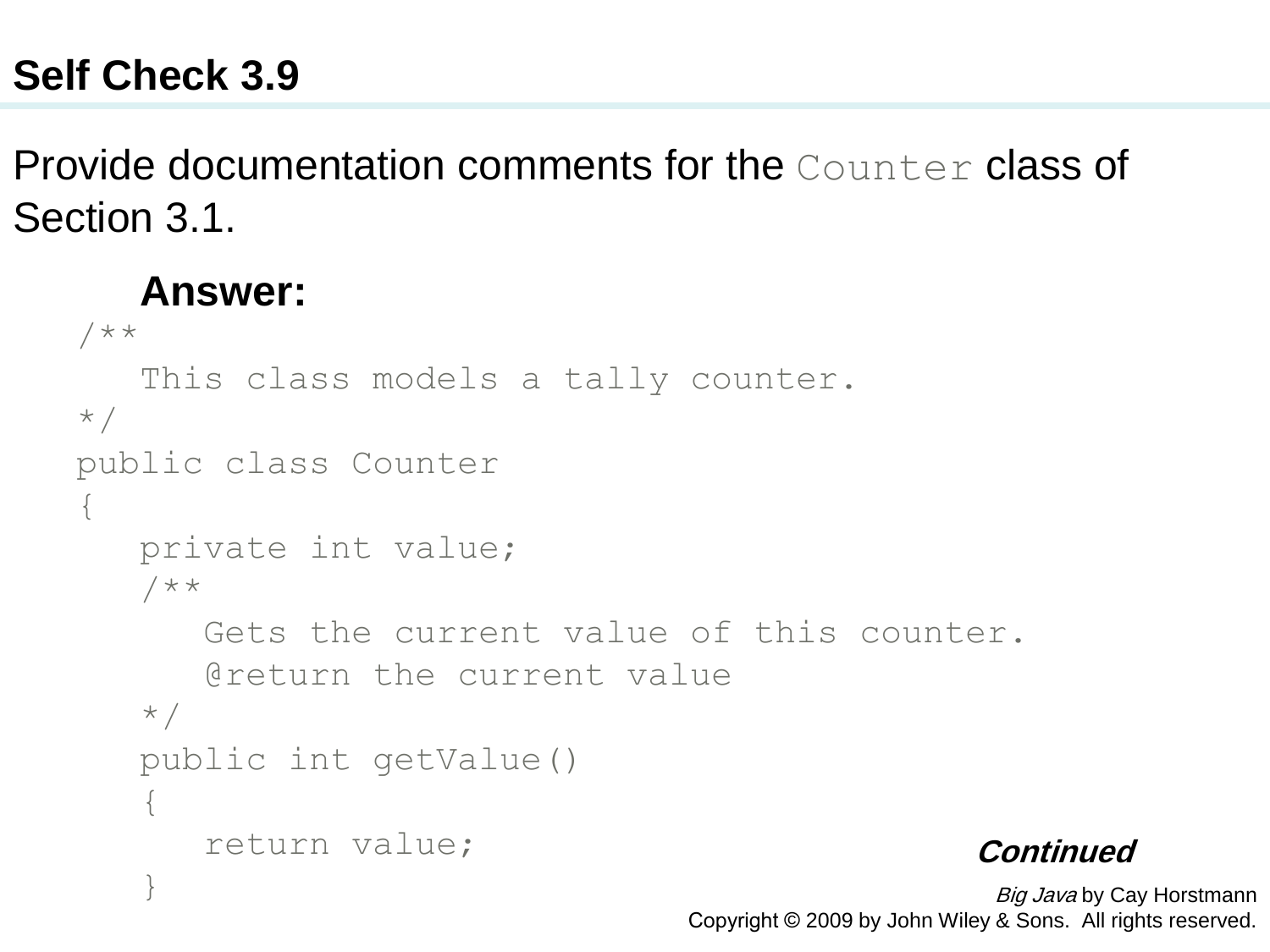```
 /**
       Advances the value of this counter by 1.
   \star /
    public void count()
    {
      value = value + 1;
 }
```
Suppose we enhance the BankAccount class so that each account has an account number. Supply a documentation comment for the constructor

public BankAccount(int accountNumber, double initialBalance)

# **Answer:**

```
/** 
    Constructs a new bank account with a given initial balance. 
   @param accountNumber the account number for this account 
   @param initialBalance the initial balance for this account 
*/
```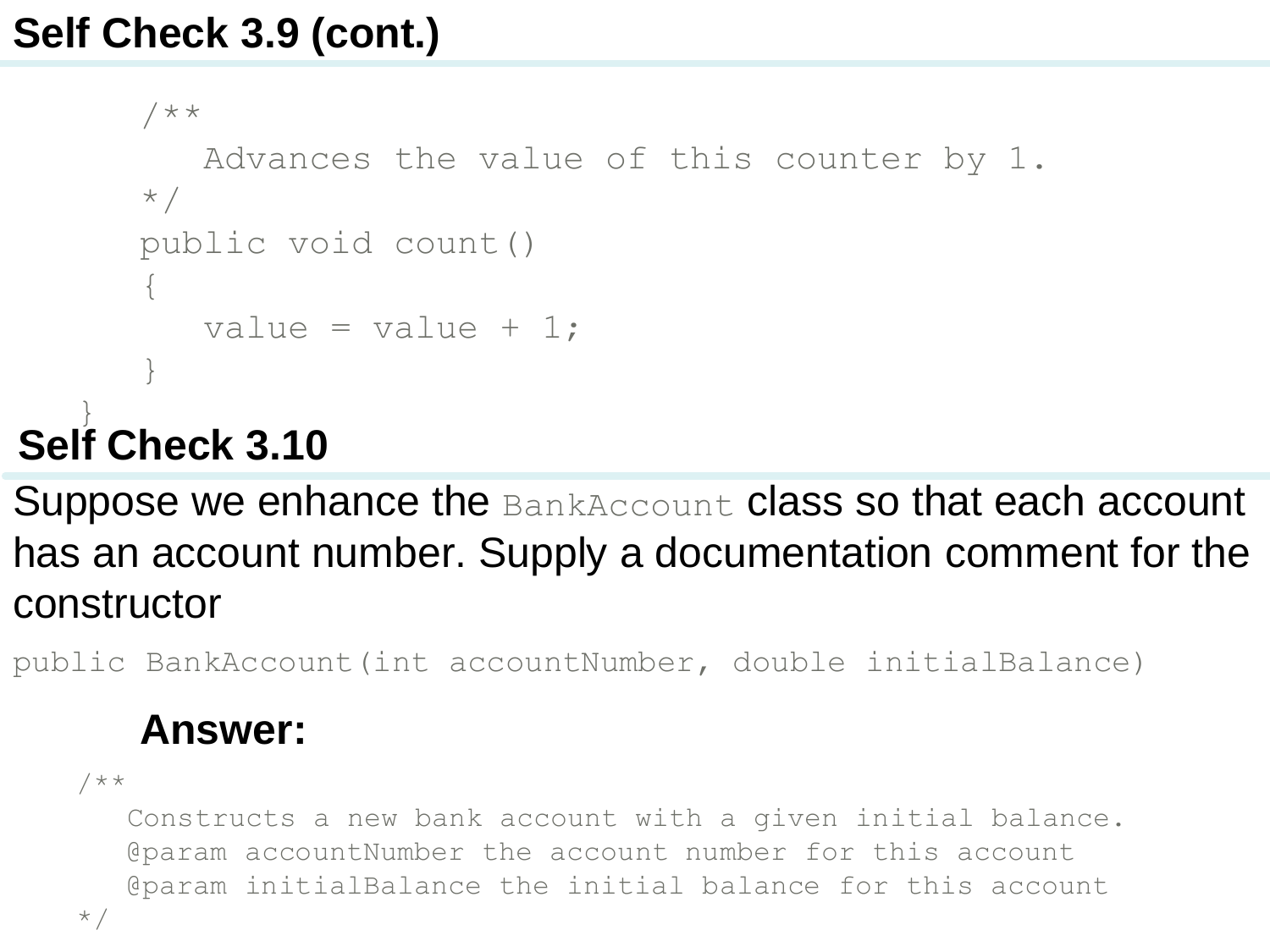### Why is the following documentation comment questionable?

```
/** 
    Each account has an account number. 
    @return the account number of this account 
*/
public int getAccountNumber()
```
 **Answer:** The first sentence of the method description should describe the method – it is displayed in isolation in the summary table.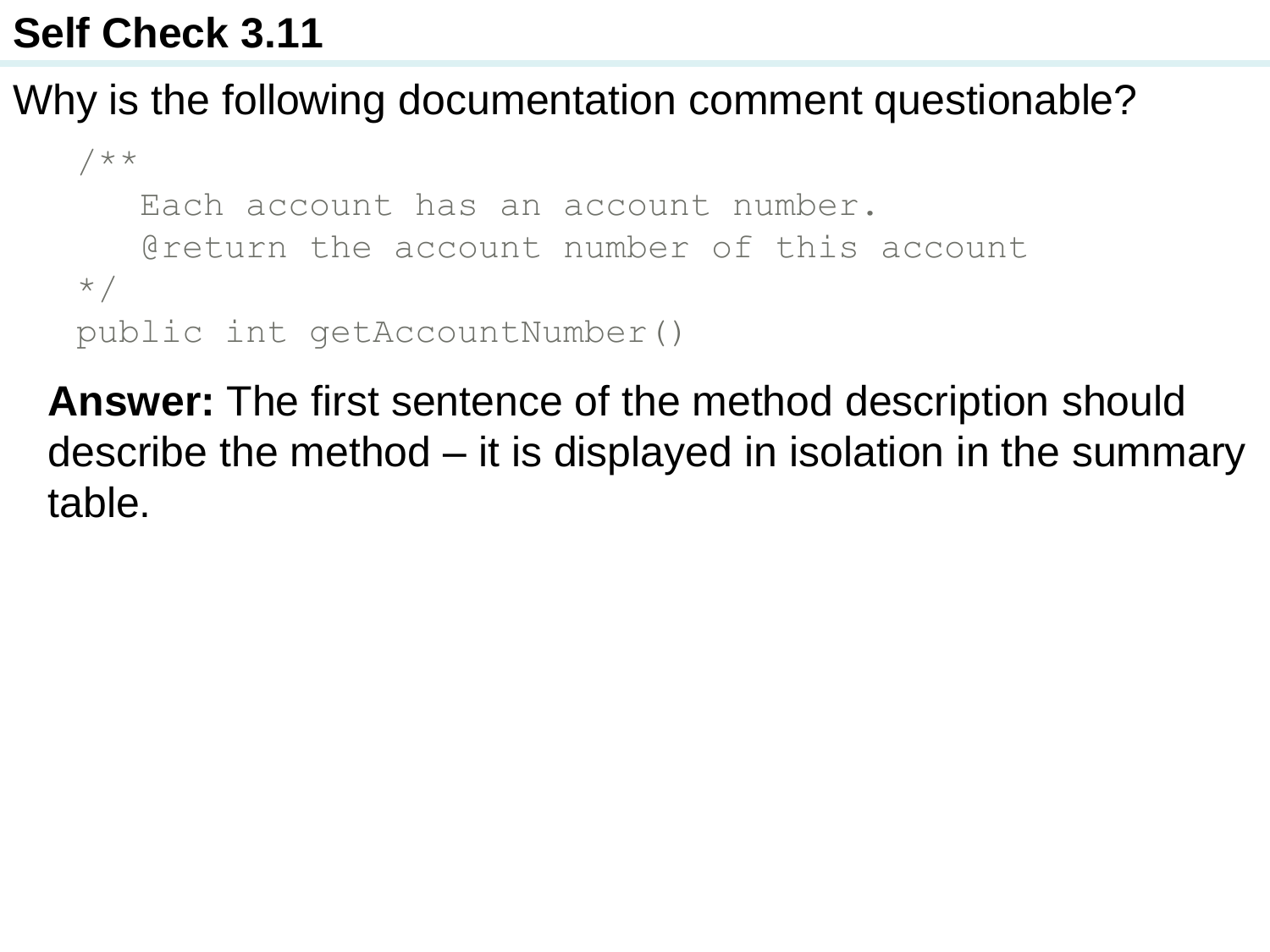Suppose we modify the BankAccount class so that each bank account has an account number. How does this change affect the instance variables?

## **Answer:**

### An instance variable

private int accountNumber;

needs to be added to the class.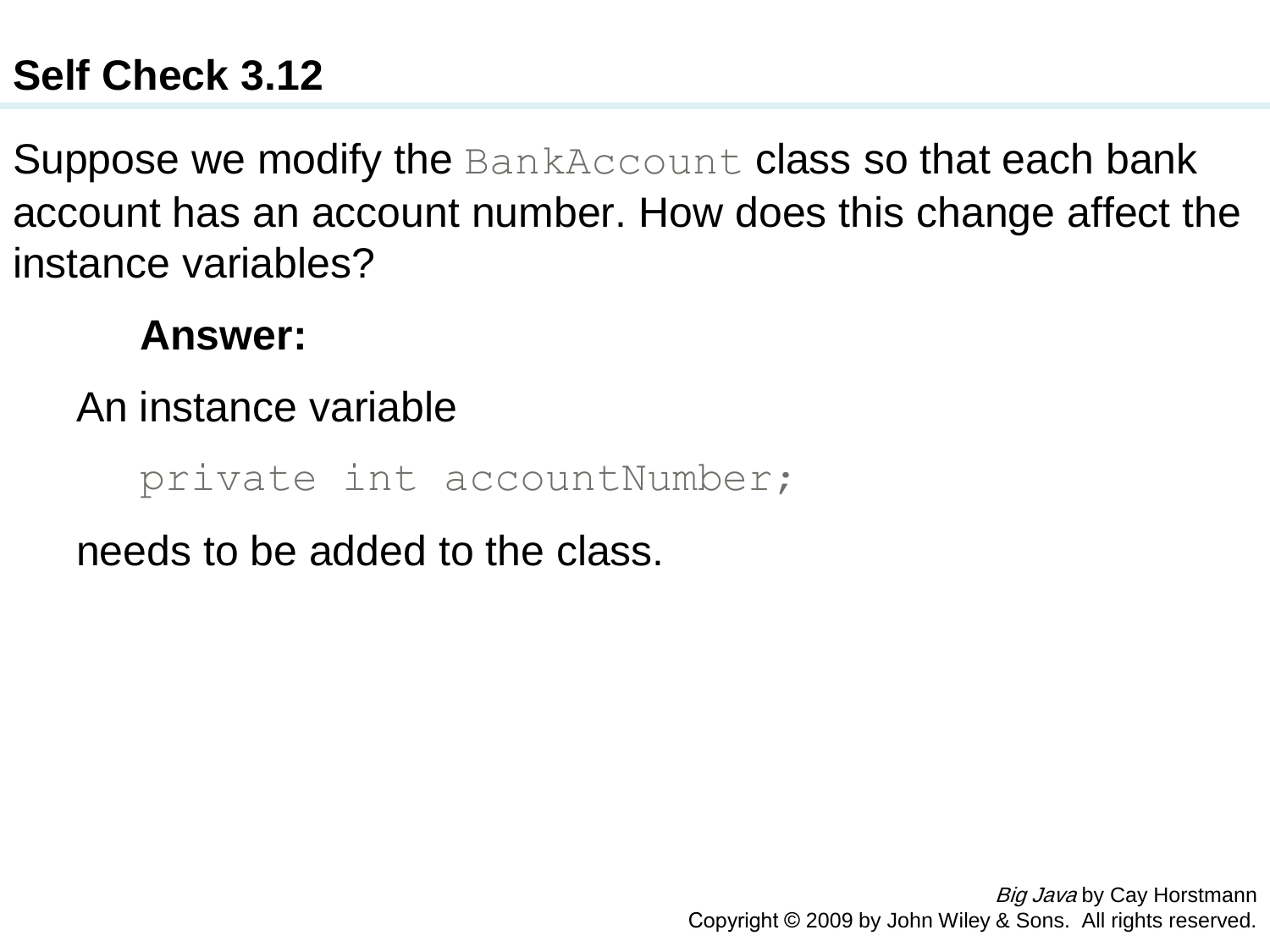Why does the following code not succeed in robbing mom's bank account?

```
public class BankRobber
{
    public static void main(String[] args)
\{ BankAccount momsSavings = new BankAccount(1000);
       momsSavings.balance = 0;
    }
}
```
**Answer:** Because the balance instance variable is accessed from the main method of BankRobber. The compiler will report an error because balance has private access in BankAccount.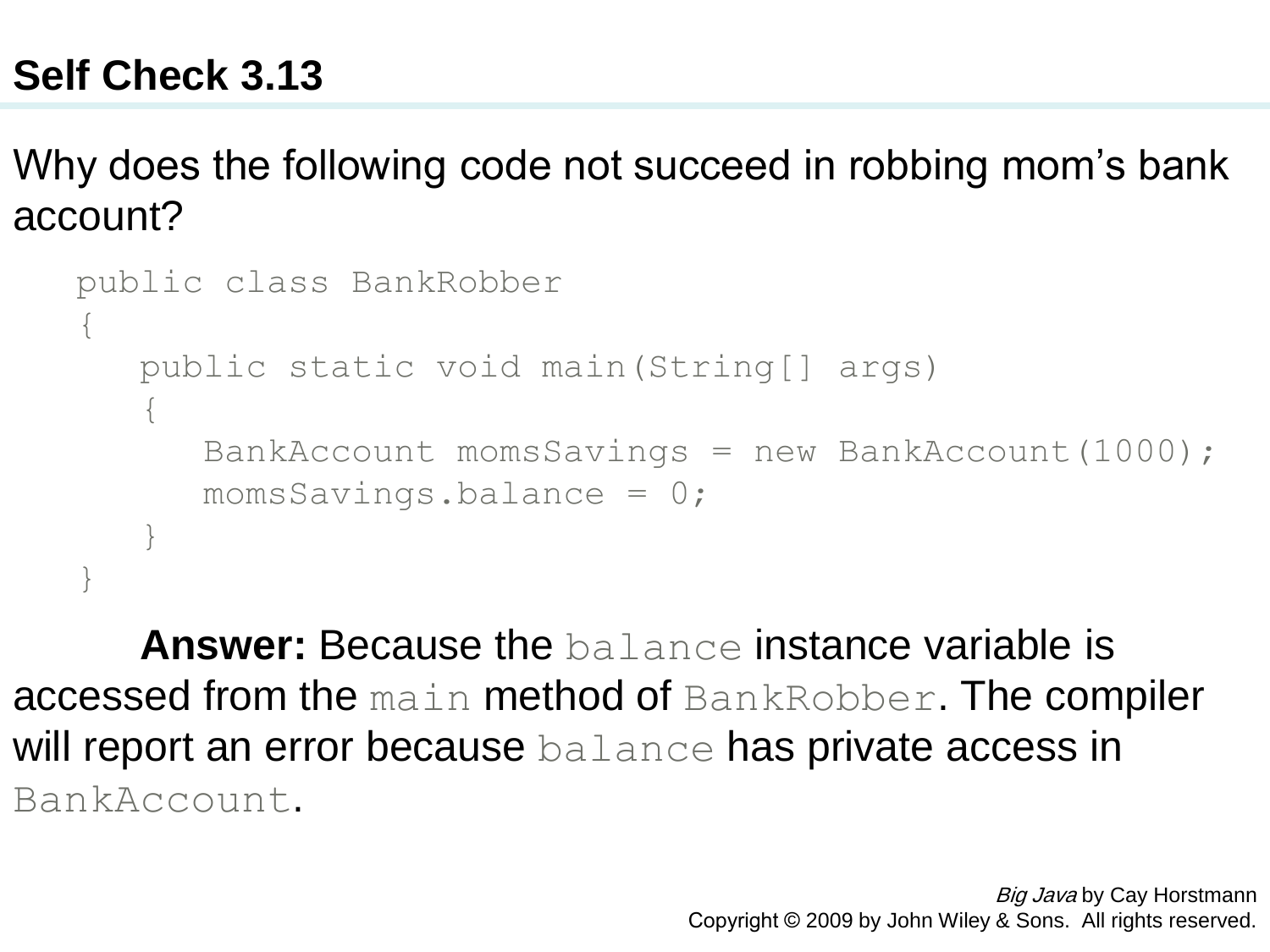The Rectangle class has four instance variables:  $x, y, width,$ and height. Give a possible implementation of the getWidth method.

#### **Answer:**

```
public int getWidth()
\{ return width;
}
```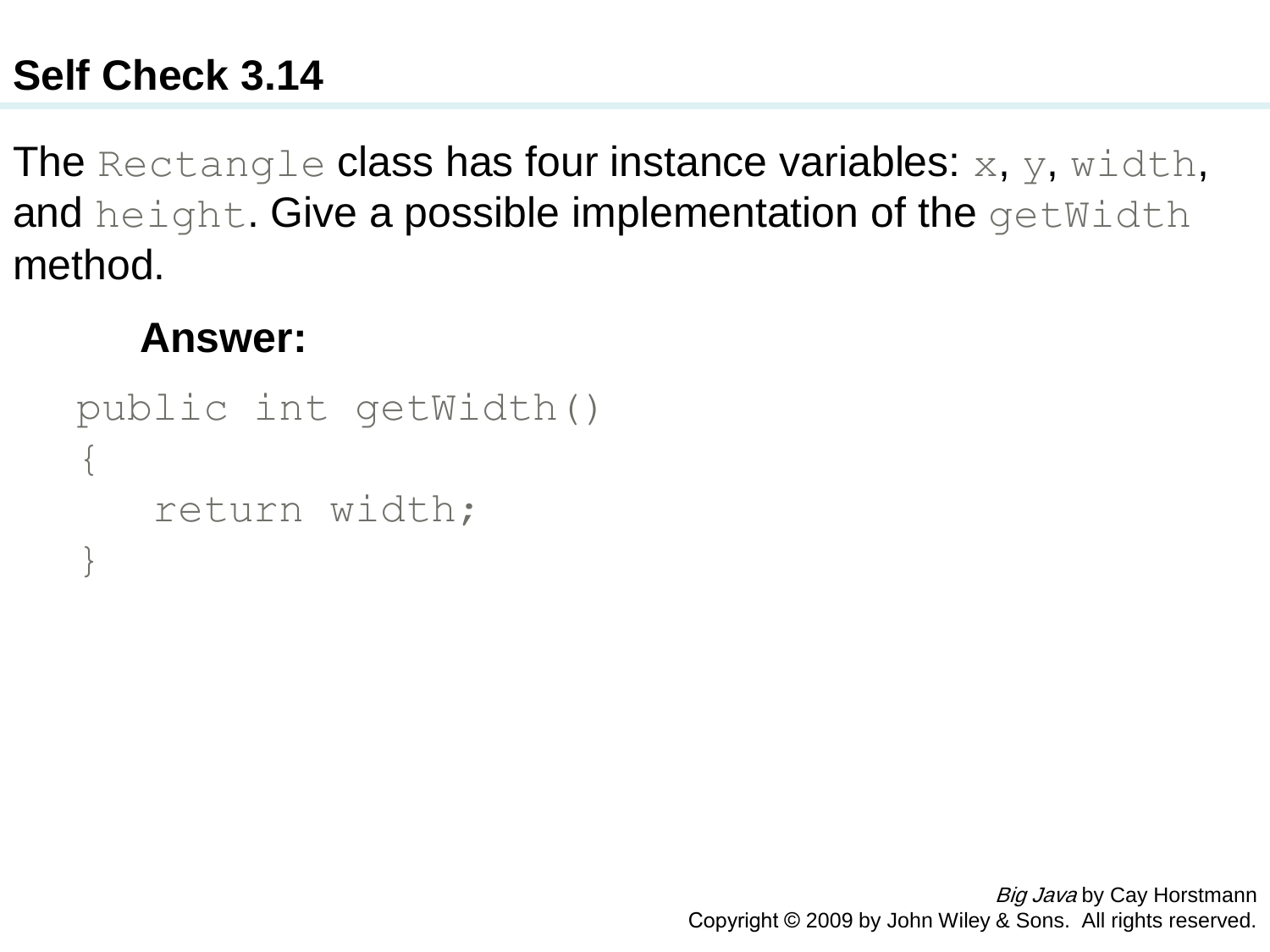Give a possible implementation of the translate method of the Rectangle **class**.

**Answer:** There is more than one correct answer. One possible implementation is as follows:

```
public void translate(int dx, int dy)
\left\{ \right.int new x = x + dx;
   x = newx;
   int newy = y + dy;
   y = newy;}
```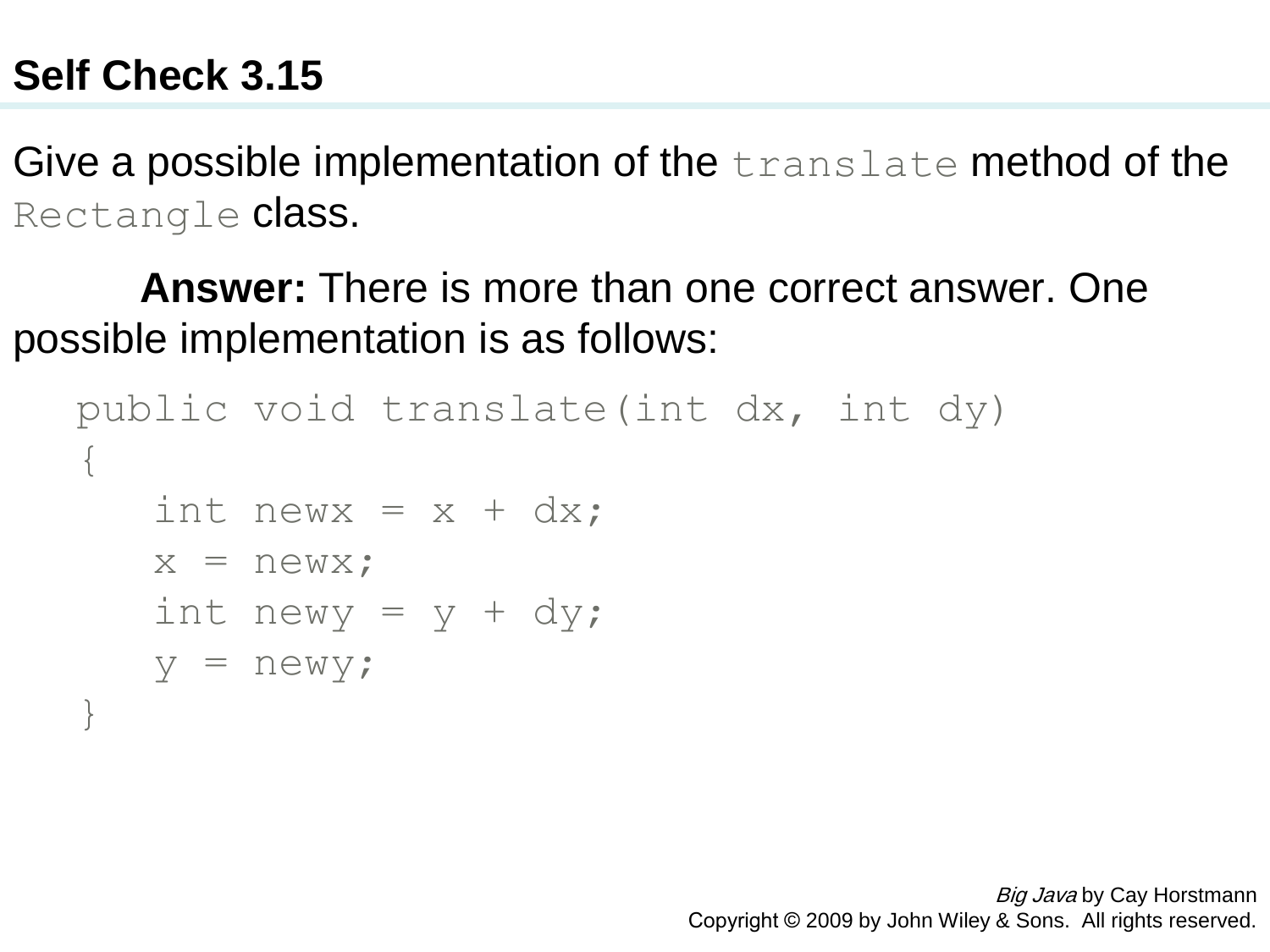When you run the BankAccountTester program, how many objects of class BankAccount are constructed? How many objects of type BankAccountTester?

**Answer: One BankAccount object, no BankAccountTester** object. The purpose of the BankAccountTester class is merely to hold the main method.

# **Self Check 3.17**

Why is the BankAccountTester class unnecessary in development environments that allow interactive testing, such as BlueJ?

 **Answer:** In those environments, you can issue interactive commands to construct BankAccount objects, invoke methods, and display their return values.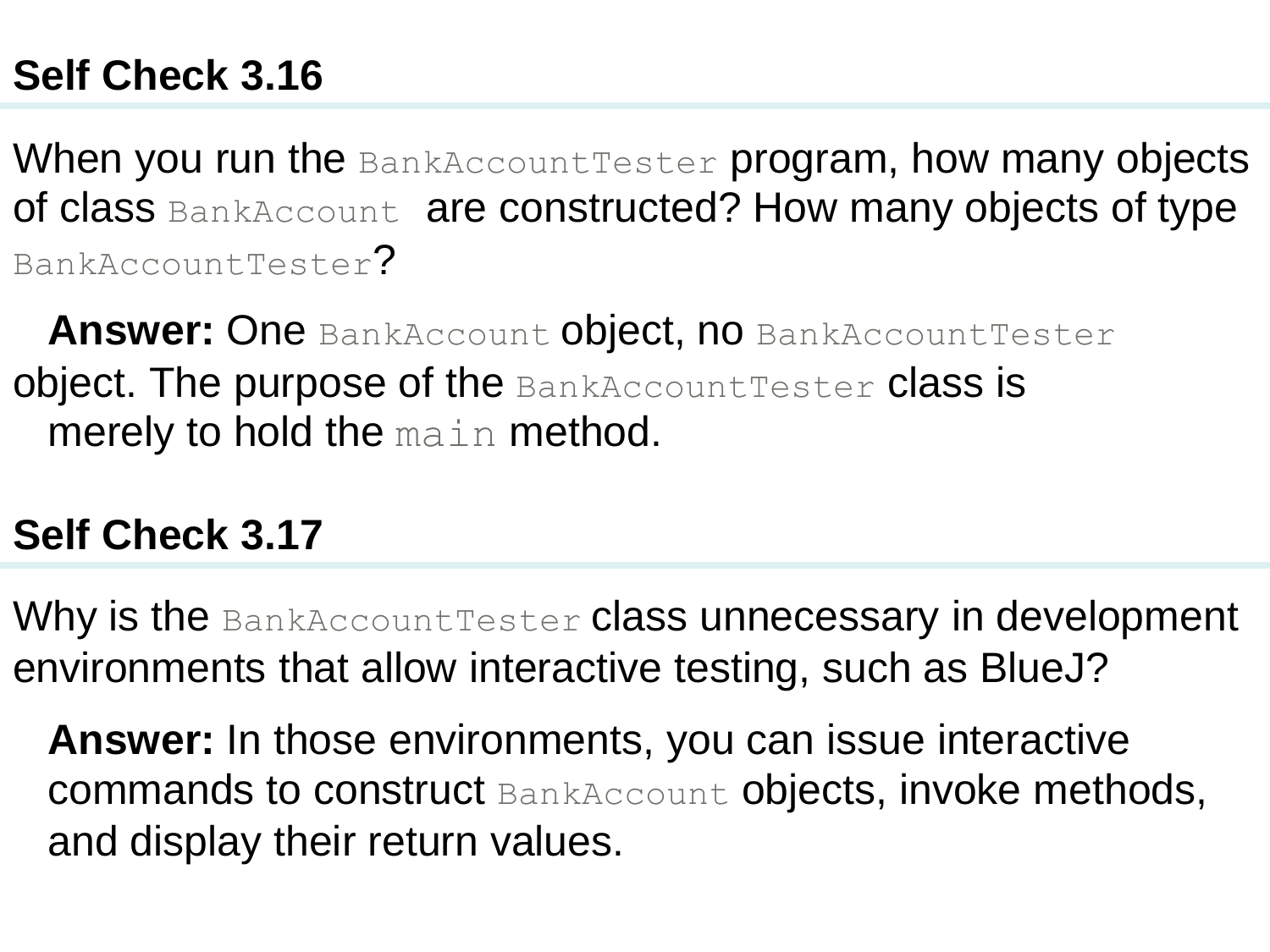What do local variables and parameter variables have in common? In which essential aspect do they differ?

 **Answer:** Variables of both categories belong to methods – they come alive when the method is called, and they die when the method exits. They differ in their initialization. Parameter variables are initialized with the call values; local variables must be explicitly initialized.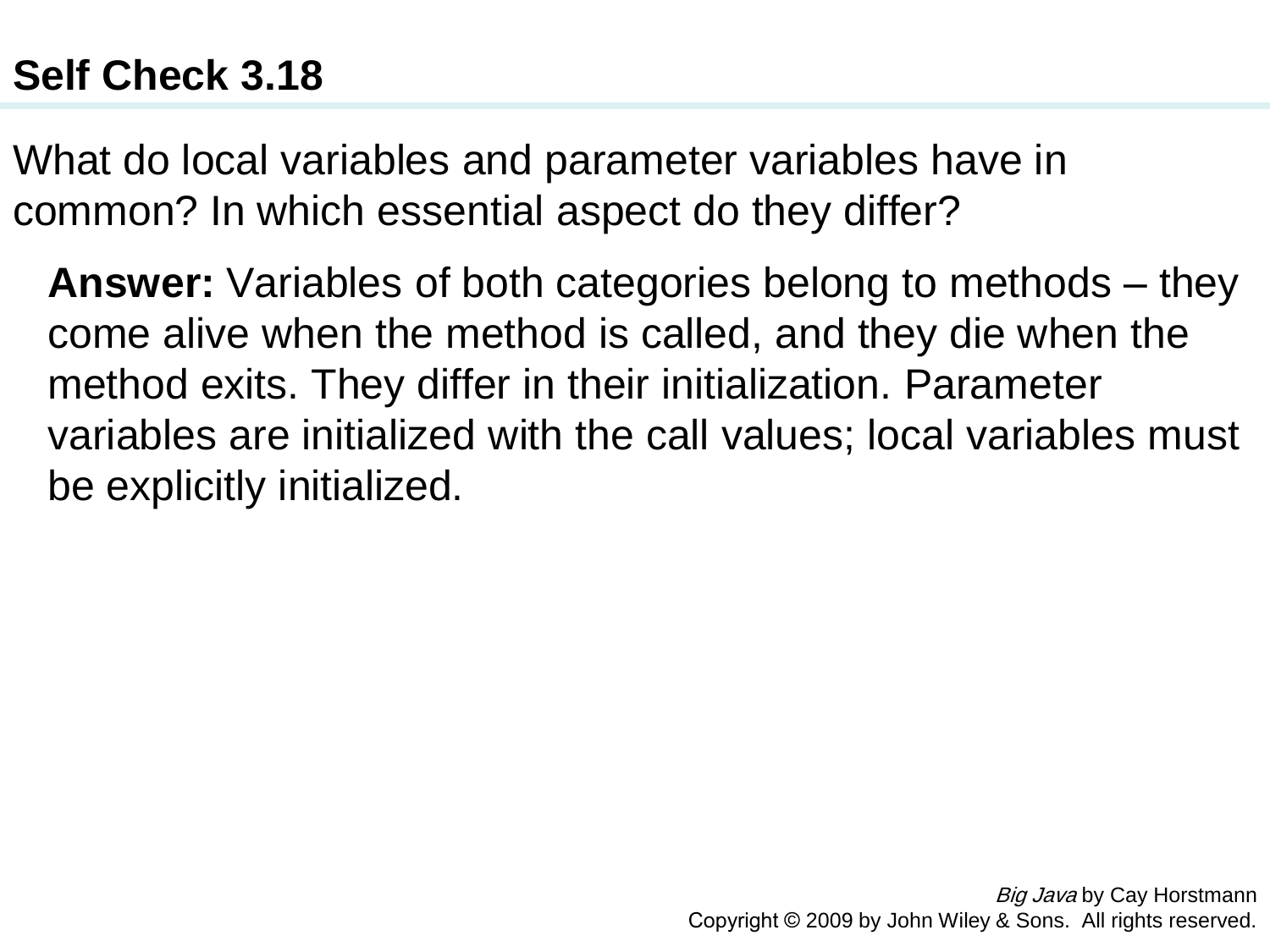Why was it necessary to introduce the local variable change in the giveChange method? That is, why didn't the method simply end with the statement

return payment - purchase;

 **Answer:** After computing the change due, payment and purchase were set to zero. If the method returned payment  $$ purchase, it would always return zero.

### **Self Check 3.20**

How many implicit and explicit parameters does the withdraw method of the BankAccount class have, and what are their names and types?

**Answer:** One implicit parameter, called this, of type BankAccount, and one explicit parameter, called amount, of type double.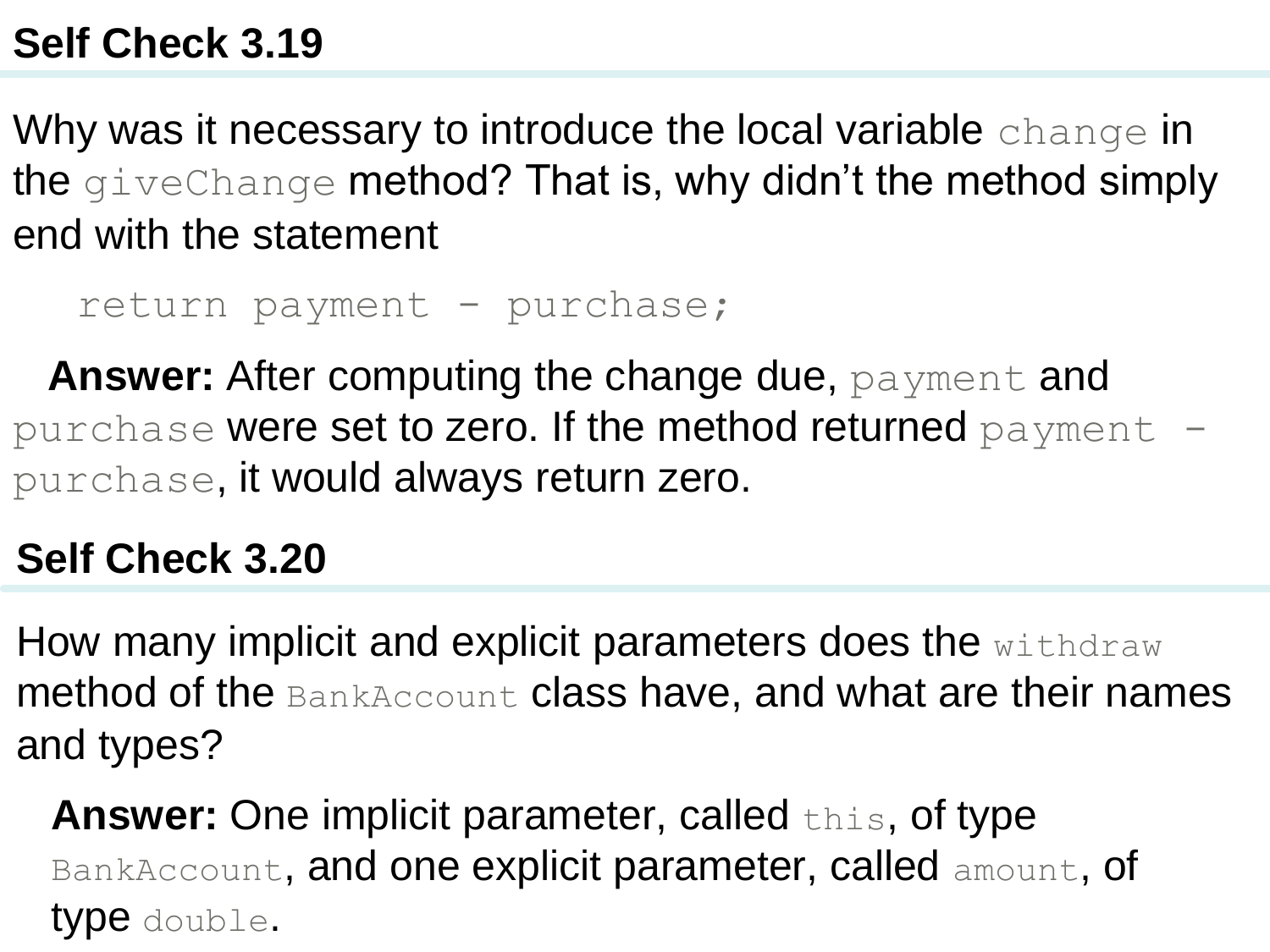In the deposit method, what is the meaning of this.amount? Or, if the expression has no meaning, why not?

**Answer:** It is not a legal expression. this is of type BankAccount and the BankAccount class has no variable named amount. S

### **Self Check 3.22**

How many implicit and explicit parameters does the main method of the BankAccountTester class have, and what are they called?

 **Answer:** No implicit parameter – the main method is not ivoked on any object – and one explicit parameter, called args.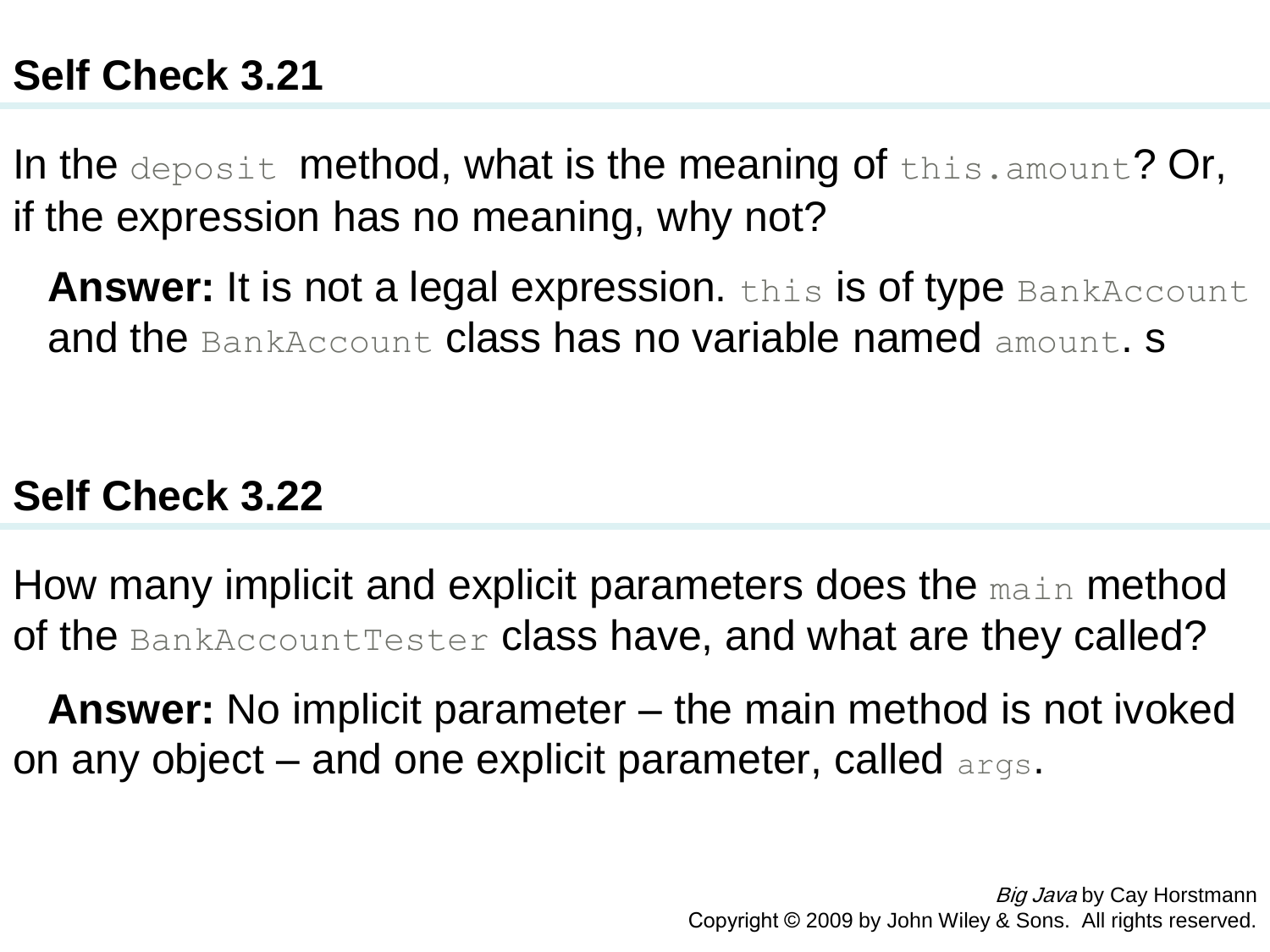Which class needs to be modified to have the two cars positioned next to each other?

 **Answer:** CarComponent

**Self Check 3.24**

Which class needs to be modified to have the car tires painted in black, and what modification do you need to make?

**Answer:** In the draw method of the Car class, call

```
g2.fill(frontTire);
g2.fill(rearTire);
```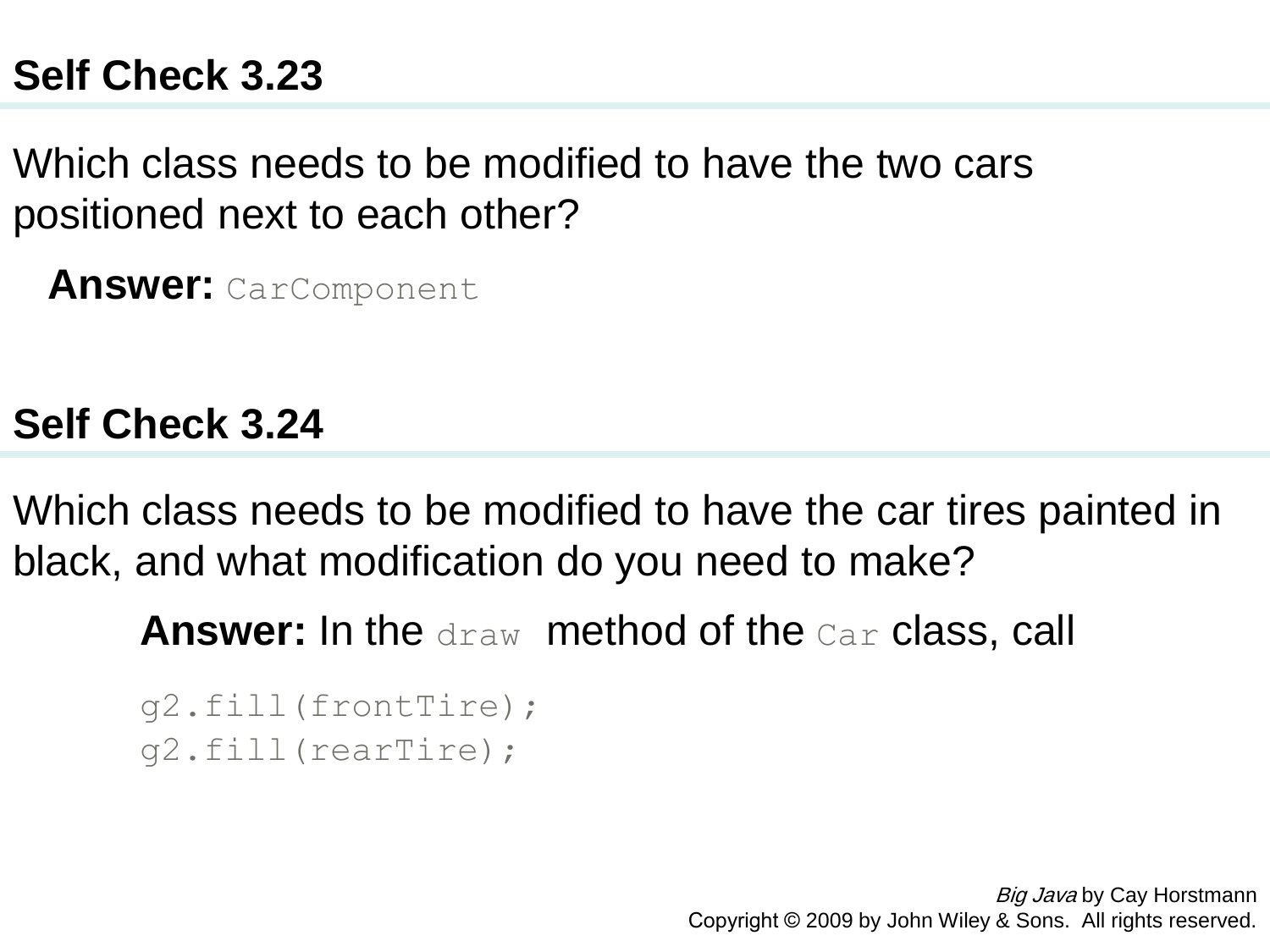How do you make the cars twice as big?

**Answer:** Double all measurements in the draw method of the Car class.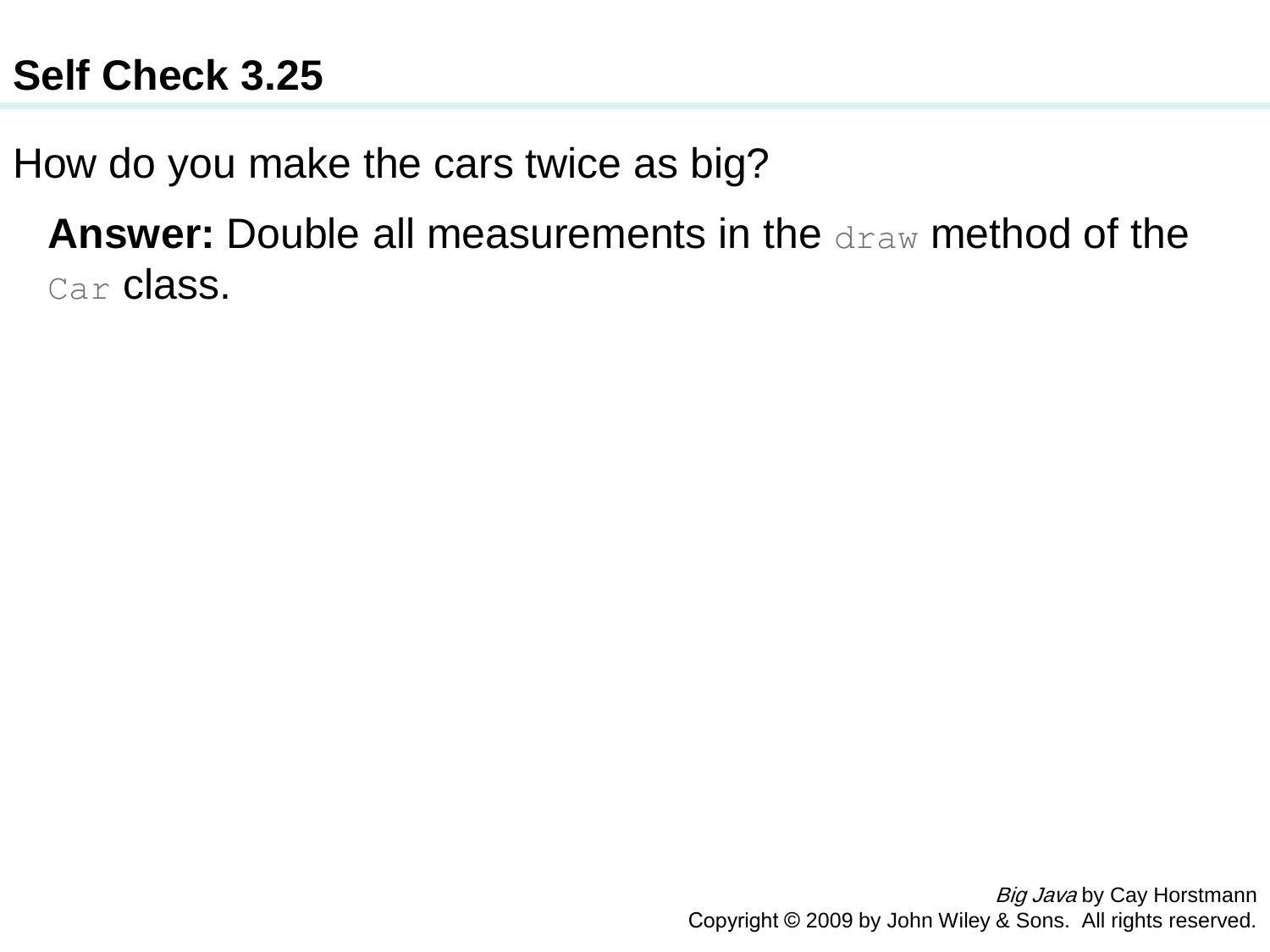Which are the most commonly used number types in Java?

Answer: int and double

# **Self Check 4.2**

Suppose you want to write a program that works with population data from various countries. Which Java data type should you use?

Answer: The world's most populous country, China, has about 1.2 x 10<sup>9</sup> inhabitants. Therefore, individual population counts could be held in an int. However, the world population is over  $6 \times 10^9$ . If you compute totals or averages of multiple countries, you can exceed the largest int value. Therefore, double is a better choice. You could also use long, but there is no benefit because the exact population of a country is not known at any point in time.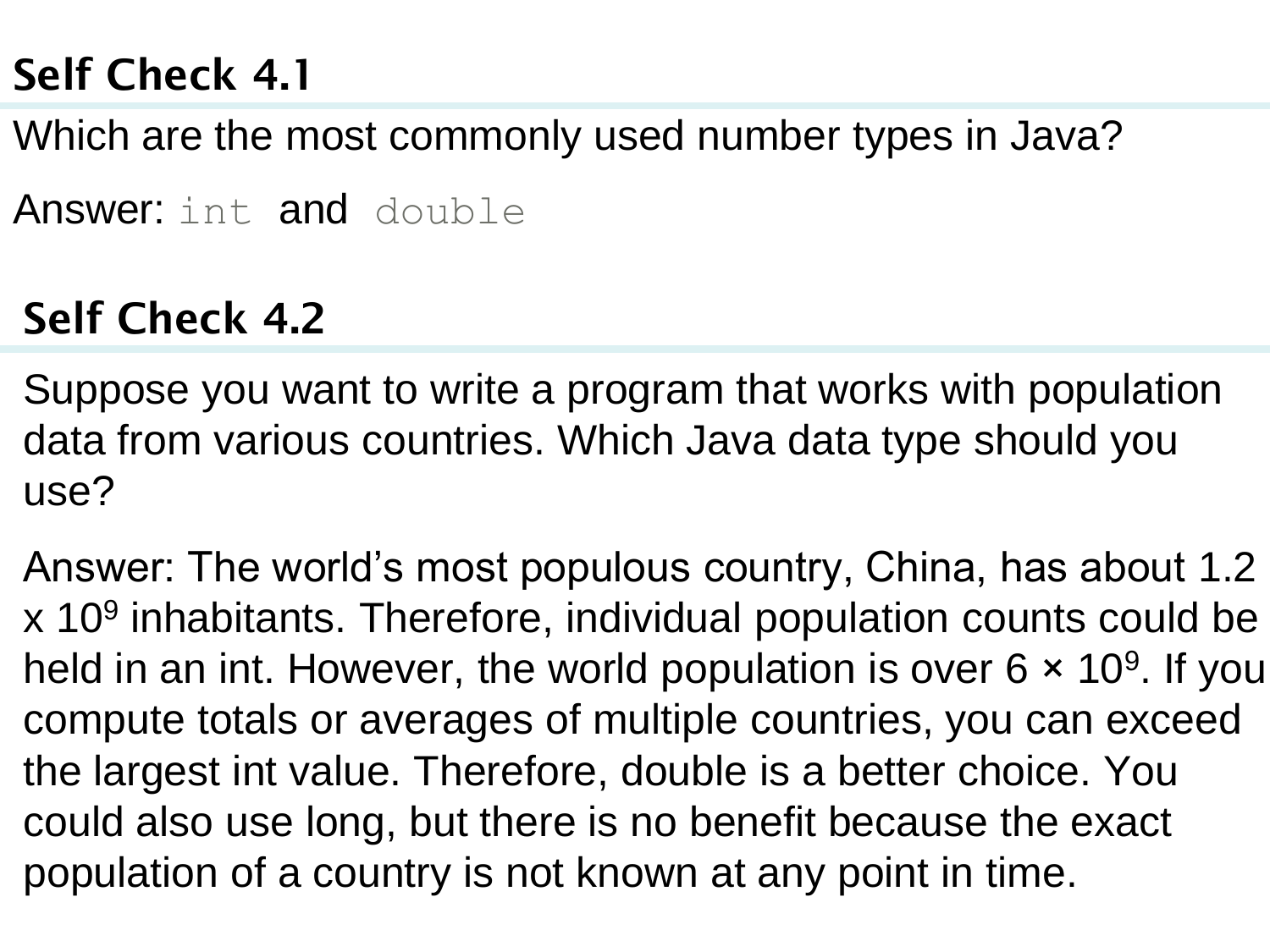Which of the following initializations are incorrect, and why?

- a. int dollars =  $100.0$ ;
- b. double balance = 100;

Answer: The first initialization is incorrect. The right hand side is a value of type double, and it is not legal to initialize an int variable with a double value. The second initialization is correct  $-$  an int value can always be converted to a double.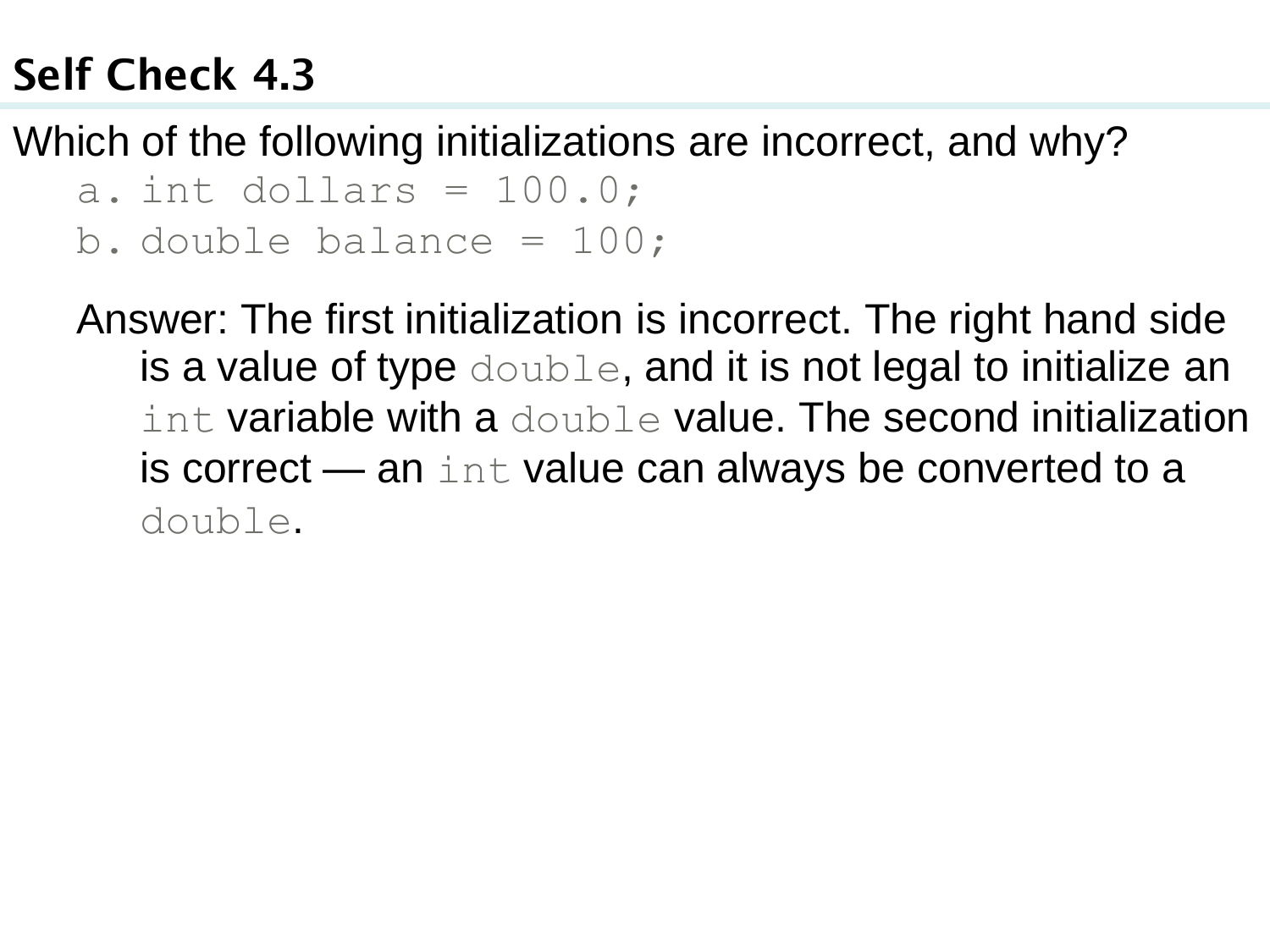What is the difference between the following two statements? final double CM PER INCH =  $2.54;$ and

public static final double CM\_PER\_INCH = 2.54;

 Answer: The first definition is used inside a method, the second inside a class.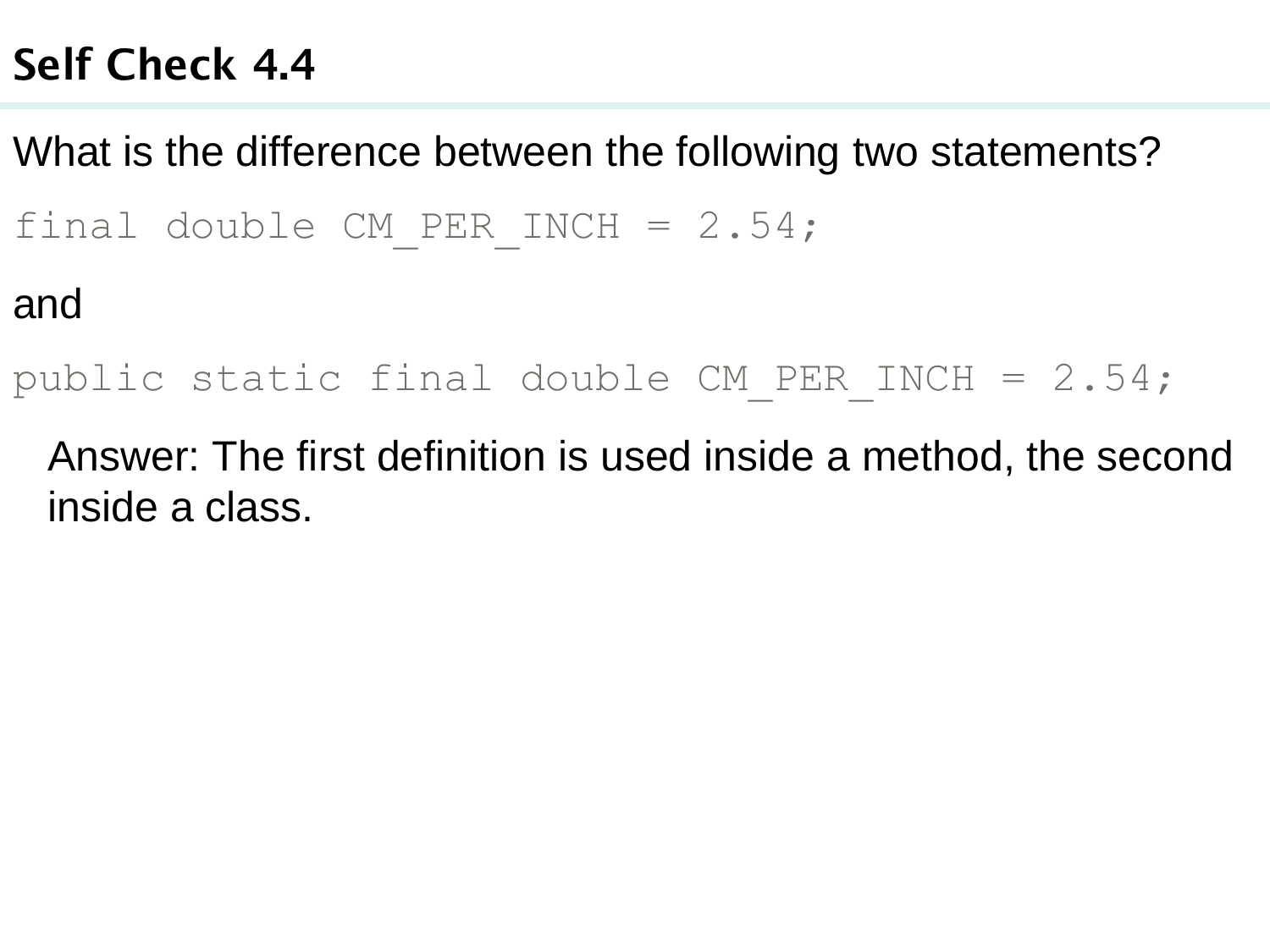## What is wrong with the following statement sequence?

double diameter  $=$  . . .; double circumference = 3.14 \* diameter;

Answer:

- 1. You should use a named constant, not the "magic number"  $3.14$ .
- 2. 3.14 is not an accurate representation of π.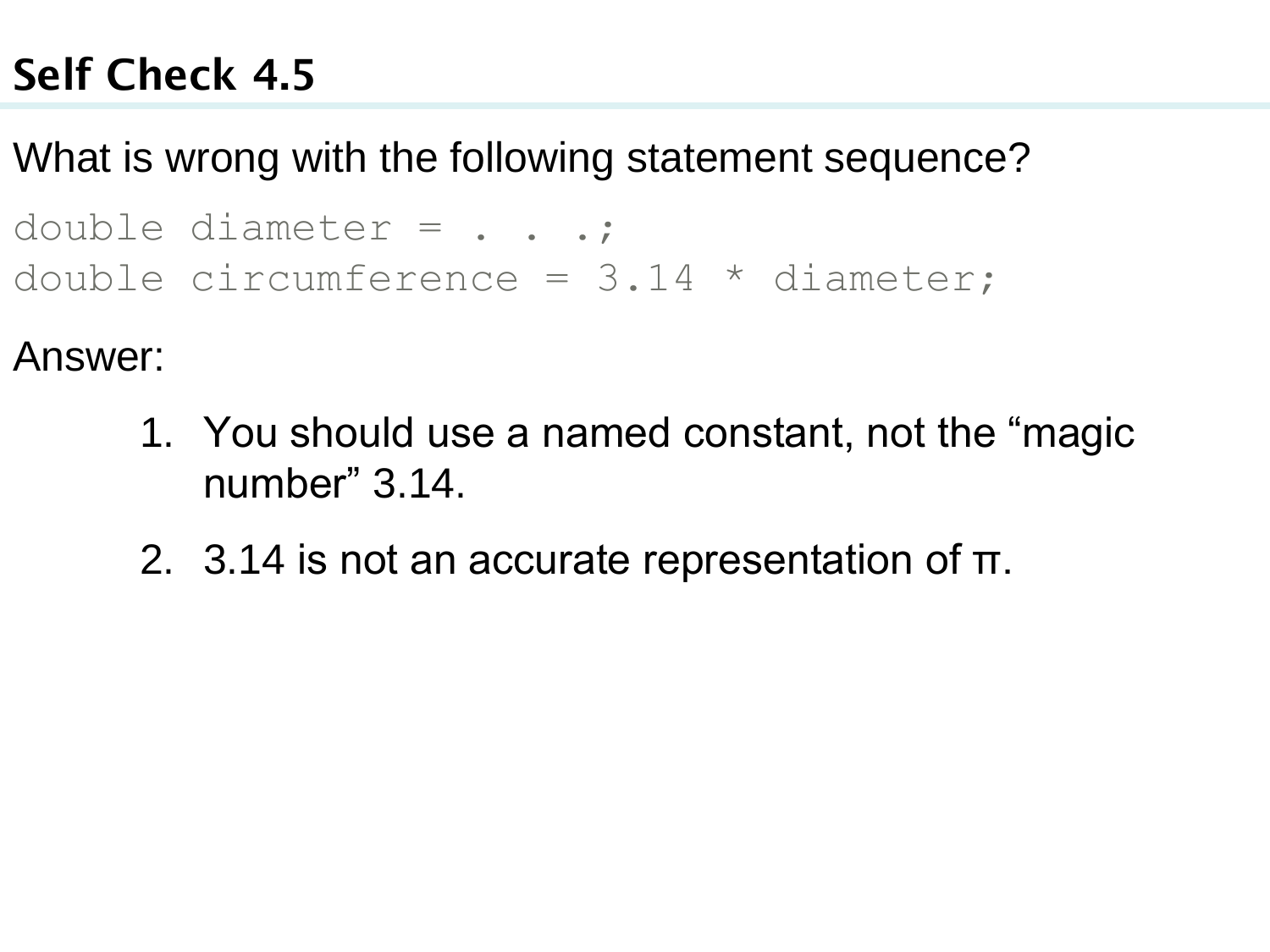What is the value of  $n$  after the following sequence of statements?

 $n--;$  $n++;$  $n--;$ 

Answer: One less than it was before.

# **Self Check 4.7**

What is the value of 1729 / 100? Of 1729  $\frac{100}{2}$ 

Answer: 17 and 29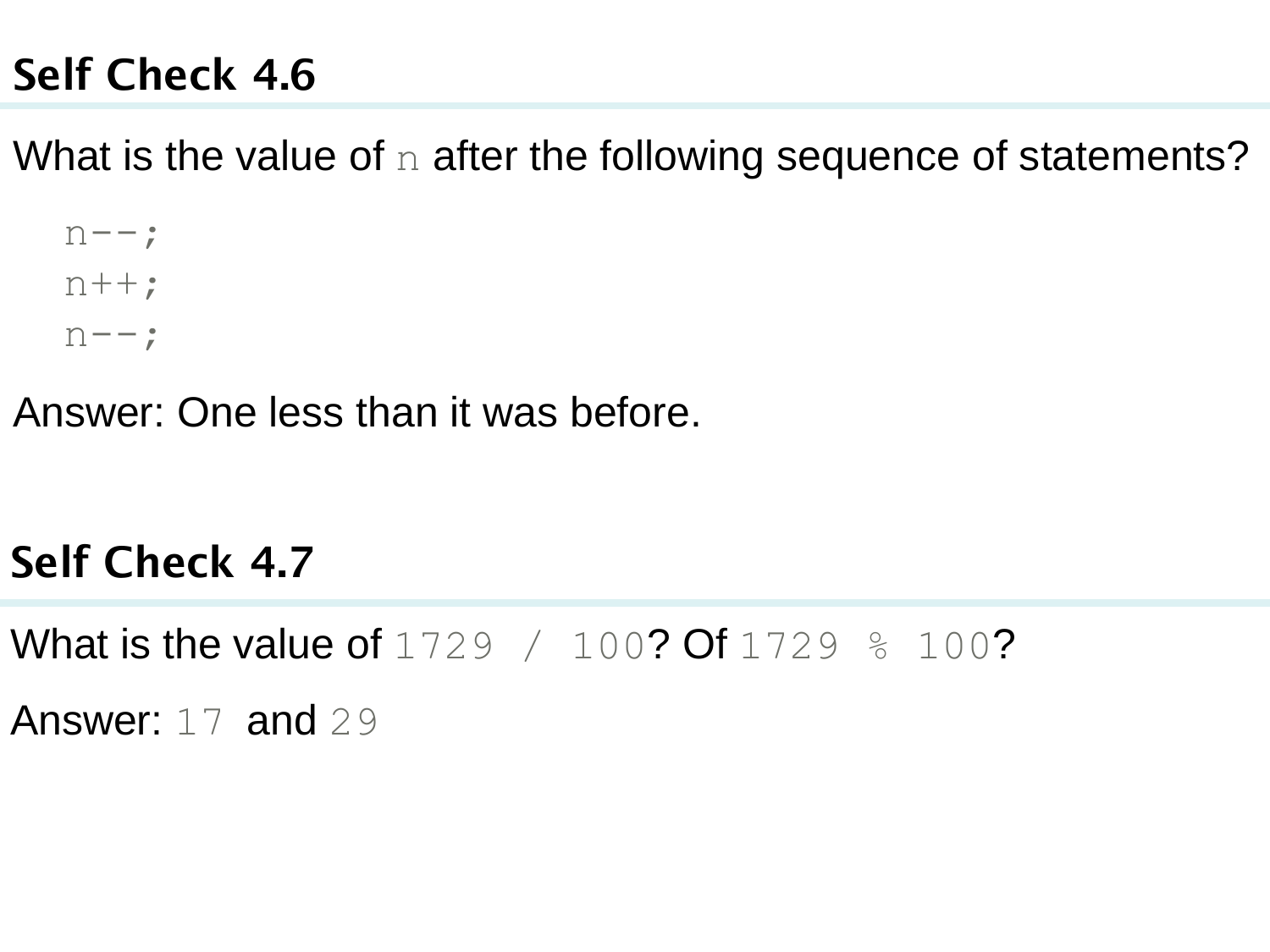Why doesn't the following statement compute the average of  $s1$ , s2, and  $s3$ ?

double average =  $s1 + s2 + s3 / 3$ ; // Error

Answer: Only s3 is divided by 3. To get the correct result, use parentheses. Moreover, if  $s1$ ,  $s2$ , and  $s3$  are integers, you must divide by  $3.0$  to avoid integer division:

 $(s1 + s2 + s3) / 3.0$ 

**Self Check 4.9**

What is the value of Math.sqrt(Math.pow(x, 2) + Math.pow(y, 2))  $\mathsf{in}$ mathematical notation?

Answer:  $\sqrt{x^2 + y^2}$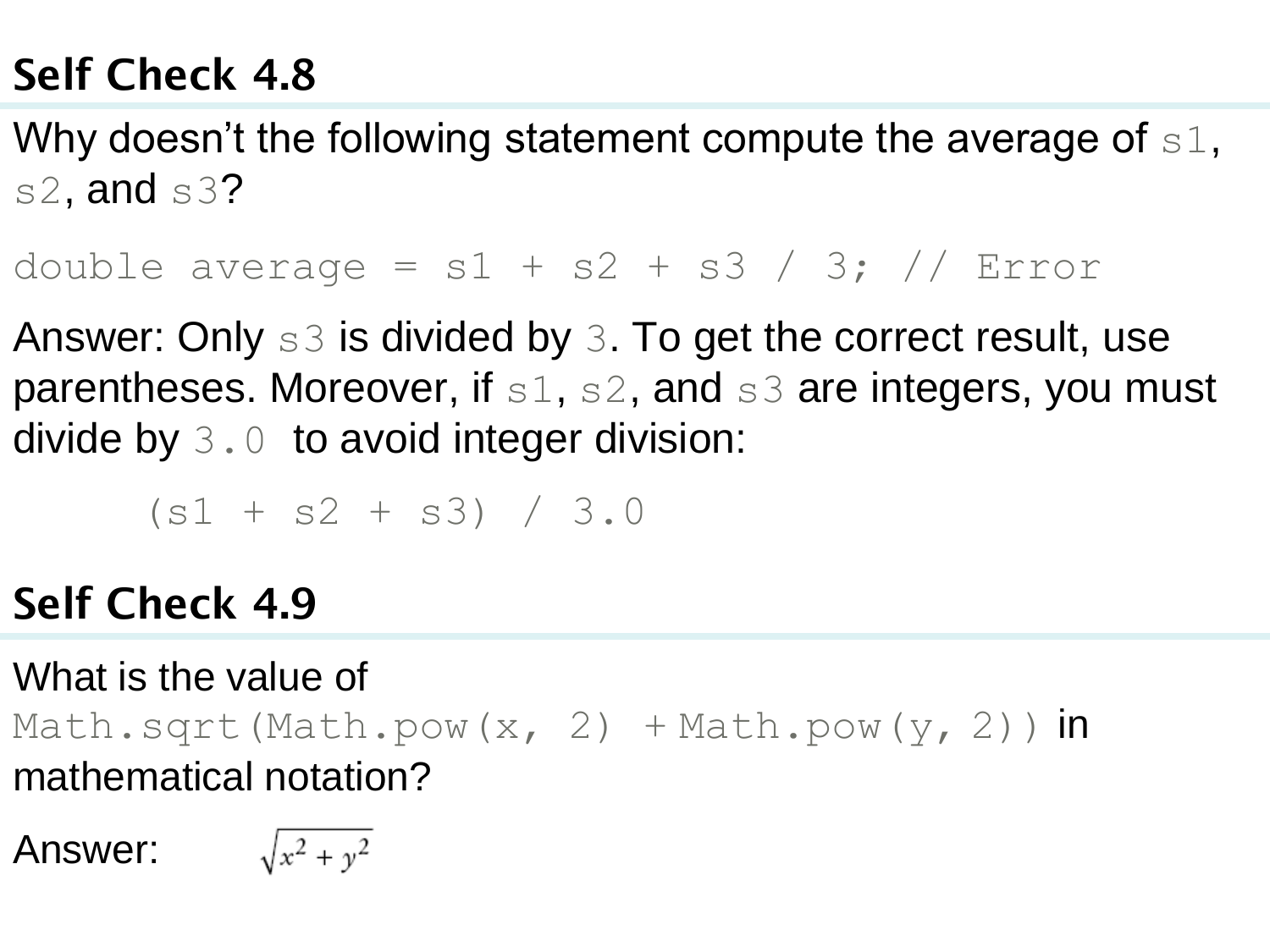When does the cast  $(long)$  x yield a different result from the call Math.round(x)?

Answer: When the fractional part of  $x$  is  $\geq 0.5$ 

# **Self Check 4.11**

How do you round the double value  $x$  to the nearest int value, assuming that you know that it is less than 2 · 109?

Answer: By using a cast:  $(int)$  Math.round  $(x)$ 

## **Self Check 4.12**

Why can't you call  $x.$  pow (y) to compute  $\cancel{\mathcal{X}^2}$ 

Answer:  $x$  is a number, not an object, and you cannot invoke methods on numbers.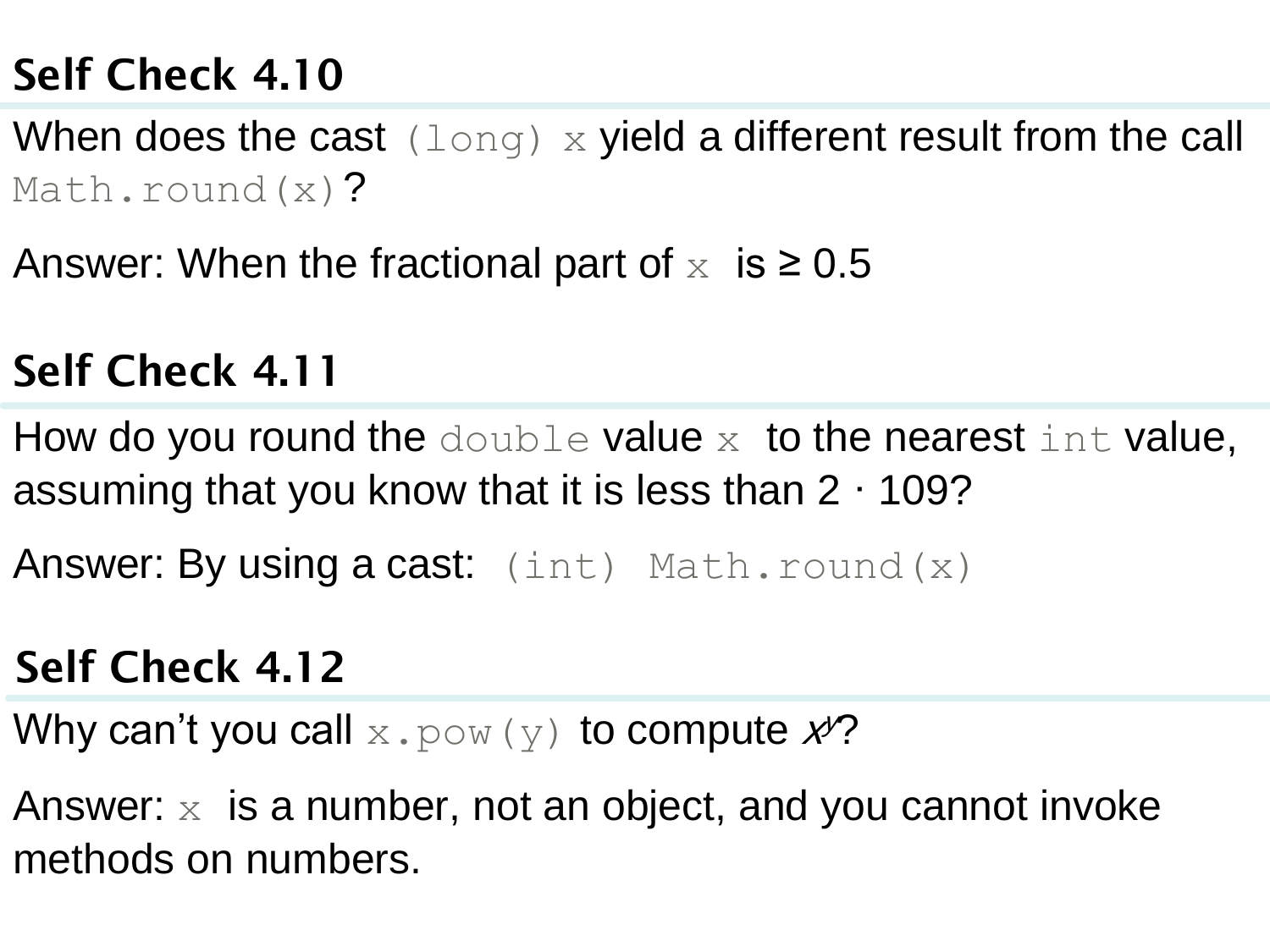Is the call  $System.out.println(4)$  a static method call?

Answer: No  $-$  the println method is called on the object System.out.

# **Self Check 4.14**

Assuming the String variable s holds the value "Agent", what is the effect of the assignment  $s = s + s$ . Length()?

Answer:  $s$  is set to the string  $Aqent5$ 

# **Self Check 4.15**

Assuming the String variable  $r$ iver holds the value "Mississippi ", what is the value of river.substring(1, 2)? Of river.substring(2, river.length() - 3)?

Answer: The strings "i" and "ssissi"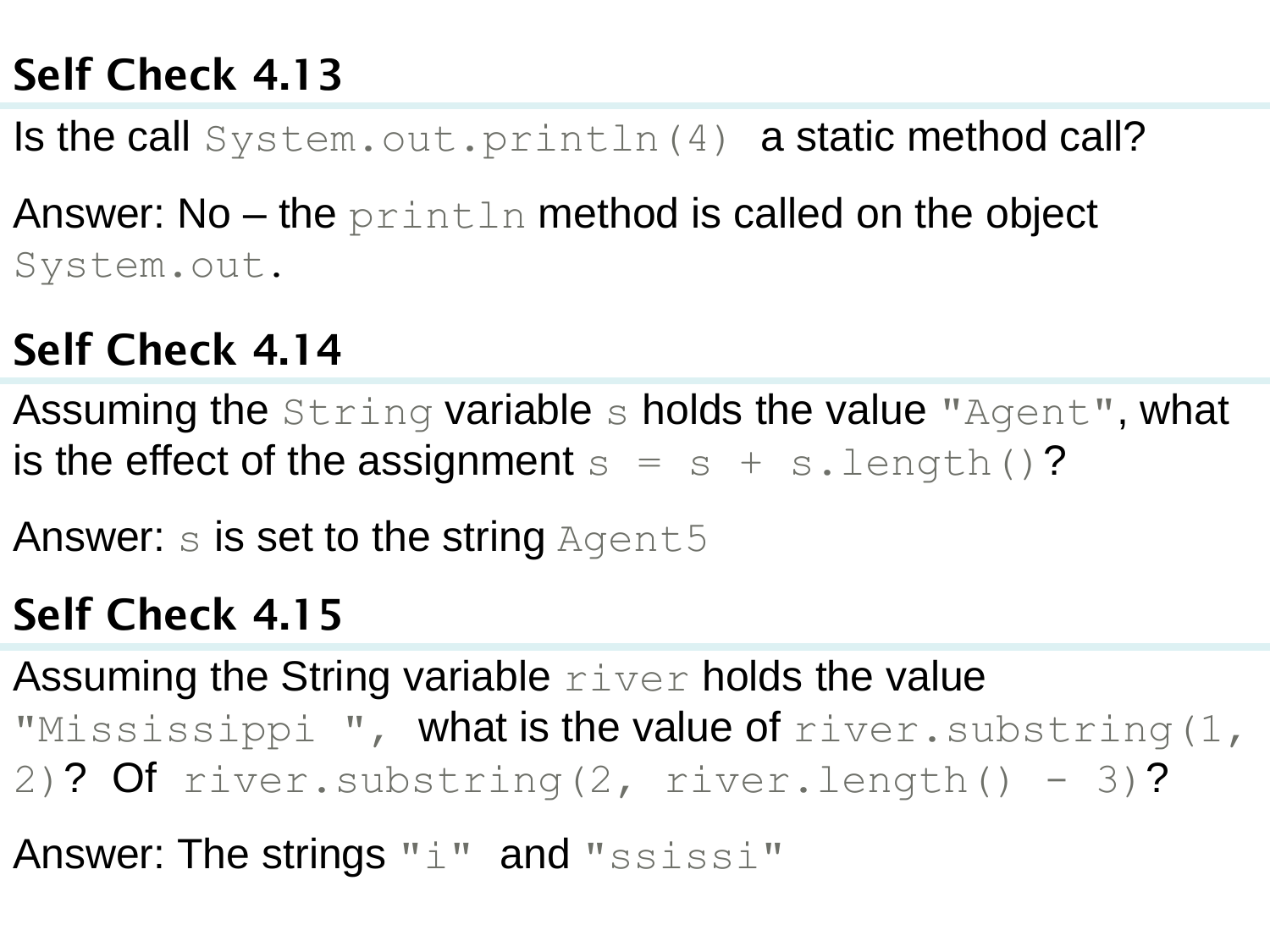Why can't input be read directly from System.in?

 Answer: The class only has a method to read a single byte. It would be very tedious to form characters, strings, and numbers from those bytes.

# **Self Check 4.17**

Suppose in is a Scanner object that reads from System.in, and your program calls

```
String name = in.next();
```
What is the value of name if the user enters  $JohnQ. \quad Public?$ 

Answer: The value is "John". The next method reads the next word.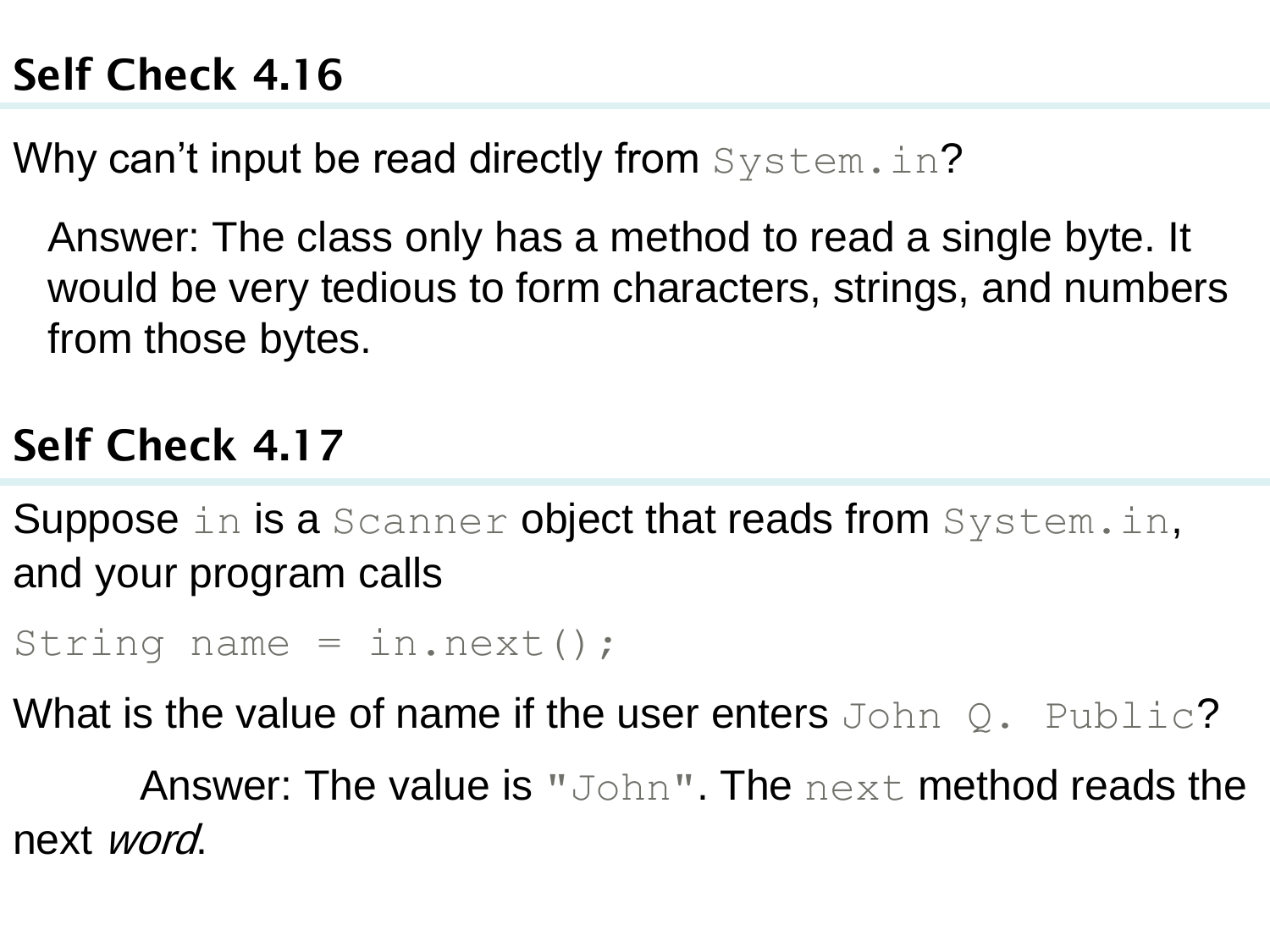Why did we use the condition amount  $\leq$  balance and not amount  $\leq$  balance in the example for the  $\pm$   $\pm$  /else statement?

**Answer:** If the withdrawal amount equals the balance, the result should be a zero balance and no penalty.

## **Self Check 5.2**

What is logically wrong with the statement

```
if (amount <= balance)
   newBalance = balance - amount; balance = newBalance;
```
and how do you fix it?

**Answer:** Only the first assignment statement is part of the  $\pm \pm$  statement. Use braces to group both assignment statements into a block statement.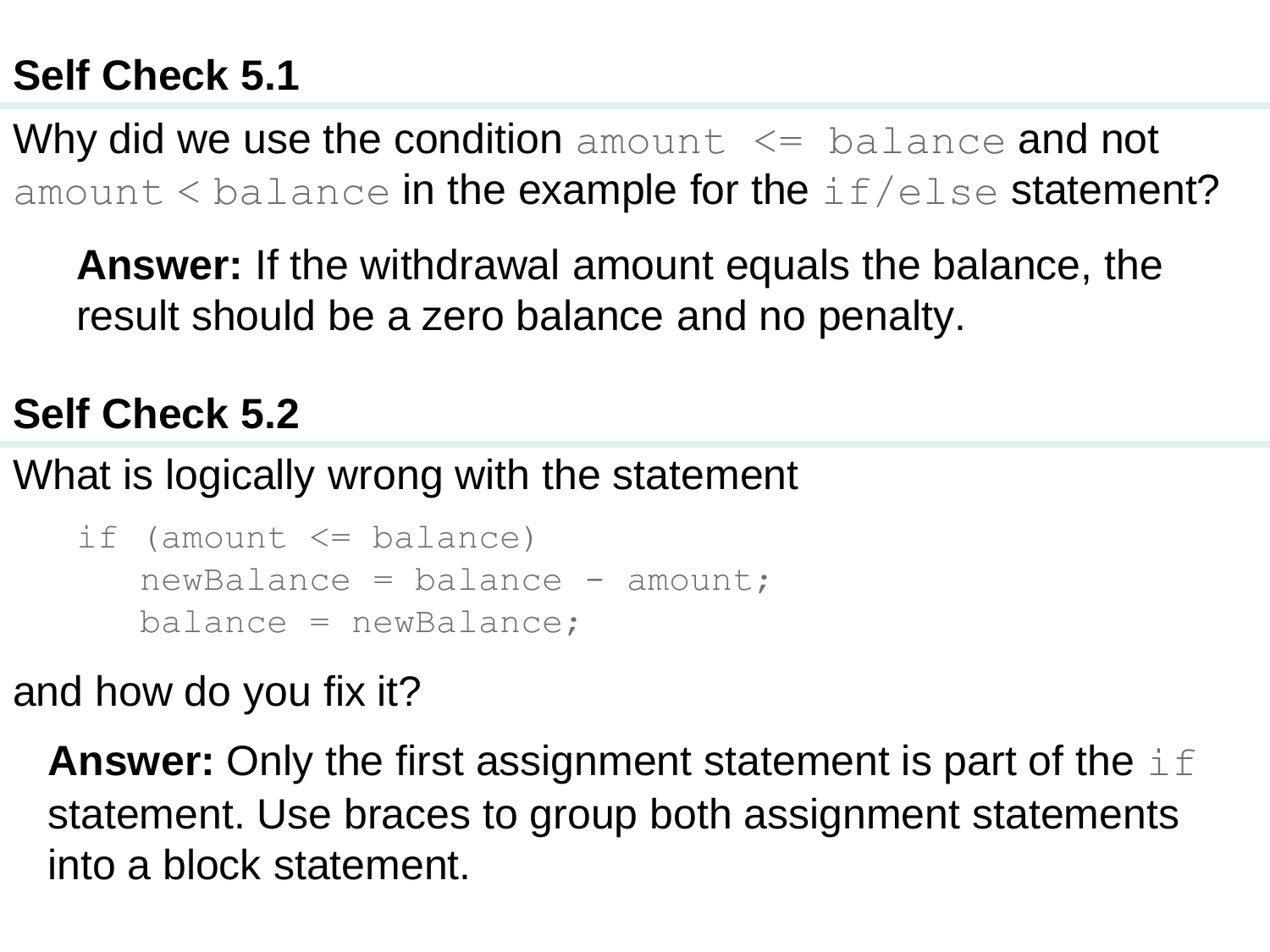## What is the value of  $s.length()$  if s is

- a. the empty string ""?
- b. the string " " containing a space?
- $c.$  null?

 **Answer:** (a) 0; (b) 1; (c) an exception occurs.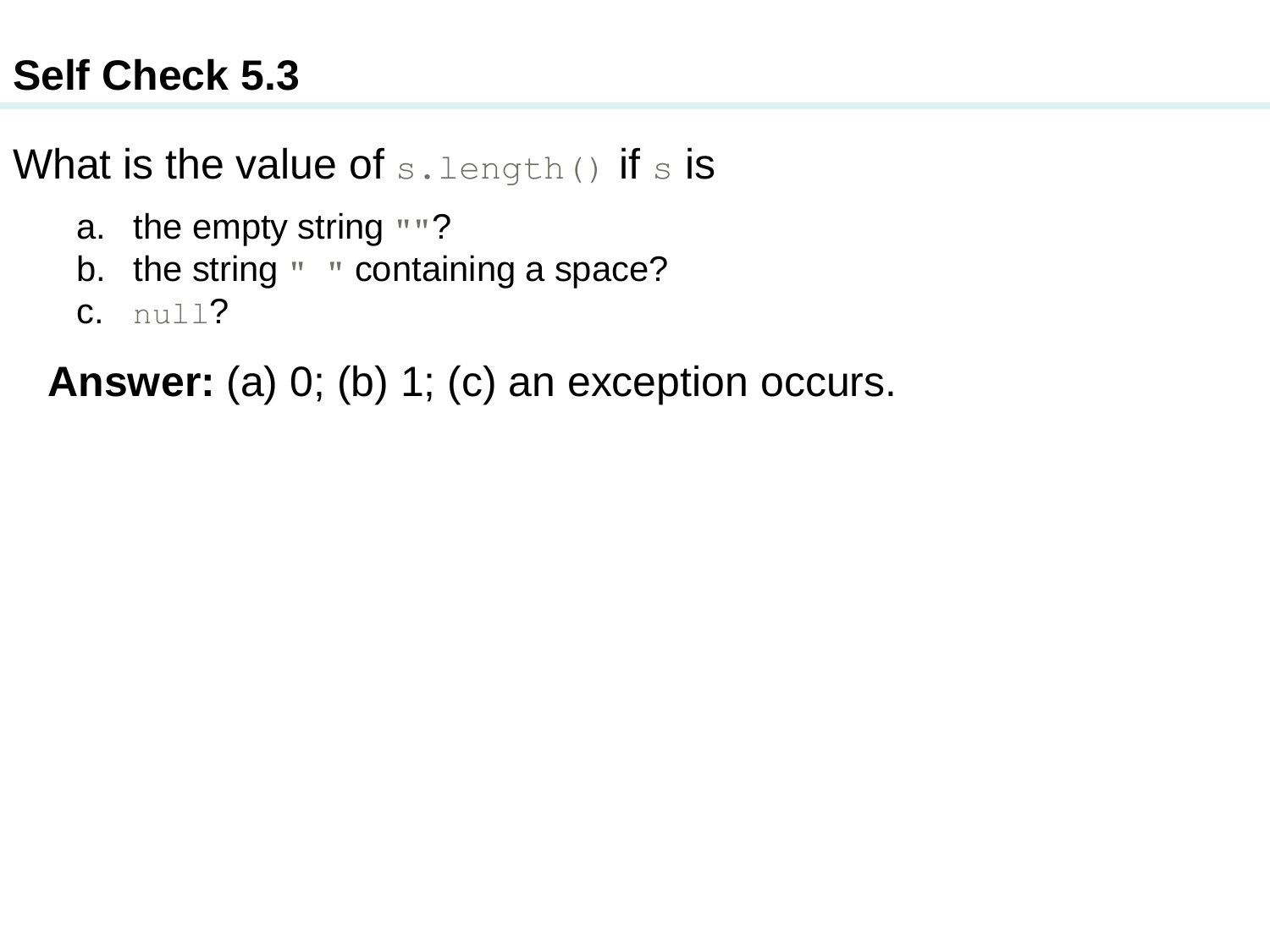Which of the following comparisons are syntactically incorrect? Which of them are syntactically correct, but logically questionable?

```
String a = "1";String b = "one";double x = 1;
double y = 3 * (1.0 / 3);
   a. a == "1"b. a == nullc. a.equals("") 
   d. a == be. a == xf. x == yg. \quad x - y == nullh. x.equals(y)
```
**Answer:** Syntactically incorrect: e, g, h. Logically questionable: a, d, f.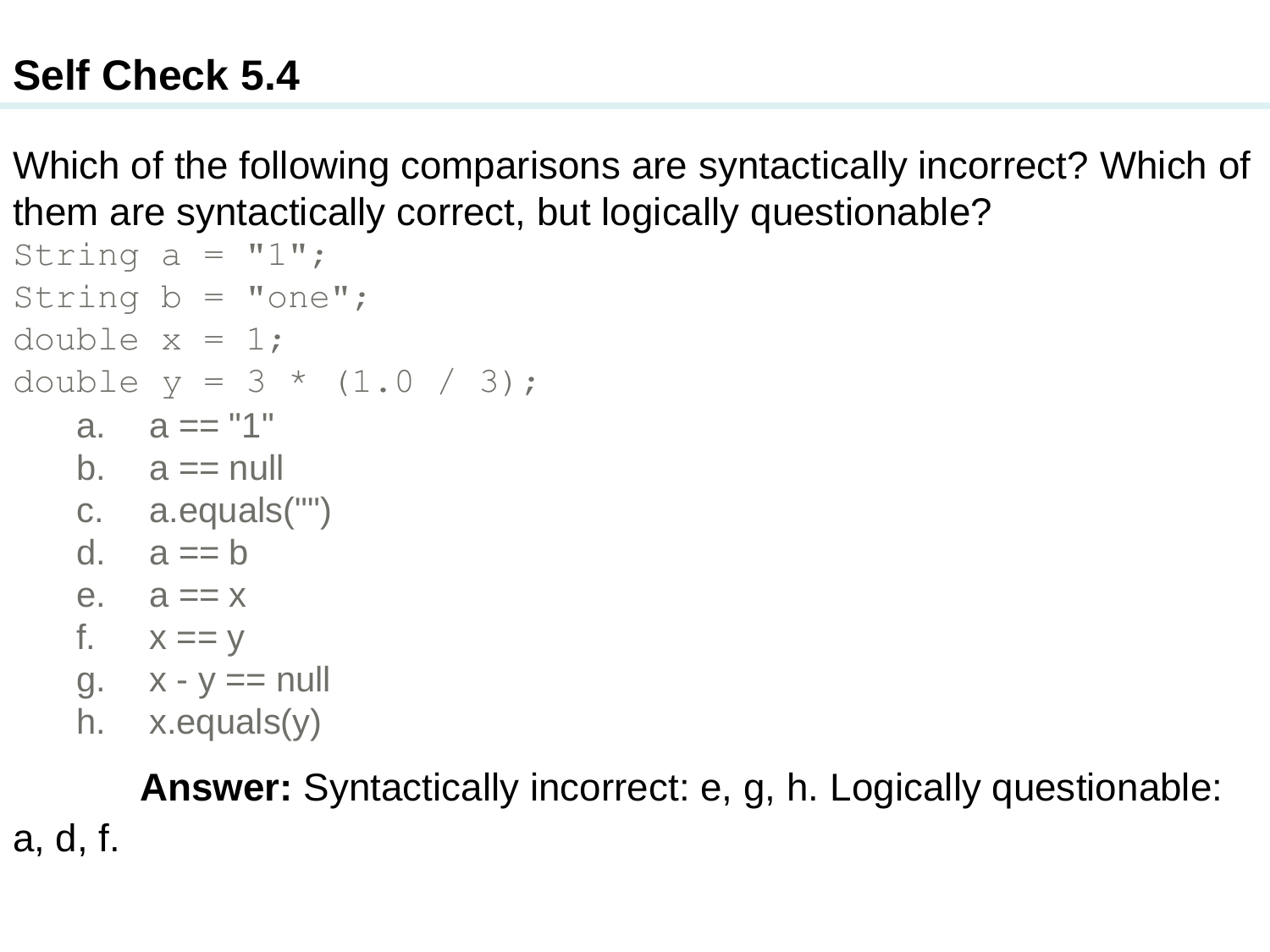...

The if/else/else statement for the earthquake strength first tested for higher values, then descended to lower values. Can you reverse that order?

 **Answer:** Yes, if you also reverse the comparisons:

```
if (richter \langle 3.5 \rangle r = "Generally not felt by people";
else if (richter \langle 4.5 \rangler = "Felt by many people, no destruction";
else if (richter < 6.0) 
    r = "Damage to poorly constructed buildings";
```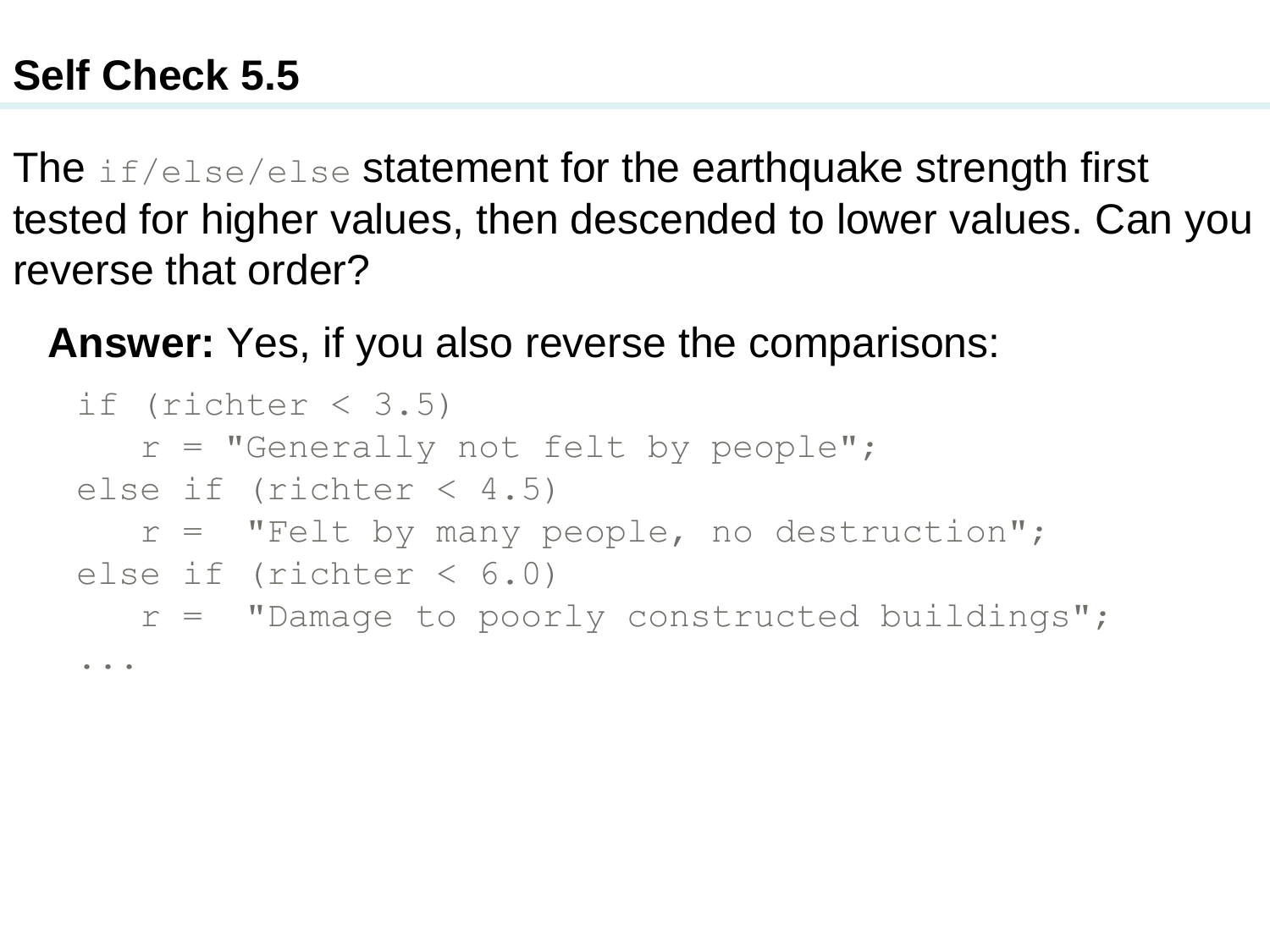Some people object to higher tax rates for higher incomes, claiming that you might end up with less money after taxes when you get a raise for working hard. What is the flaw in this argument?

**Answer:** The higher tax rate is only applied on the income in the higher bracket. Suppose you are single and make \$31,900. Should you try to get a \$200 raise? Absolutely: you get to keep 90 percent of the first \$100 and 75 percent of the next \$100.

### **Self Check 5.7**

When does the statement

```
system.out.println (x > 0 | x < 0);
```
print false?

**Answer:** When x is zero.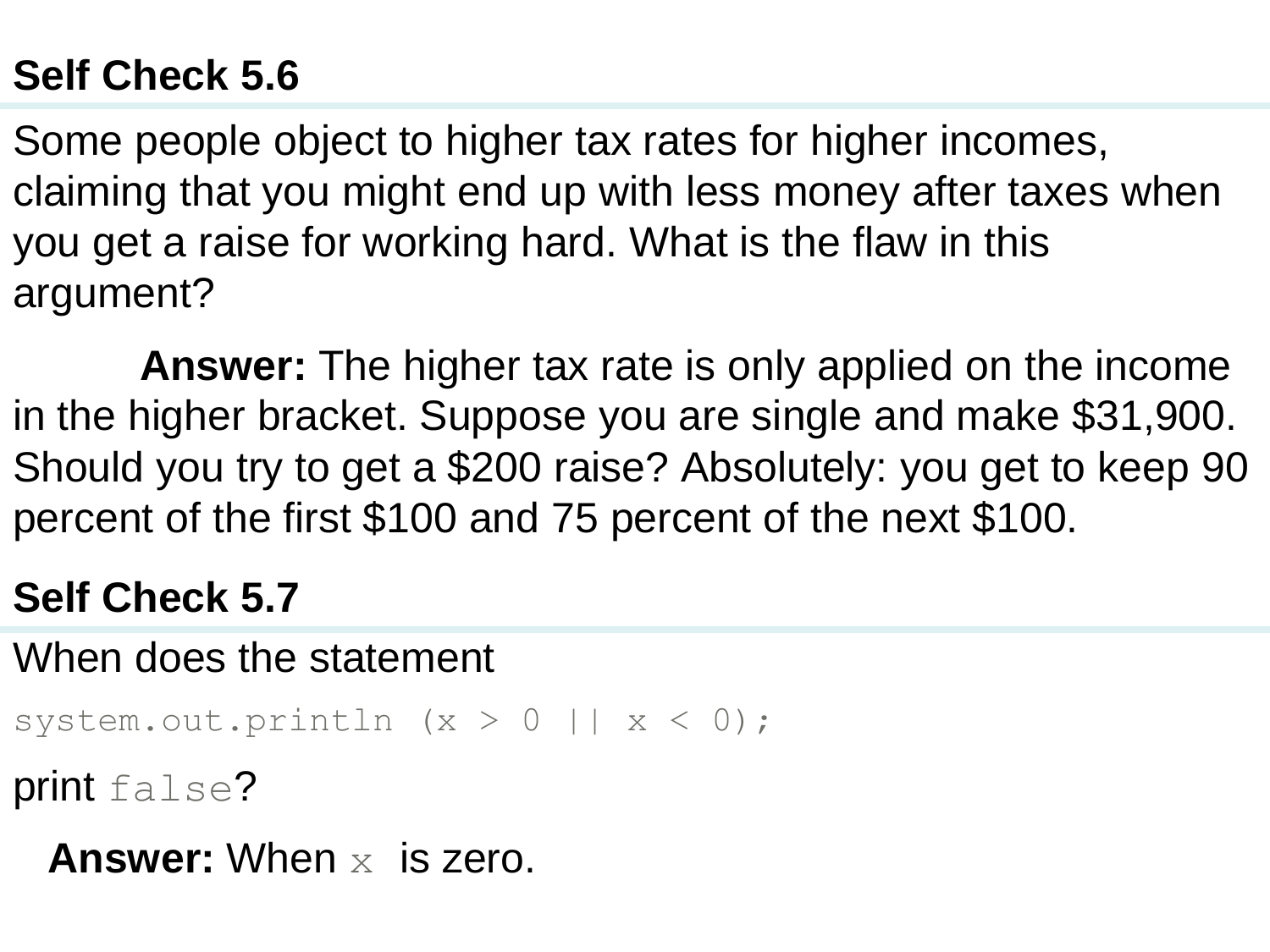Rewrite the following expression, avoiding the comparison with false:

if (character.isDigit(ch) == false) ...

 **Answer:** if (!Character.isDigit(ch)) ...

#### **Self Check 5.9**

How many test cases do you need to cover all branches of the getDescription method of the Earthquake class?

**Answer:** 7.